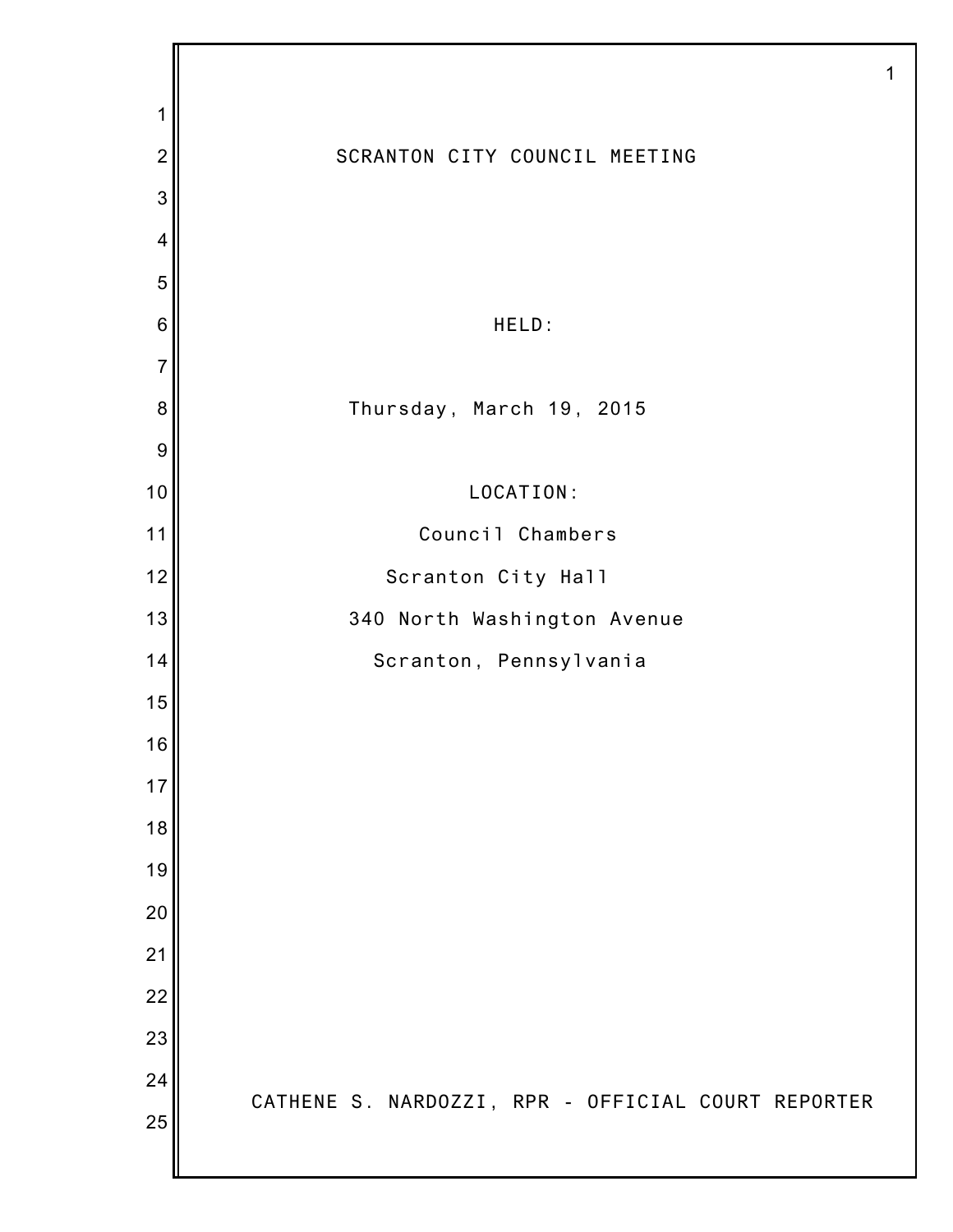| 1                |                                     |
|------------------|-------------------------------------|
| $\overline{2}$   | CITY OF SCRANTON COUNCIL:           |
| 3                |                                     |
| $\overline{4}$   | ROBERT MCGOFF, PRESIDENT            |
| 5                | PATRICK ROGAN, VICE-PRESIDENT       |
| 6                | WAYNE EVANS                         |
| $\overline{7}$   | JOSEPH WECHSLER                     |
| 8                | WILLIAM GAUGHAN                     |
| $\boldsymbol{9}$ | LORI REED, CITY CLERK               |
| 10               |                                     |
| 11               | KATHY CARRERA, ASSISTANT CITY CLERK |
| 12               | JOHN MINORA, SOLICITOR              |
| 13               |                                     |
| 14               |                                     |
| 15               |                                     |
| 16               |                                     |
| 17               |                                     |
| 18               |                                     |
| 19               |                                     |
| 20               |                                     |
| 21               |                                     |
| 22               |                                     |
| 23               |                                     |
| 24               |                                     |
| 25               |                                     |
|                  |                                     |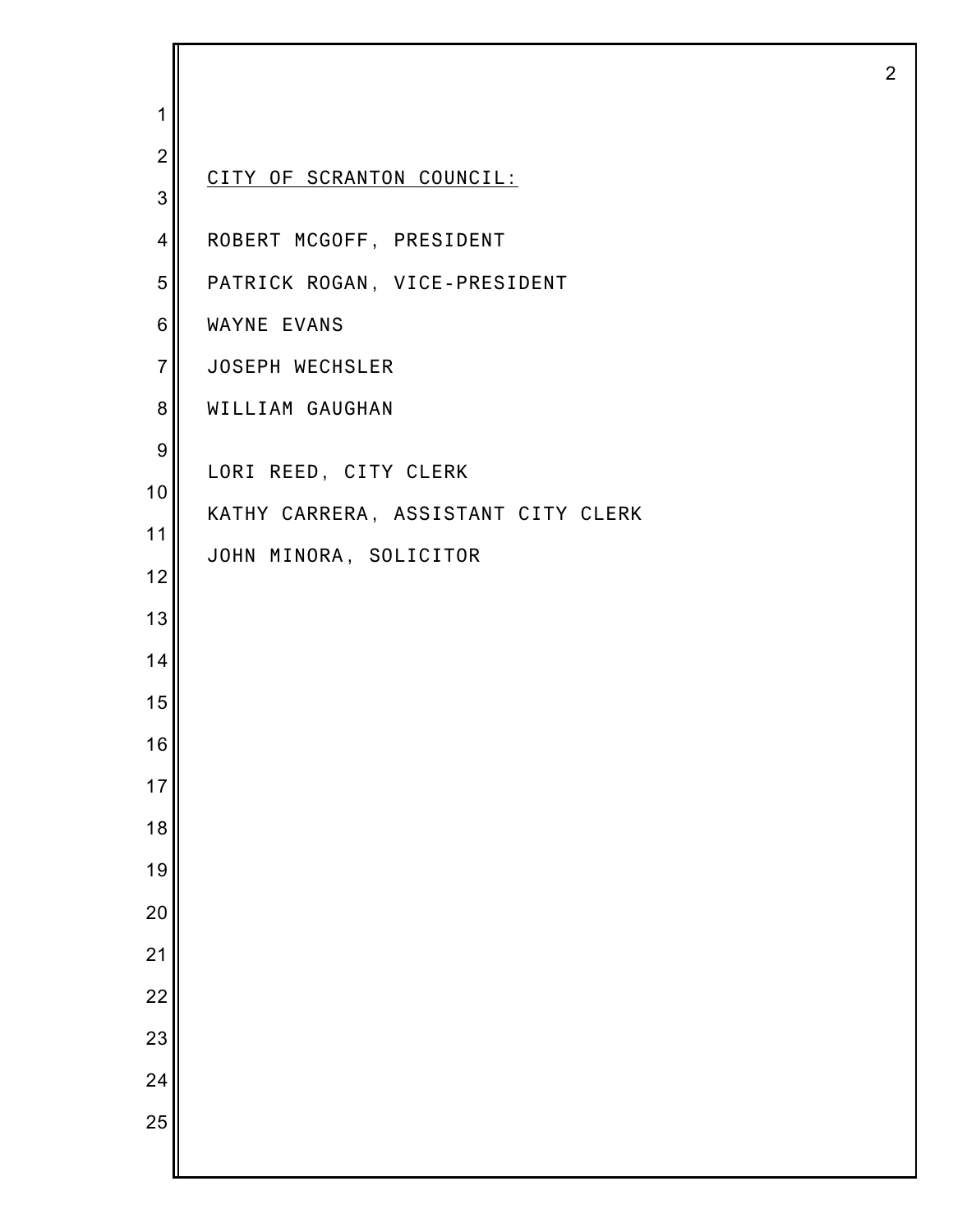|                | 3                                            |
|----------------|----------------------------------------------|
| 1              | (Pledge of Allegiance recited and            |
| $\overline{c}$ | moment of reflection observed.)              |
| 3              | MR. MCGOFF: Roll call, please.               |
| 4              | MS. CARRERA: Mr. Wechsler.                   |
| 5              | MR. WECHSLER: Here.                          |
| 6              | MS. CARRERA: Mr. Rogan.                      |
| $\overline{7}$ | MR. ROGAN: Here.                             |
| 8              | MS. CARRERA: Mr. Evans.                      |
| 9              | MR. EVANS:<br>Here.                          |
| 10             | MS. CARRERA: Mr. Gaughan.                    |
| 11             | MR. GAUGHAN: Here.                           |
| 12             | MS. CARRERA: Mr. McGoff.                     |
| 13             | MR. MCGOFF: Here. Dispense with              |
| 14             | the reading of the minutes.                  |
| 15             | MS. REED: THIRD ORDER. 3.A. AGENDA           |
| 16             | FOR THE BOARD OF ZONING APPEALS MEETING HELD |
| 17             | MARCH 18, 2015.                              |
| 18             | MR. MCGOFF: Are there any comments?          |
| 19             | If not, received and filed.                  |
| 20             | MS. REED: 3-B. TAX ASSESSOR'S                |
| 21             | REPORT FOR HEARING DATE TO BE HELD APRIL 8,  |
| 22             | 2015.                                        |
| 23             | MR. MCGOFF: Are there any comments?          |
| 24             | If not, received and filed.                  |
| 25             | MS. REED: 3-C. CHECK RECEIVED FROM           |
|                |                                              |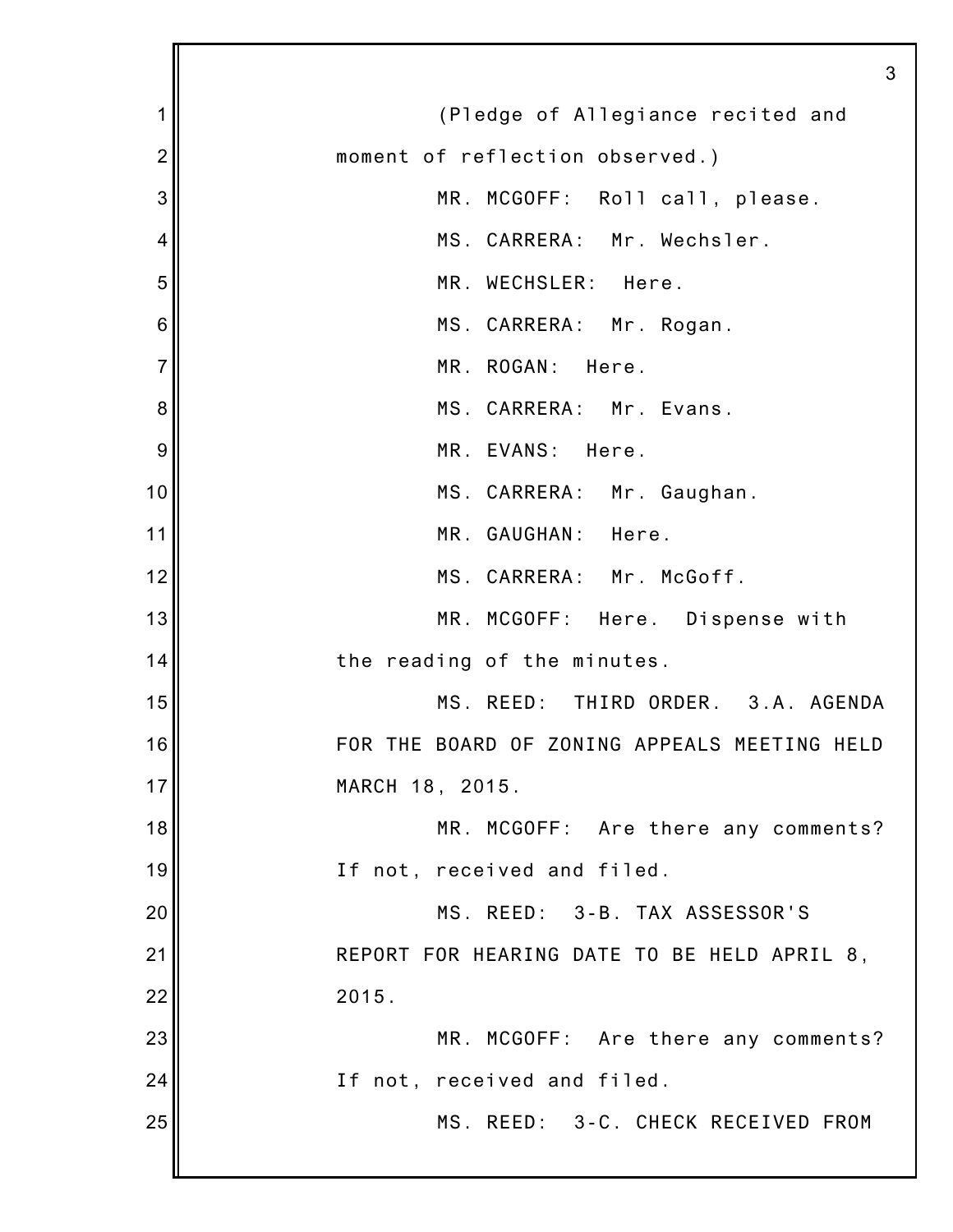|                 | 4                                            |
|-----------------|----------------------------------------------|
| 1               | SCRANTON HOUSING AUTHORITY PARK GARDENS, IN  |
| $\overline{2}$  | THE AMOUNT OF \$100,000.00 WHICH IS PAYMENT  |
| 3               | IN LIEU OF TAXES FOR THE CITY OF SCRANTON.   |
| 4               | MR. MCGOFF: I would like to thank            |
| 5               | on behalf of the City of Scranton the        |
| $6\phantom{1}6$ | Scranton Housing Authority and Park Gardens  |
| $\overline{7}$  | for their donation to the city. If there     |
| 8               | are no other comments, received and filed.   |
| 9               | MS. REED: 3-D. LACKAWANNA COUNTY             |
| 10              | SUBDIVISION AND LAND DEVELOPMENT EVALUATION  |
| 11              | REPORTS REVIEWED FEBRUARY 18 AND MARCH 3,    |
| 12              | 2015.                                        |
| 13              | MR. MCGOFF: Are there any comments?          |
| 14              | If not, received and filed.                  |
| 15              | Are there any announcements from             |
| 16              | council?                                     |
| 17              | MR. ROGAN: Yes, I have two. First            |
| 18              | one, there will be a meatball dinner on this |
| 19              | Saturday, March 21, in memory of Audrey      |
| 20              | Grace Davis from 12 to 4 p.m. at that        |
| 21              | Nativity Social Club in South Scranton.      |
| 22              | Audrey was born three months premature and   |
| 23              | touched the lives of many in her short time  |
| 24              | her on earth. For those who don't know,      |
| 25              | Audry was the daughter of Colleen Bozum and  |
|                 |                                              |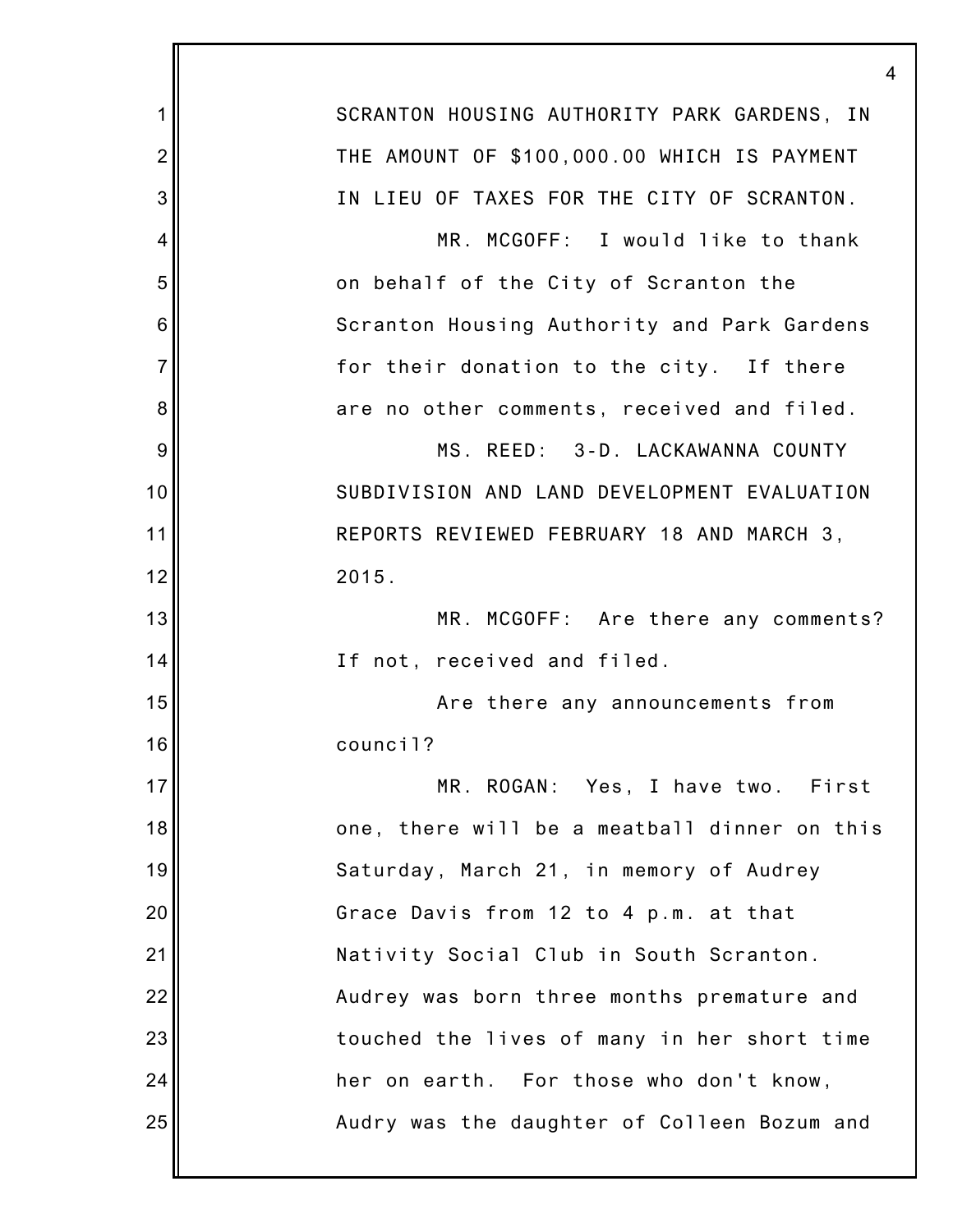|                 | 5                                             |
|-----------------|-----------------------------------------------|
| 1               | Jim Davis, my future brother and              |
| $\overline{2}$  | sister-in-law. There will be a DJ and         |
| 3               | basket raffles at the fundraiser this         |
| 4               | Saturday at 12:00 at Nativity Social Club.    |
| 5               | Secondly, the 2015 emergency                  |
| $6\phantom{1}6$ | services charity basketball game, members of  |
| $\overline{7}$  | the Scranton City Police and Fire Department  |
| 8               | will take on members of the police, fire and  |
| 9               | EMS from Luzerne County in a charity          |
| 10              | basketball game that will benefit the Ronald  |
| 11              | McDonald House of Scranton. The game will     |
| 12              | be held Saturday, March 21, 2015, at the      |
| 13              | Scranton High School with the game tipping    |
| 14              | off at 4 p.m. There will be basket raffles,   |
| 15              | DJ, food and drinks. Tickets are sold for     |
| 16              | \$5 for adults and \$2 for children.<br>Thank |
| 17              | you.                                          |
| 18              | MR. MCGOFF: Anyone else? A couple             |
| 19              | of quick announcements. First of all, next    |
| 20              | Thursday at 5:30 that will be a public        |
| 21              | caucus with the Pennsylvania Municipal        |
| 22              | League regarding pension reform and bills     |
| 23              | currently in Harrisburg addressing the issue  |
| 24              | of pension reform.                            |
| 25              | Related to that, this afternoon               |
|                 |                                               |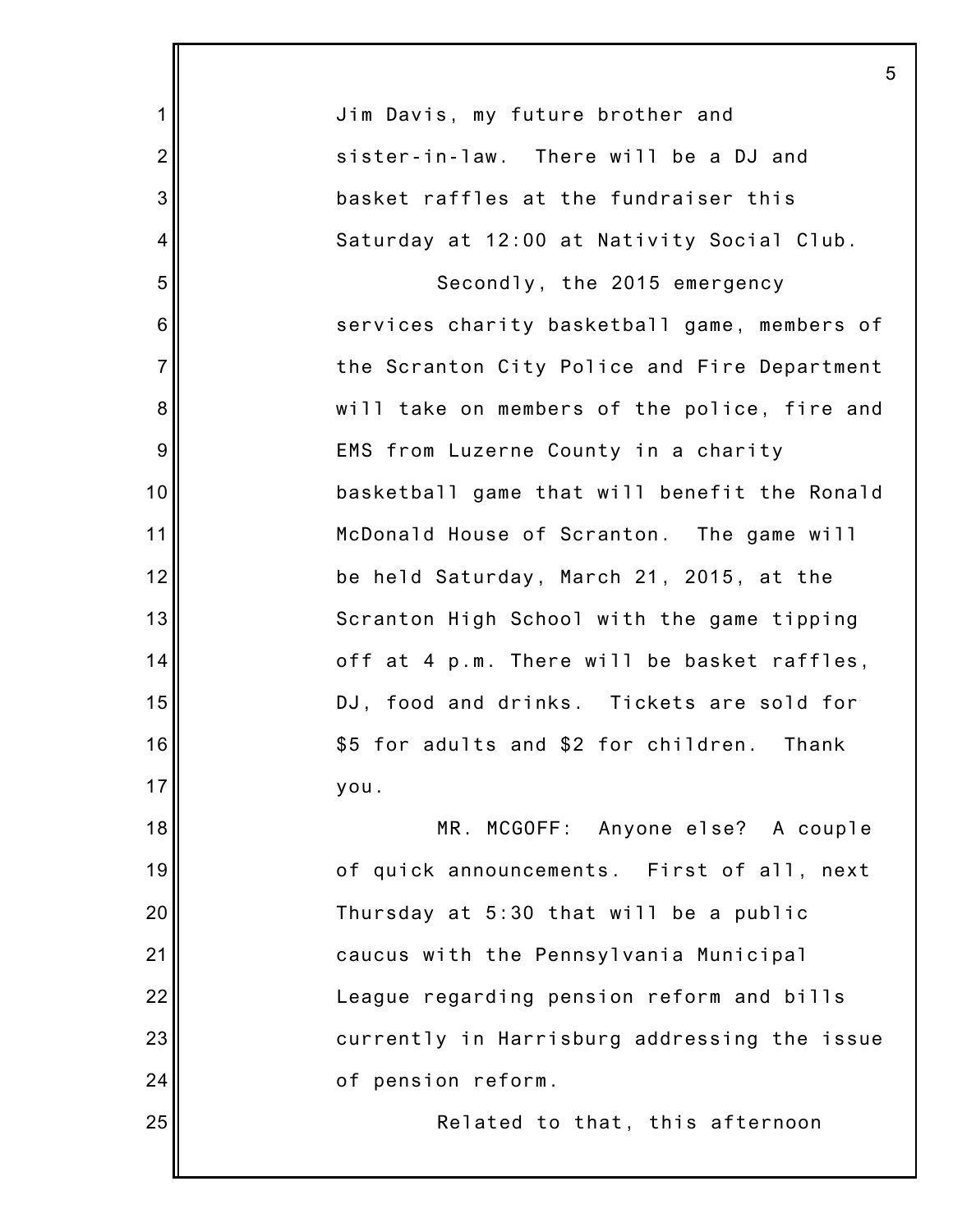there was a public hearing with the Auditor General concerning nonprofits and tax exempt properties and Senate Bill 4, which is before the State Senate at this time. If there are any comments that people may have they may do so through the Auditor General's website, it's www.paauditor.gov. That's www.paauditor.gov, all lower case, if anyone wishes to comment.

1

2

3

4

5

6

7

8

9

10

11

12

13

14

15

16

17

18

19

And finally, Thursday, April 2, the scheduled meeting for Thursday, April 2, is being moved to April 1, to Wednesday night, appropriately April Fool's Day. Sorry. We are doing that because April 2 is Holy Thursday and we didn't want to conflict with any events of that evening. So that the April 2, meeting will be actually be held on April 1, and also along with that, city hall is closed on Friday, April 3. Thank you.

20 21 MS. REED: FOURTH ORDER. CITIZENS' PARTICIPATION.

22 23 24 25 MR. MCGOFF: Joan Hodowanitz. MS. HODOWANITZ: Joan Hodowanitz, Scranton resident and taxpayer. I have for quite some time thought that the most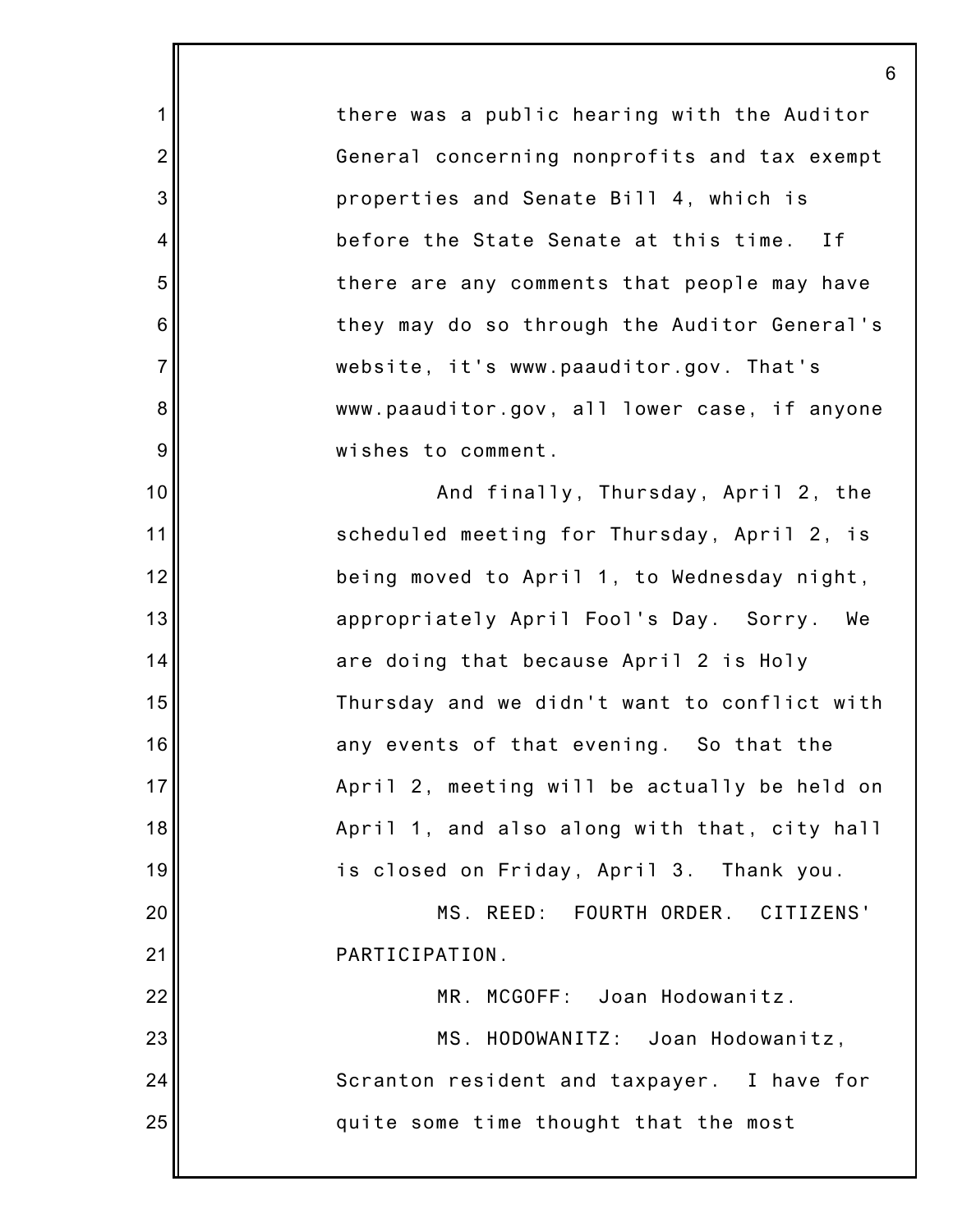serious problem facing the city was its financial crisis, but I have reconsidered that and I think more pressing is our lack of engaged citizenry. You know, I look out here and this place should be standing room only considering the problems currently facing the city. However, I think we are very fortunate in the recent reporting done by the Times-Tribune, not him, I'm talking about Jim and Terry. You, too, probably, but just this last few days, "PA warns city long overdue audit could cost. County Court to hear Scranton's petition for tax hike on April 22." "City Bets Big on Paving." Keeping the citizenry informed goes a long way to an engaged citizenry, but they need to go one step further.

7

1

2

3

4

5

6

7

8

9

10

11

12

13

14

15

16

17

18

19

20

21

22

23

24

25

The other local element I think that helps keep us informed, if we use them, is the Controller's Office which puts out a monthly report which you see every month. For example, I noticed that the Highways Bureau's salt fund is totally depleted, all \$250,000 so I hope that they are just out of money and not out of salt because I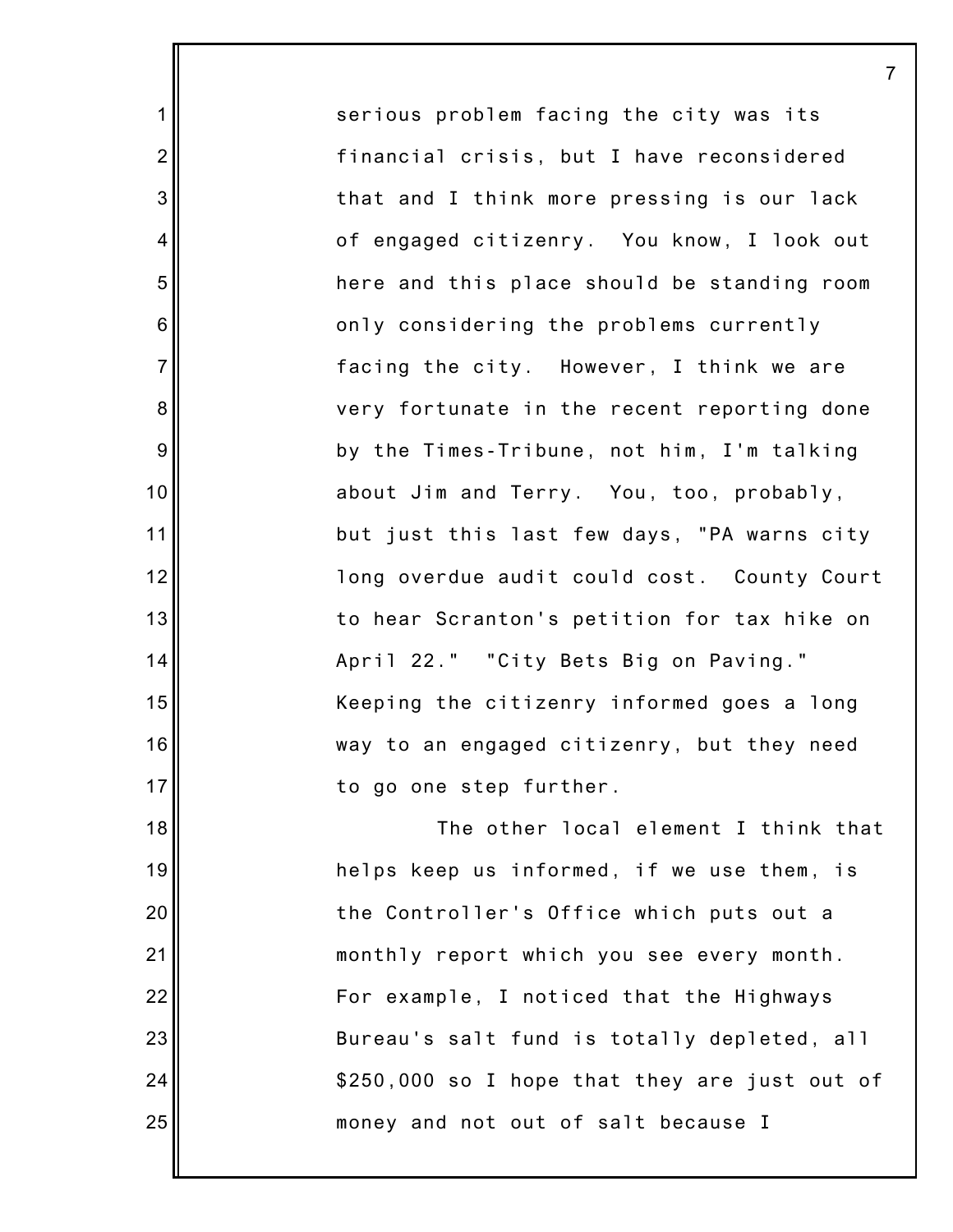|                | 8                                            |
|----------------|----------------------------------------------|
| 1              | understand we are getting snow tomorrow.     |
| $\overline{2}$ | We'll see.                                   |
| 3              | That having been said, the 2013              |
| 4              | audit is now 291 days overdue, what is the   |
| 5              | status?                                      |
| 6              | MR. MCGOFF: The Business                     |
| $\overline{7}$ | Administrator has I'll say forcefully asked  |
| 8              | that the auditor have it completed I think   |
| 9              | it was prior to April 1 submitted to the     |
| 10             | city.                                        |
| 11             | MS. HODOWANITZ: Because the auditor          |
| 12             | could have issued a qualified opinion due to |
| 13             | scope limitations, he could have done that   |
| 14             | last year and he really has no excuse.       |
| 15             | Regarding the Times-Tribune article,         |
| 16             | "PA Warns City Long Overdue Audit to Cost."  |
| 17             | Apparently DCED expected an audit on         |
| 18             | April 1, 2014, almost a year ago.<br>What    |
| 19             | funds do we stand to lose since we missed    |
| 20             | that milestone and we are now almost a year  |
| 21             | late?                                        |
| 22             | MR. MCGOFF: Without the audit any            |
| 23             | grants from the state would be jeopardized.  |
| 24             | MS. HODOWANITZ: Does that include            |
| 25             | the grant that funded Mr. Bulzoni's pay      |
|                |                                              |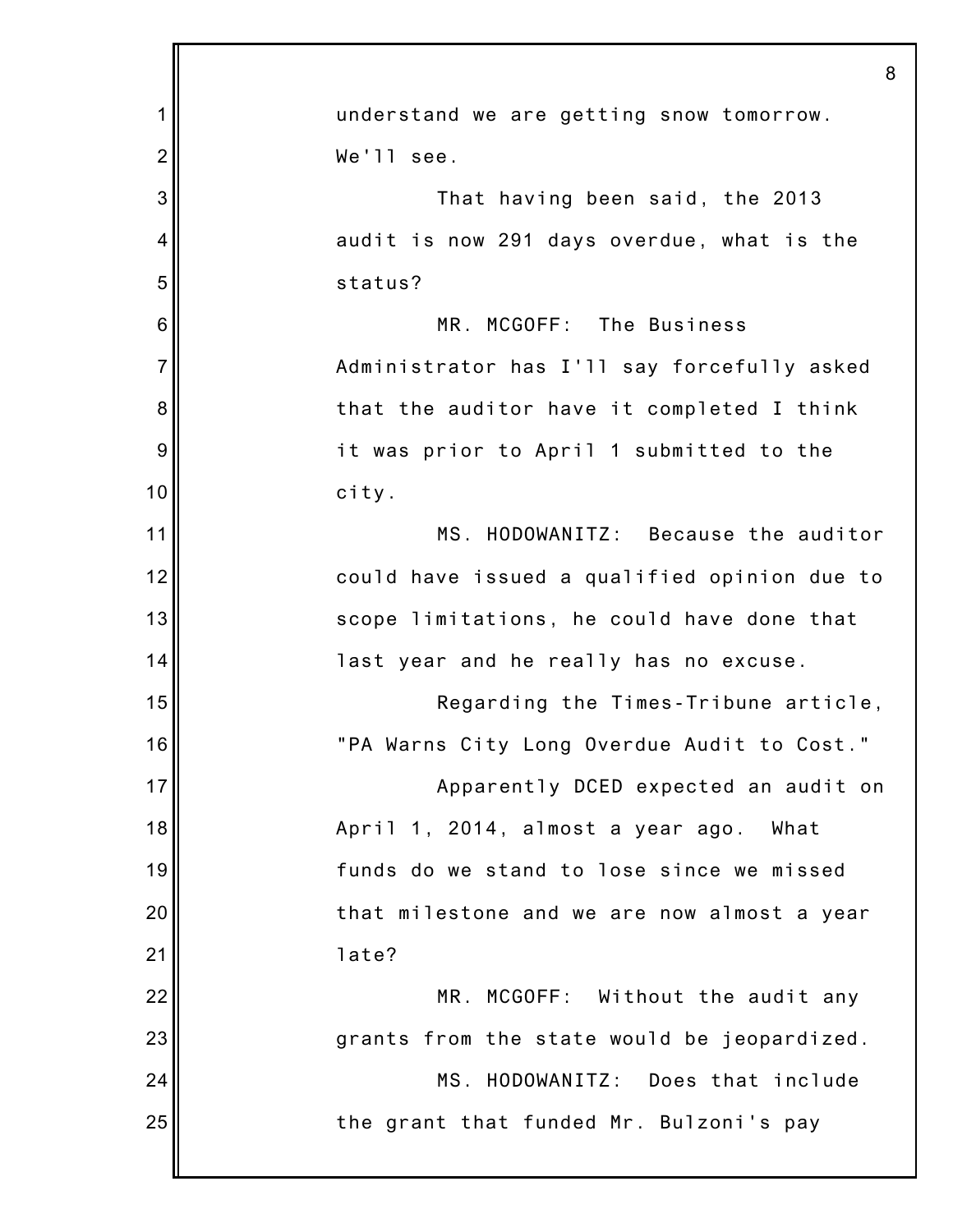1 2 3 4 5 6 7 8 9 10 11 12 13 14 15 16 17 18 19 20 21 22 23 24 25 raise? MR. MCGOFF: I don't think it affects anything that is current, I think it would be anything that would be available or applied for after that date. MS. HODOWANITZ: Okay. Speaking of which, are we going to challenge this April 1 deadline from DCED for the audits? I mean, that's 90 days after the close of the fiscal year. I mean, that really is pushing the envelope, somebody needs to challenge that. Why does DCED need an audit from us 90 days after the close of the year? MR. MCGOFF: I don't know, Ms. Hodowanitz, it is just something that exists. I'm sure -- I don't think it's been met. MS. HODOWANITZ: Not only by us, I think most municipalities -- MR. MCGOFF: Exactly. MS. HODOWANITZ: -- don't make it. MR. MCGOFF: Why that exists, I don't know. MS. HODOWANITZ: I think that needs to change. They need to get a grip on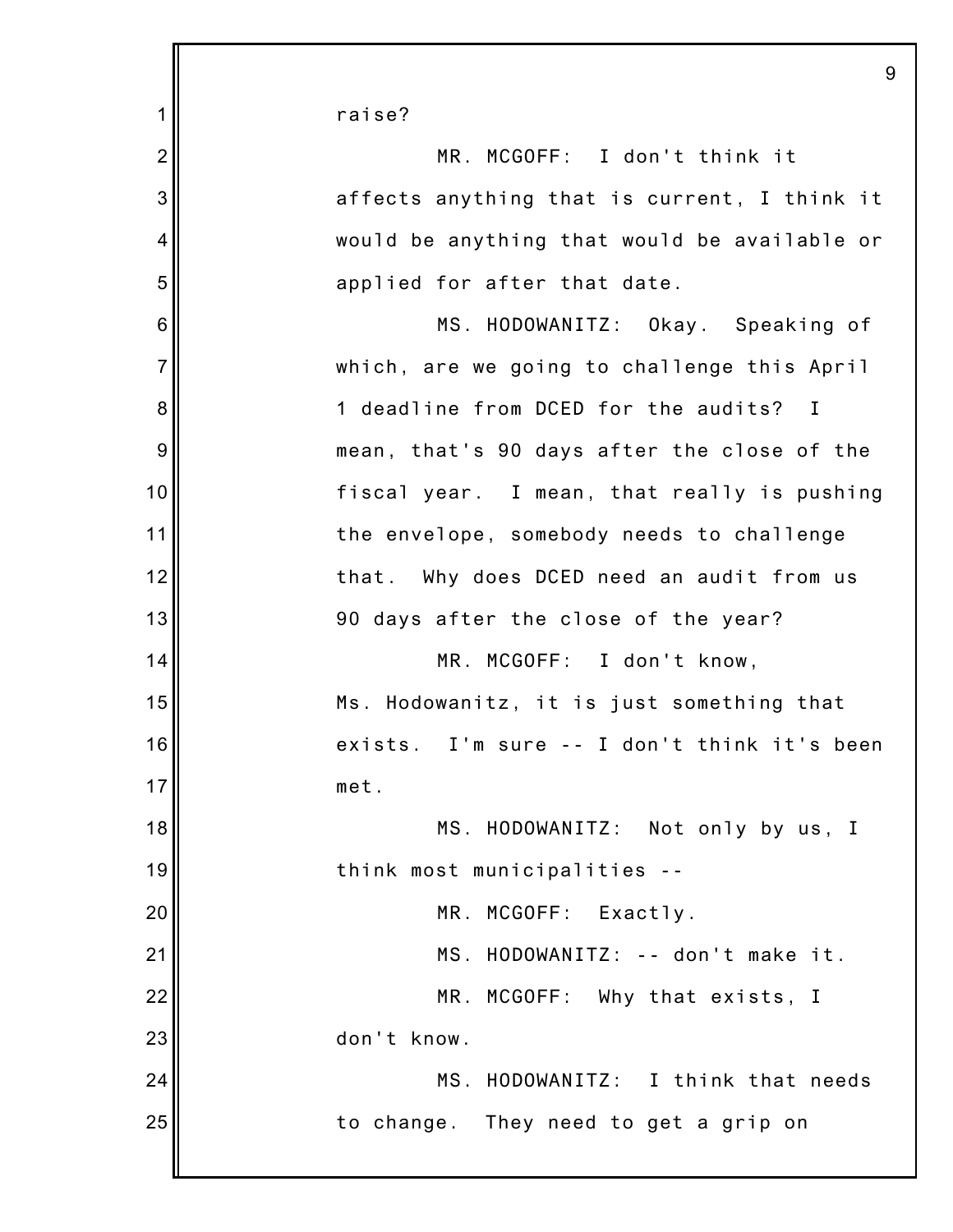|                | 10                                           |
|----------------|----------------------------------------------|
| 1              | themselves and change that deadline.         |
| $\overline{2}$ | However, I understand March 27 is when we    |
| 3              | open the bids for the audits for 2014        |
| 4              | through '17 understanding, you know, that's  |
| 5              | just around the corner I hope the            |
| 6              | administration has already started crunching |
| $\overline{7}$ | the numbers and preparing the necessary      |
| 8              | schedules, having learned from the 2013      |
| 9              | audit what they should be doing and if he    |
| 10             | are not shame on them. That's not an excuse  |
| 11             | they are going to be able to use for the     |
| 12             | 2014 audit, they have learned by the school  |
| 13             | of hard knocks they should be crunching      |
| 14             | those numbers from 2014 right now even       |
| 15             | before the bid is open and satisfied.        |
| 16             | With regard to -- back next week.            |
| 17             | MR. MCGOFF: Thank you, Ms.                   |
| 18             | Hodowanitz.                                  |
| 19             | Lee Morgan.                                  |
| 20             | MR. MORGAN: Good evening, Council.           |
| 21             | I'd like to ask council a question, each     |
| 22             | member, if I could, and that question is     |
| 23             | have any of the council members ever read    |
| 24             | James Madison's "Essay on Property"?         |
| 25             | MR. MCGOFF: Ms. Hodowanitz -- I              |
|                |                                              |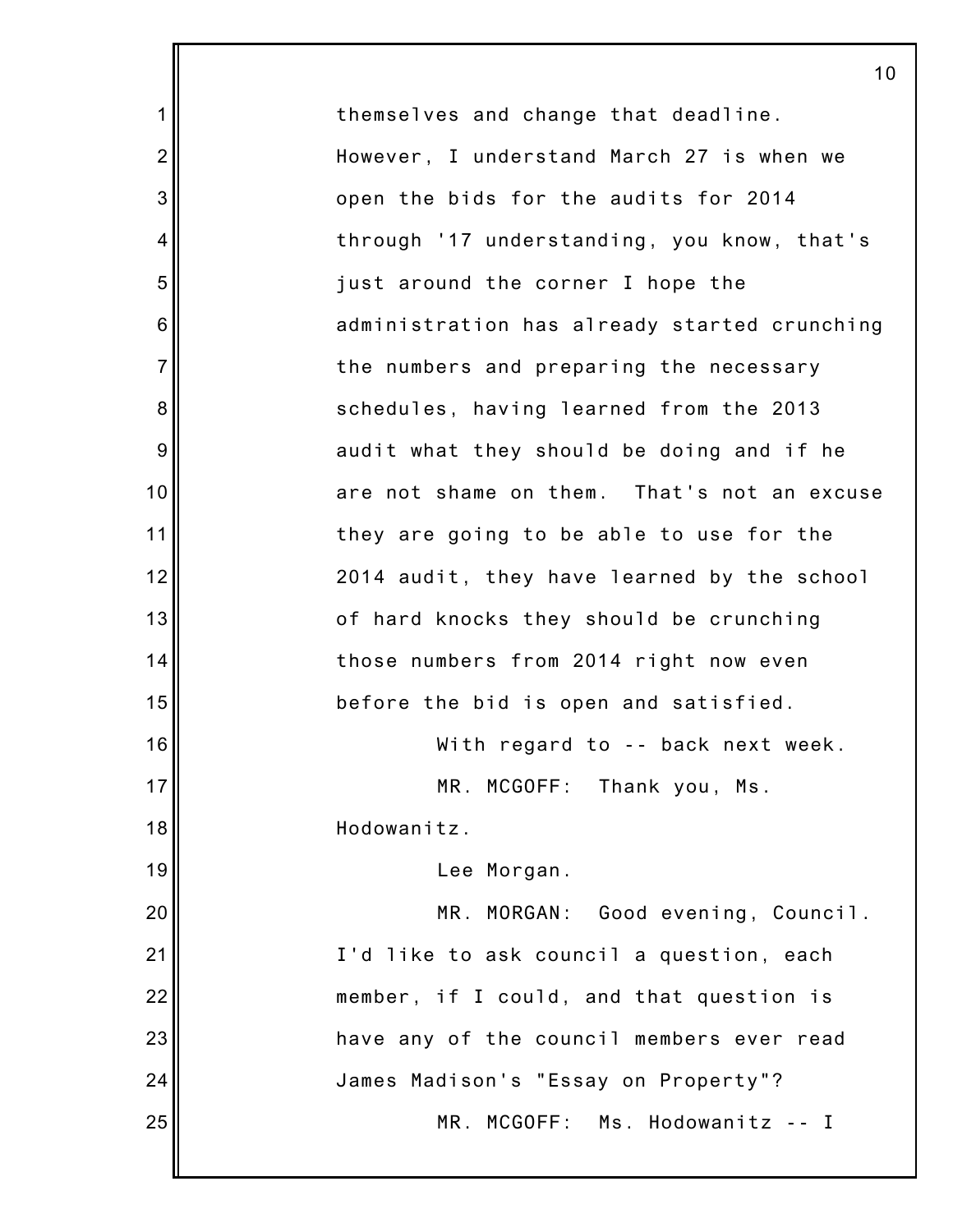|                | 11                                           |
|----------------|----------------------------------------------|
| 1              | left a copy --                               |
| $\overline{2}$ | MS. HODOWANITZ: I brought it back.           |
| 3              | MR. MCGOFF: Ms. Hodowanitz just              |
| 4              | returned to me the "Mind of the Founder"     |
| 5              | which is James Madison on the constitution.  |
| 6              | MR. MORGAN: Okay. Well, look it, I           |
| $\overline{7}$ | think that every member of council should    |
| 8              | really read that "Essay on Property" because |
| 9              | it doesn't only deal with physical property  |
| 10             | it doesn't -- it has to do with everything   |
| 11             | we have as a citizen, and the reason I bring |
| 12             | that up is last week there was some give and |
| 13             | take about Mr. Bolus and Mr. Miller speaking |
| 14             | at the podium and my question is, you know,  |
| 15             | pretty simple where do our property rights   |
| 16             | end as a citizen? And I think that if every  |
| 17             | American read that, there would be a lot     |
| 18             | less smirking and smiling from elected       |
| 19             | officials and they would understand how      |
| 20             | important our fundamental rights are as      |
| 21             | citizens and just how far down the road do   |
| 22             | our own self-destruction we have come.       |
| 23             | If you read and you understand that          |
| 24             | the founders of this nation faced off        |
| 25             | against the strongest power in the world at  |
|                |                                              |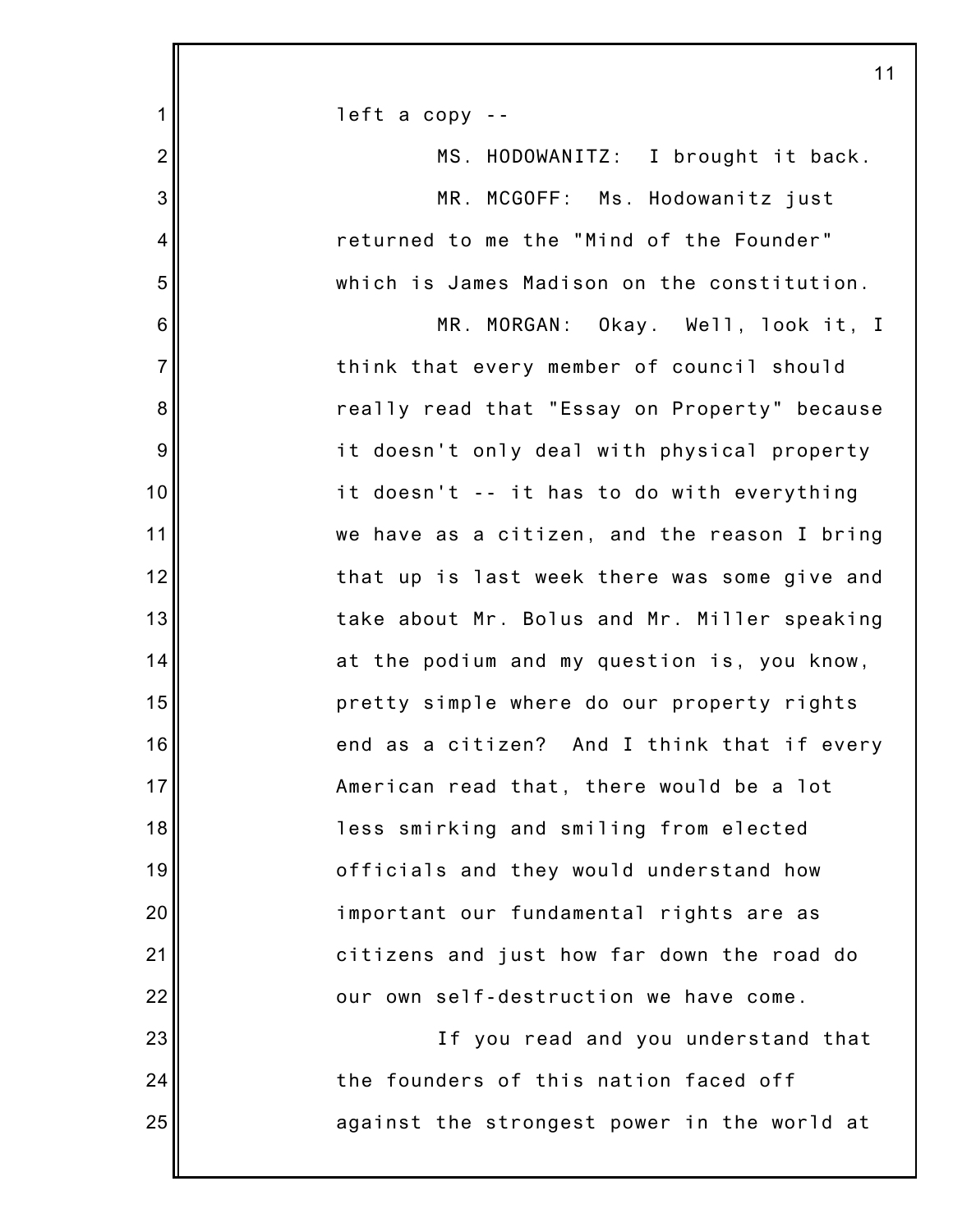that time and freed us from the bondage that we suffered under the British Empire, and, well, to be honest with you that's been replaced by the American government and the various branches of government going all the way back to the whiskey rebellion, and I just hope that maybe, you know, we do have students here tonight and maybe they could really look into our founders and where we started and where we are now because I think we are in a very troubling place with mountains of debt, lack of opportunity, no jobs, all our jobs are in other countries, I mean, where we are is just terrible and the city we live in. You know, the vice-president of the United States came here the other day, he left here as a child. I hope he would do a tour of this city and see what it really looks like. All of the vacant property, all of the condemned homes, all of the poverty, and it's poverty on top of poverty just driving this city. It's past the brink of self-destruction. It really is. The great he is think that could happen to this city is a receivership.

12

1

2

3

4

5

6

7

8

9

10

11

12

13

14

15

16

17

18

19

20

21

22

23

24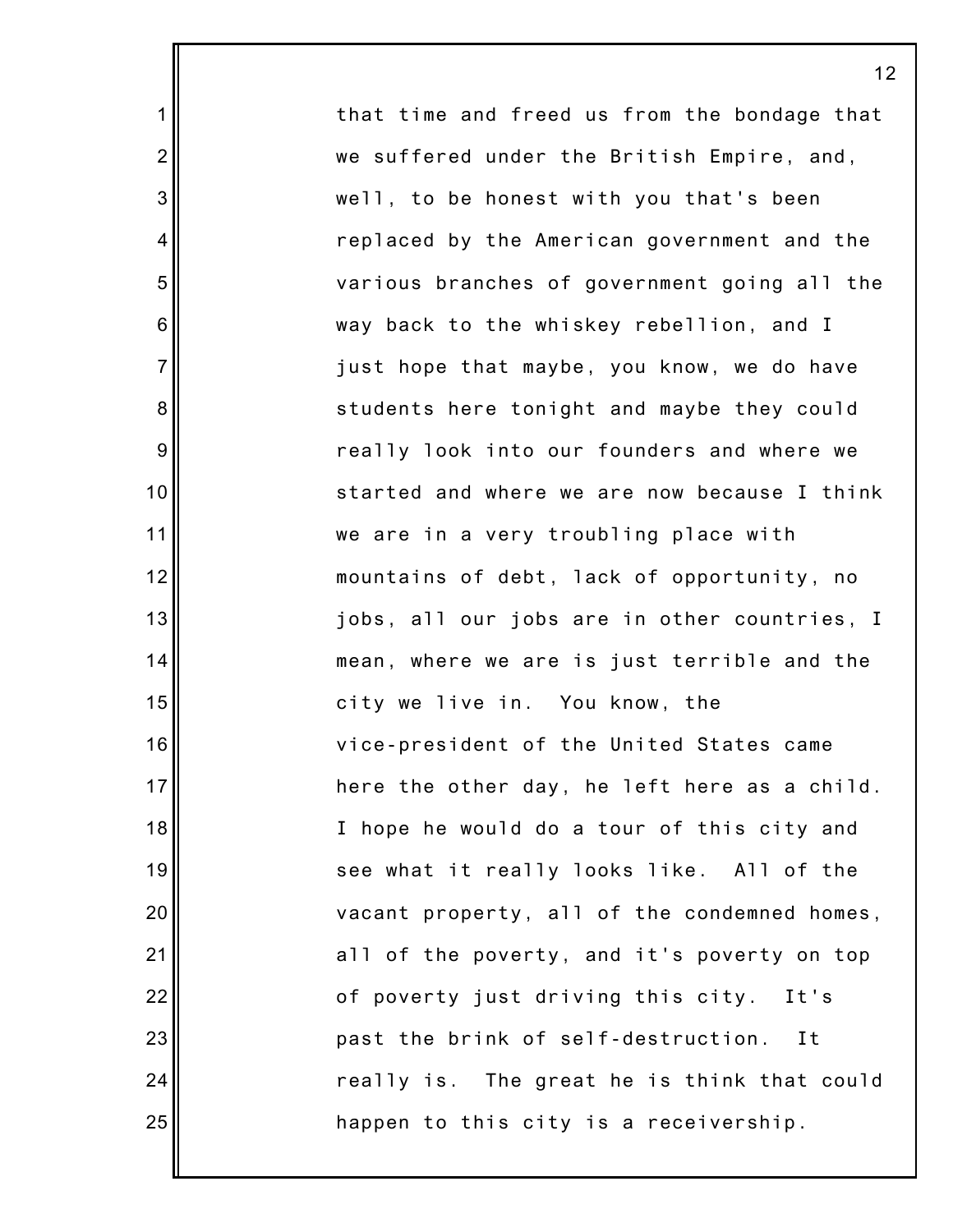And, you know, in light of the vice president coming here or even if Hilary Clinton is elected president somebody has to do a very in-depth investigation of this city government for 50 years or more and the people that are still walking around that are still alive we need to put them in jail, we really do because we have seized people's properties, I think we need to look at how properties are condemned in the city and how the list is -- how we come up with a list and how we are going to demolish these homes and, you know, we have -- we just keep regurgitating or own self-destruction and it's really amazing that there is such a lack of opportunity here. Congressmen and Senators don't help us, our state representatives aren't doing anything for us, Act 47 was a shame, revisions to it are a shame and, you know, you have got senior citizens on social security that anybody in their right mind knows with the small checks they receive every month there is no possible way they can pay this rate of taxation on their property, but somehow the

13

1

2

3

4

5

6

7

8

9

10

11

12

13

14

15

16

17

18

19

20

21

22

23

24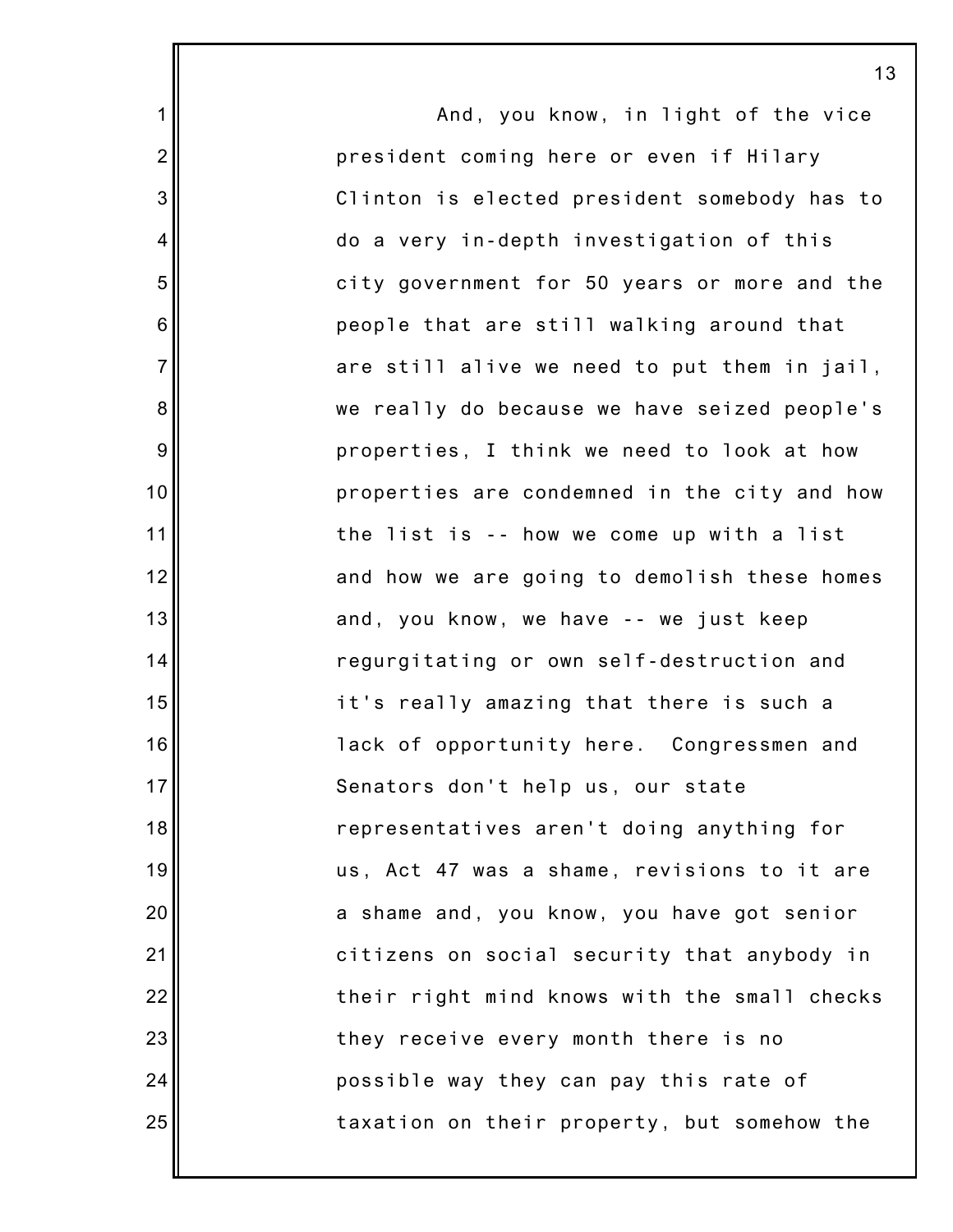|                 | 1                                            |
|-----------------|----------------------------------------------|
| 1               | people we elect it's missed them all.        |
| $\overline{2}$  | And when you look at the wage base           |
| 3               | here and you look at the tax rates for       |
| $\overline{4}$  | property here it's well beyond that, and     |
| 5               | then you look at all of the borrowing the    |
| $6\phantom{1}6$ | city continues to try to do. I mean, really  |
| $\overline{7}$  | the greatest thing that could happen to this |
| 8               | city in regards to the audit is that we stop |
| 9               | funding the city in every possible way and   |
| 10              | finally force this city into bankruptcy and  |
| 11              | stop throwing good money after bad money.    |
| 12              | It's just ashame. You can't go up            |
| 13              | Ash Street, it's like the road doesn't       |
| 14              | exist. There is potholes all over this       |
| 15              | whole city and our pothole machine, Mr.      |
| 16              | Gaughan, what happened to it? Why didn't     |
| 17              | somebody maintain it? They had no respect    |
| 18              | for it because somebody else paid for it.    |
| 19              | Where are we going as a city? Are we going   |
| 20              | to tax every resident until every leaves?    |
| 21              | You know, you talk to young people,          |
| 22              | probably most of these people in this room,  |
| 23              | they won't come here. When they go to        |
| 24              | school they will never come back and         |
| 25              | generation after generation has left, is     |
|                 |                                              |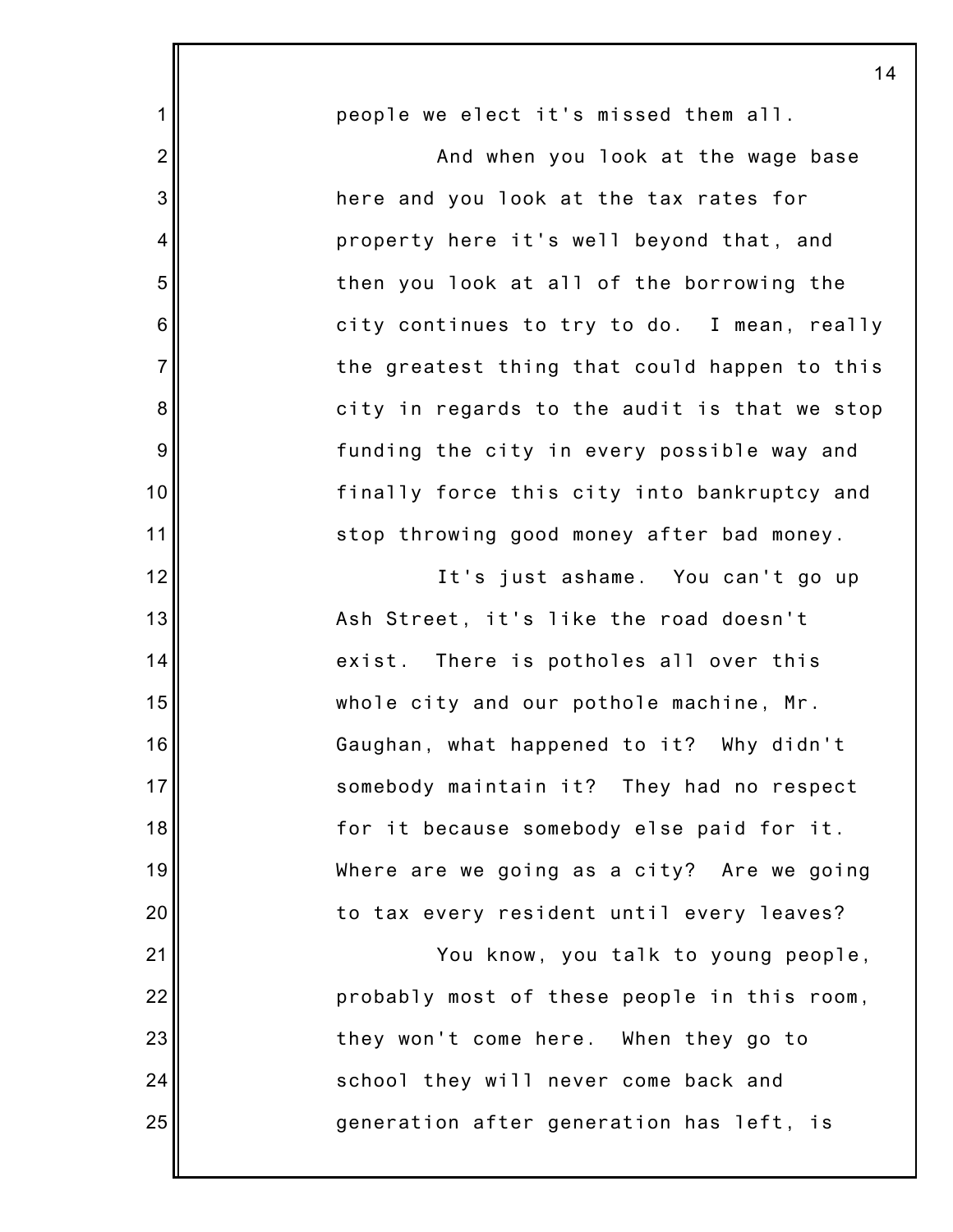|                | 15                                           |
|----------------|----------------------------------------------|
| $\mathbf 1$    | that anything to brag about? And really, is  |
| $\overline{2}$ | there anything here to smile about,          |
| 3              | gentlemen? Thank you.                        |
| $\overline{4}$ | MR. MCGOFF: Just since you have              |
| 5              | asked us about reading books, I would        |
| 6              | suggest a book by Charles Beard "An Economic |
| $\overline{7}$ | Interpretation of the Constitution." A very  |
| 8              | good analysis of the founders.               |
| 9              | Mr. Ellman.                                  |
| 10             | MR. ELLMAN: Lee, I think you are             |
| 11             | talking to a dysfunctional administration.   |
| 12             | I would like to congratulate the mayor       |
| 13             | though because I have discovered he is an    |
| 14             | equal opportunity man, no favoritism where   |
| 15             | these potholes are because the worst ones in |
| 16             | the city seem to be in front of his          |
| 17             | business. I think that's where I damaged my  |
| 18             | car.                                         |
| 19             | In today's paper this article about          |
| 20             | paving, if I'm not mistaken, about a year    |
| 21             | ago the county said they were going to pave  |
| 22             | from Taylor to Dickson City, something like  |
| 23             | that last year? How come we got to -- we     |
| 24             | only got 15, 20 miles of paving to do and    |
| 25             | they want to use part of this from Parker to |
|                |                                              |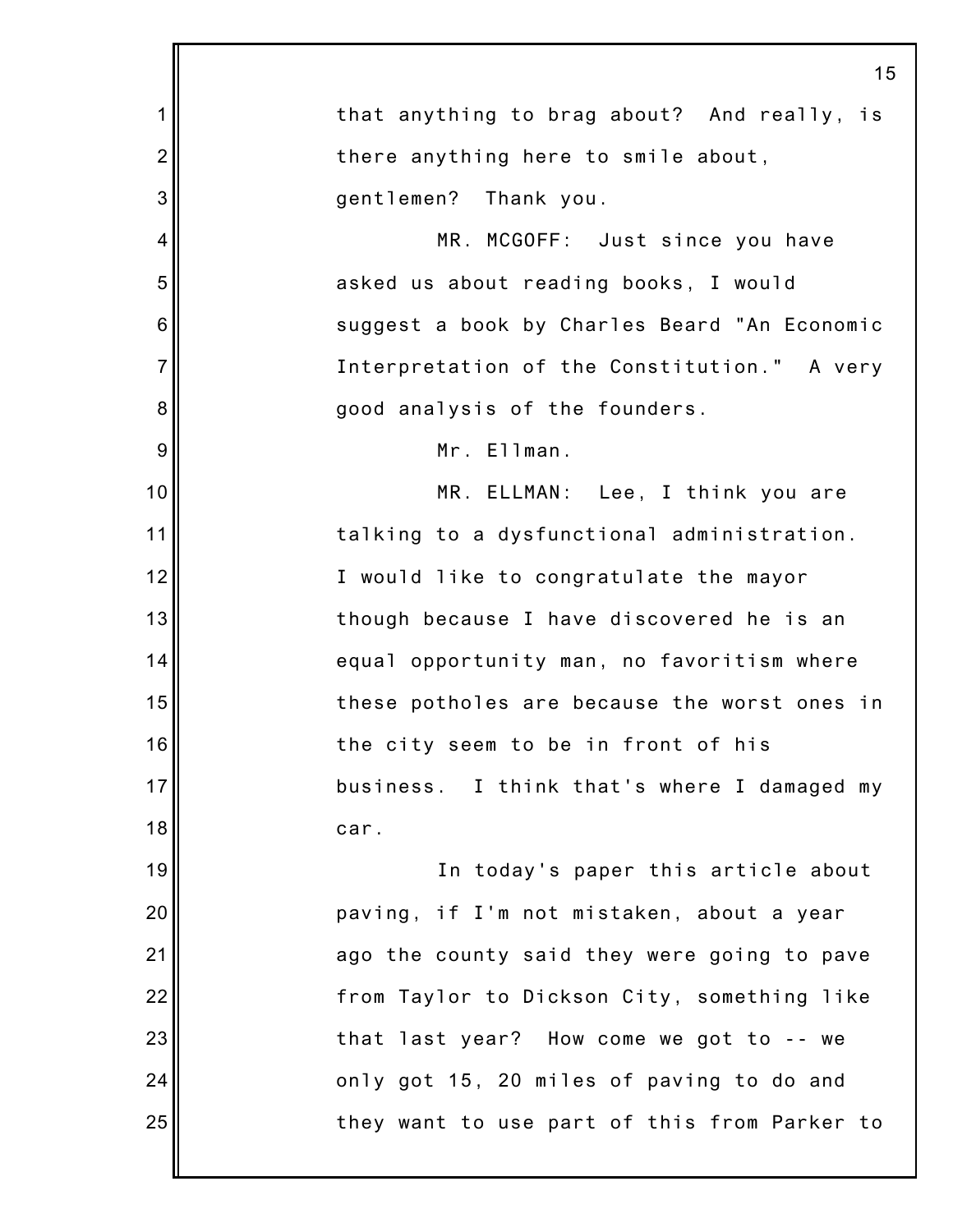1 2 3 4 5 6 7 8 9 10 11 12 13 14 15 16 17 18 19 20 21 22 23 24 25 16 the Dickson City line. That's a county road, they ought to be responsible for all of it and that's where I happen to live and I still don't think it should be paved by us. Am I not wrong, Mr. McGoff, you were here last year? It was something like from Taylor to Dickson City. MR. MCGOFF: Mr. Rogan has an answer. MR. ROGAN: The state is paving this summer from the Taylor line to the Scranton Expressway. That was the plan that PennDOT, the state, released. The article that was in today there is some, I guess it's up in the air, who is responsible for that particular section of Main Avenue that you are speaking about. From what I have read it is the city's responsibility, but most of the complaints that we get are about the portion in West Scranton where you mentioned in front of the mayor's business, that's all on the state and it is being paved this year as well as handicapped curb cuts fall on the state. MR. ELLMAN: Well, if this is the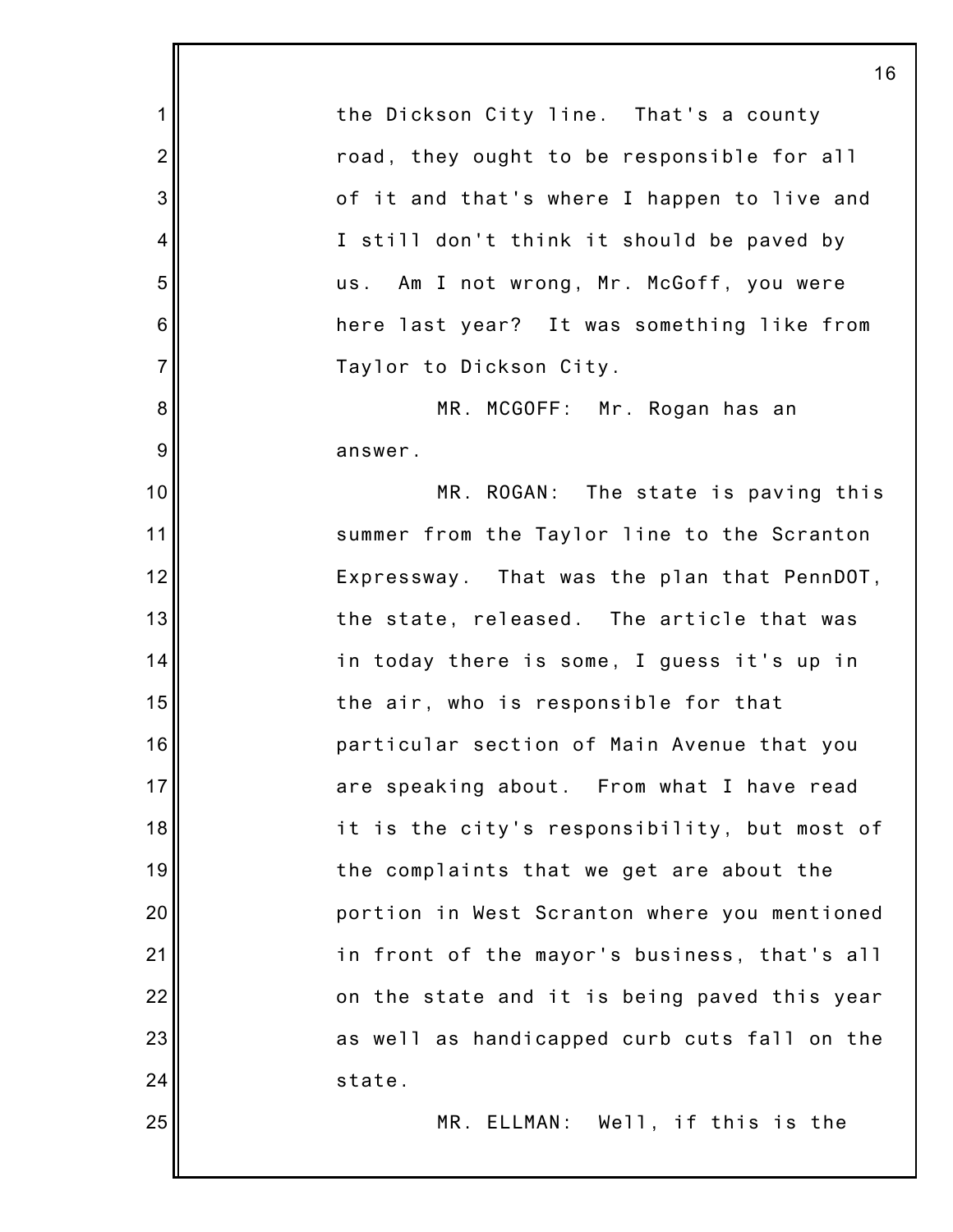city's responsibility when that bridge over Legget Creek needs repaired who is going to have to pay it? That bridge is like 100 years old. When you walk out there cars going by make dust and dirt fall so it's not here much longer. You are talking about what, a couple of million dollars? Two or three million dollars to repair that? Besides that the street will not be able to be used for a year or so. Look at Rockwell, what's that been a couple of years?

1

2

3

4

5

6

7

8

9

10

11

12

13

14

15

16

17

18

19

20

21

22

23

24

25

Why is Parker Street closed? I walked across that bridge with my dog yesterday, I just don't see nothing wrong it. It's been four or five years and nobody has been able to use Parker Street. One car at a time, they got a traffic light deal. Oh, well.

What does Bulzoni know about paving? You know, he needed a consultant to try a sell something, now we are going to have to get him a consultant tonight for paving because this is involved. You might be paying for two inches and get an inch or you there is a whole lot involved with that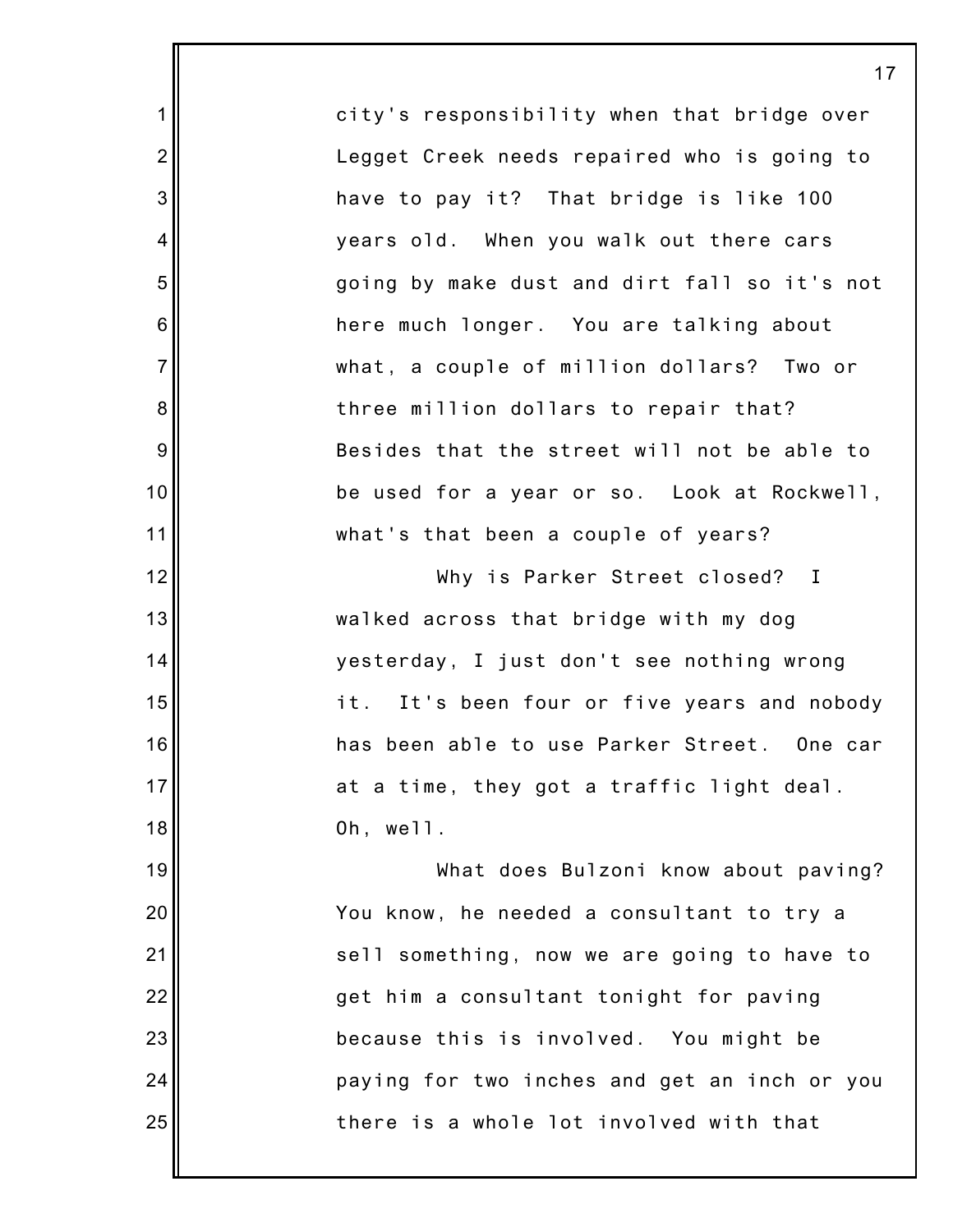|                | 18                                           |
|----------------|----------------------------------------------|
| 1              | paving job. You have to move the sewers.     |
| $\overline{2}$ | He is not the least bit capable of doing his |
| 3              | job plus take on this.                       |
| 4              | MR. MCGOFF: That's why we have an            |
| 5              | engineer, Mr. Ellman.                        |
| 6              | MR. ELLMAN: This isn't his job. I            |
| $\overline{7}$ | mean, I'm defending him. This is not his     |
| 8              | job to take on. As much as I disagree with   |
| 9              | him, this is an involved situation 20 miles  |
| 10             | of paving. You are talking about almost \$3  |
| 11             | million. It's a shame. I don't know what     |
| 12             | it cost when the city was paved about six,   |
| 13             | eight years ago, the last time I think I     |
| 14             | seen any big paving, but it didn't seem like |
| 15             | it was like that.                            |
| 16             | Well, I guess I have made my                 |
| 17             | alienation speech for tonight. I would like  |
| 18             | to say that lady last week that gave the     |
| 19             | program about the city it was so well done   |
| 20             | and all, but it's a shame that we can't do   |
| 21             | that. You know, she is just a dreamer        |
| 22             | thinking that that could be done.<br>That    |
| 23             | would cost more than this paving job we are  |
| 24             | talking about, but that was such a good      |
| 25             | display. It made me sort of feel sorry for   |
|                |                                              |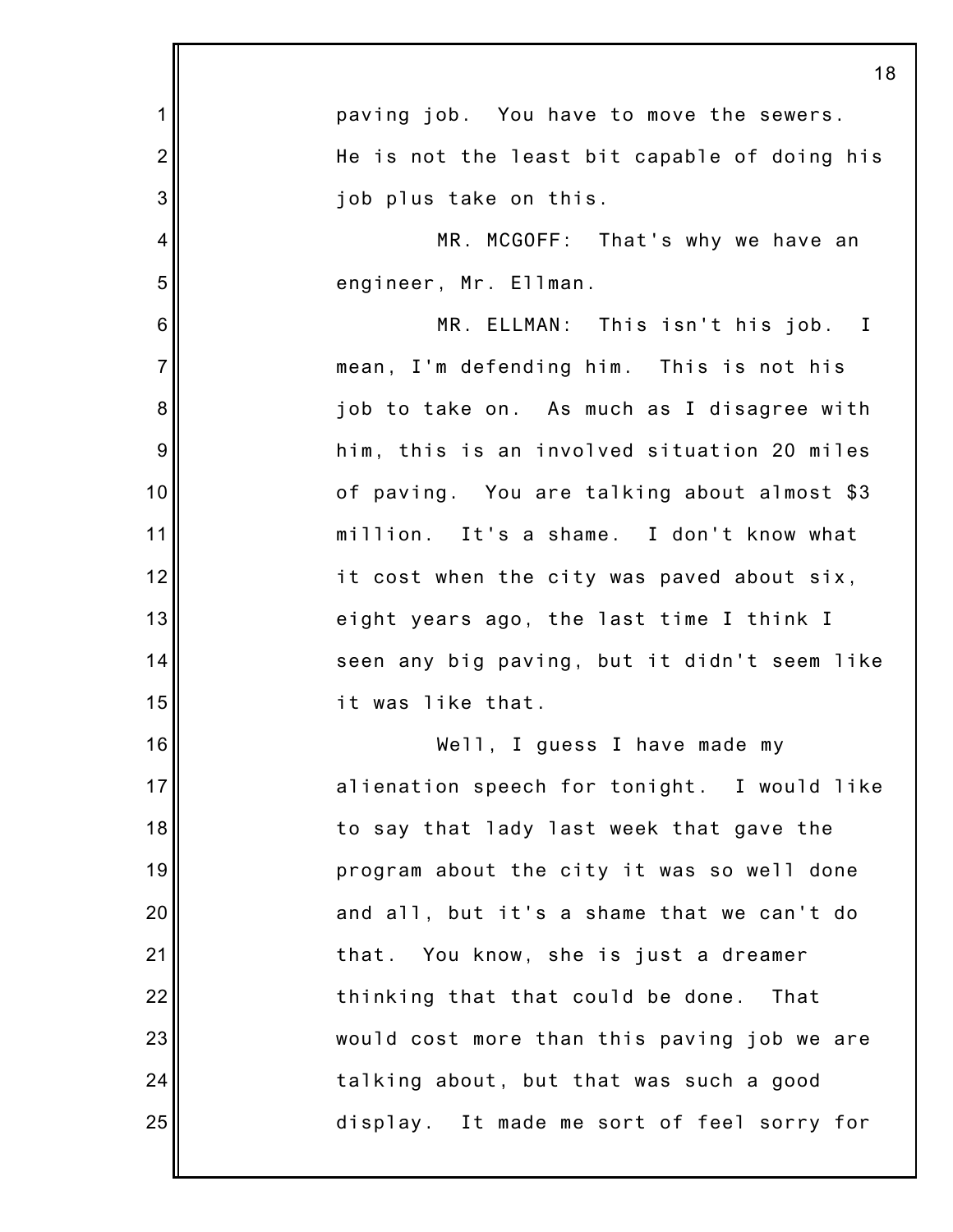|                | 19                                           |
|----------------|----------------------------------------------|
| 1              | her. She is talking about a city with such   |
| $\overline{2}$ | a deplorable future the way we are going.    |
| 3              | There is just no money for nothing around    |
| 4              | here, everything is just declining.          |
| 5              | I listened this morning to the radio         |
| 6              | when I was walking the dog and they are      |
| $\overline{7}$ | ridiculing this plan to try and make the     |
| 8              | neighborhoods look better. My neighborhood   |
| 9              | has declined, the house values are probably  |
| 10             | like \$10,000. It's just gone to pot and     |
| 11             | nothing is being done except our taxes go up |
| 12             | and up and up. I don't know if I mentioned   |
| 13             | it last week, I know where there is a real   |
| 14             | nice fixer upper for ten or twelve thousand  |
| 15             | dollars, the taxes are \$2,400. Who can      |
| 16             | afford to buy a house and fix it up and pay  |
| 17             | \$2,400 taxes? That's what's wrong with you  |
| 18             | guys. You just don't have your finger on     |
| 19             | things. Thank you.                           |
| 20             | MR. MCGOFF: Thank you, Mr. Ellman.           |
| 21             | Anyone else who wishes to address council?   |
| 22             | MR. DOBRZYN: Good evening, Council.          |
| 23             | Dave Dobrzyn, resident, taxpayer. It seems   |
| 24             | like every week I attend council I start     |
| 25             | making a list for next week and it just gets |
|                |                                              |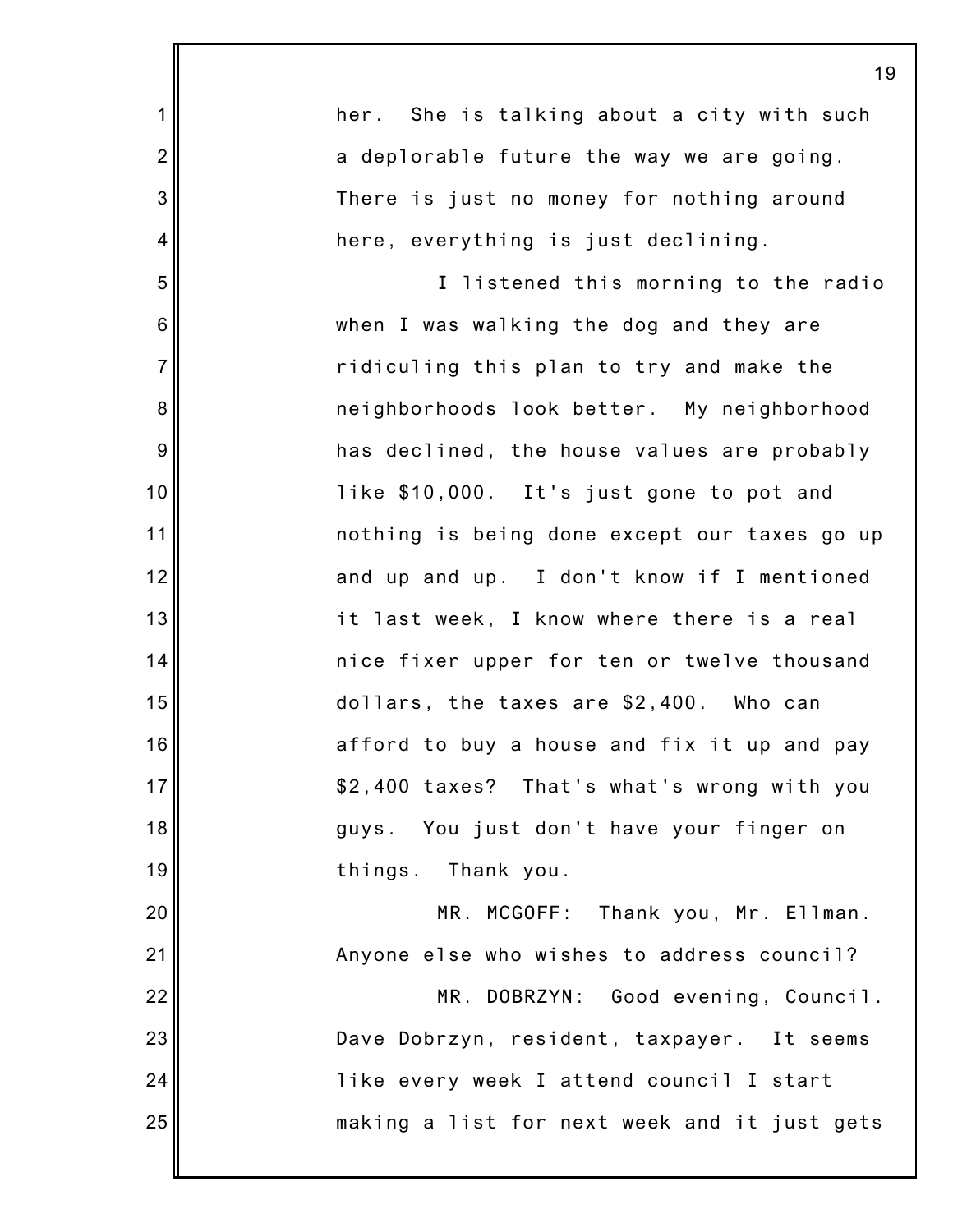too big.

1

2

3

4

5

6

7

8

9

10

11

12

13

14

15

16

17

18

19

20

21

22

23

24

25

I'd like to say on the last week's caucus also, a lot of great ideas but, you know, we invested through New York Life for my wife with an annuity, I don't know if I'll ever live to see it, I got one up on Jesus, I'm back from the dead twice instead of once thanks to my doctors at CMC, but down there on Penn Avenue in front of New York Life it's like driving over a strip mine, you know? So we have to develop our priorities and that's just too much. Now, last week I mentioned Jack council before that had anything to do with

Loscombe and I'd like to impress that nobody on this council or the council before or the him being denied his coverage, but there were people in the administration that despite the fact that the man was horribly, horribly injured and permanently disabled some of the same people were running around doubling pensions for people that were probably just going to be a pain in the neck if you had to direct that work force.

And I'm glad to see in the paper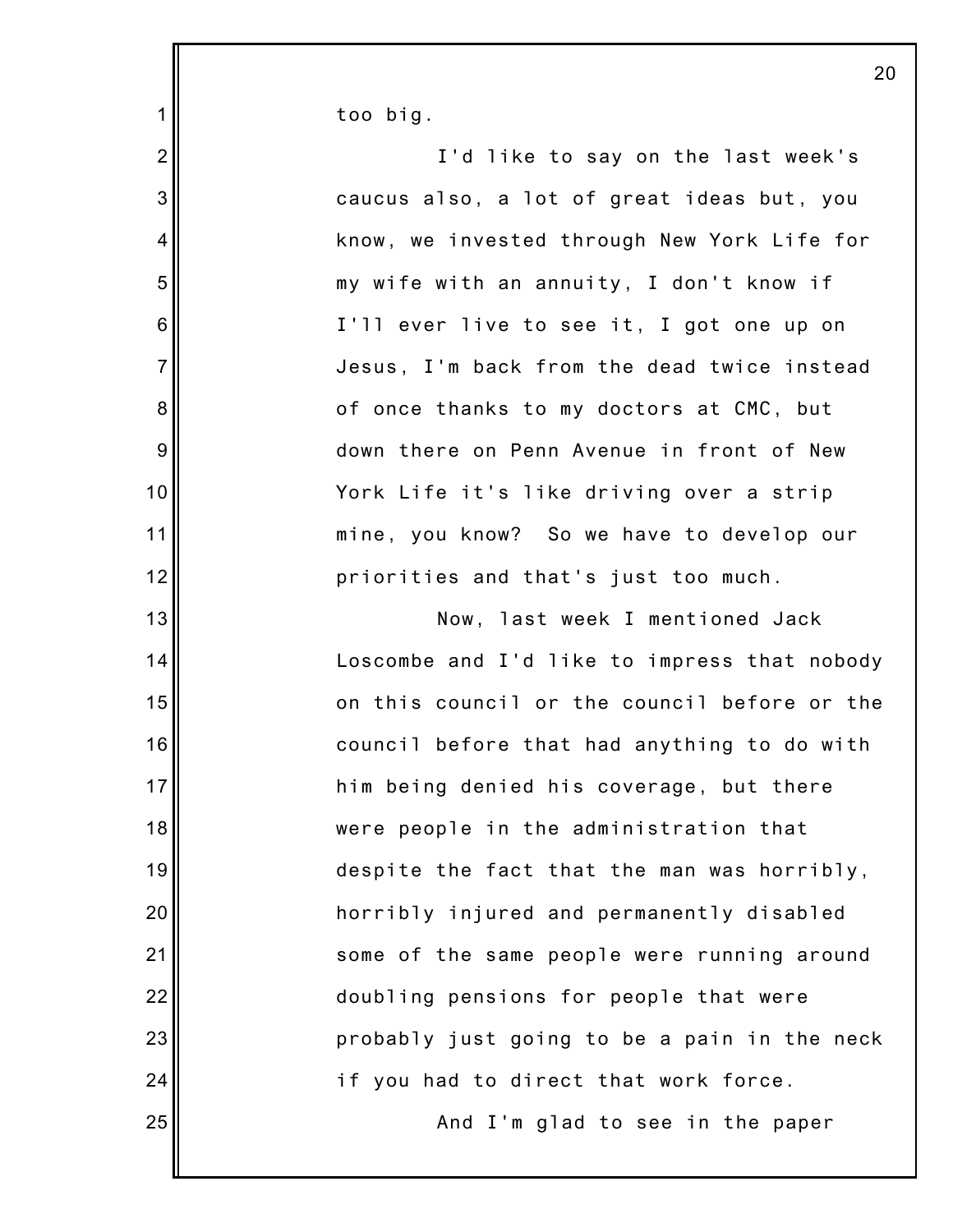that the 2013 audit is finally reaching its fruition and we have to get a better way. Hopefully this year will be a better way, the 2014 audit. I mean, it may be late but it's got to stop being late. A month or two is one thing, but that's another.

1

2

3

4

5

6

7

8

9

10

11

12

13

14

15

16

17

18

19

20

21

22

23

24

25

And on these inspections, I'd like to see because of the weather, for instance, now my neighborhood has trash removal on Friday. I have three barrels of recyclables on my back porch. I have about well over 100 pounds of newspaper on my back porch and I'd like not to be cited so if we could go a little easy until the end of the April, until people get out there and, you know, I want to see a couple of the shrubs whether they are alive or dead, so if they are dead I'll cut them down. If they are alive, I'll trim them, but, you know, I really would appreciate not getting a fine and every Friday in our neighborhood on that issue, especially with recycling my neighborhood gets the dirty end of the stick because we are Friday.

Now, most of the bad weather is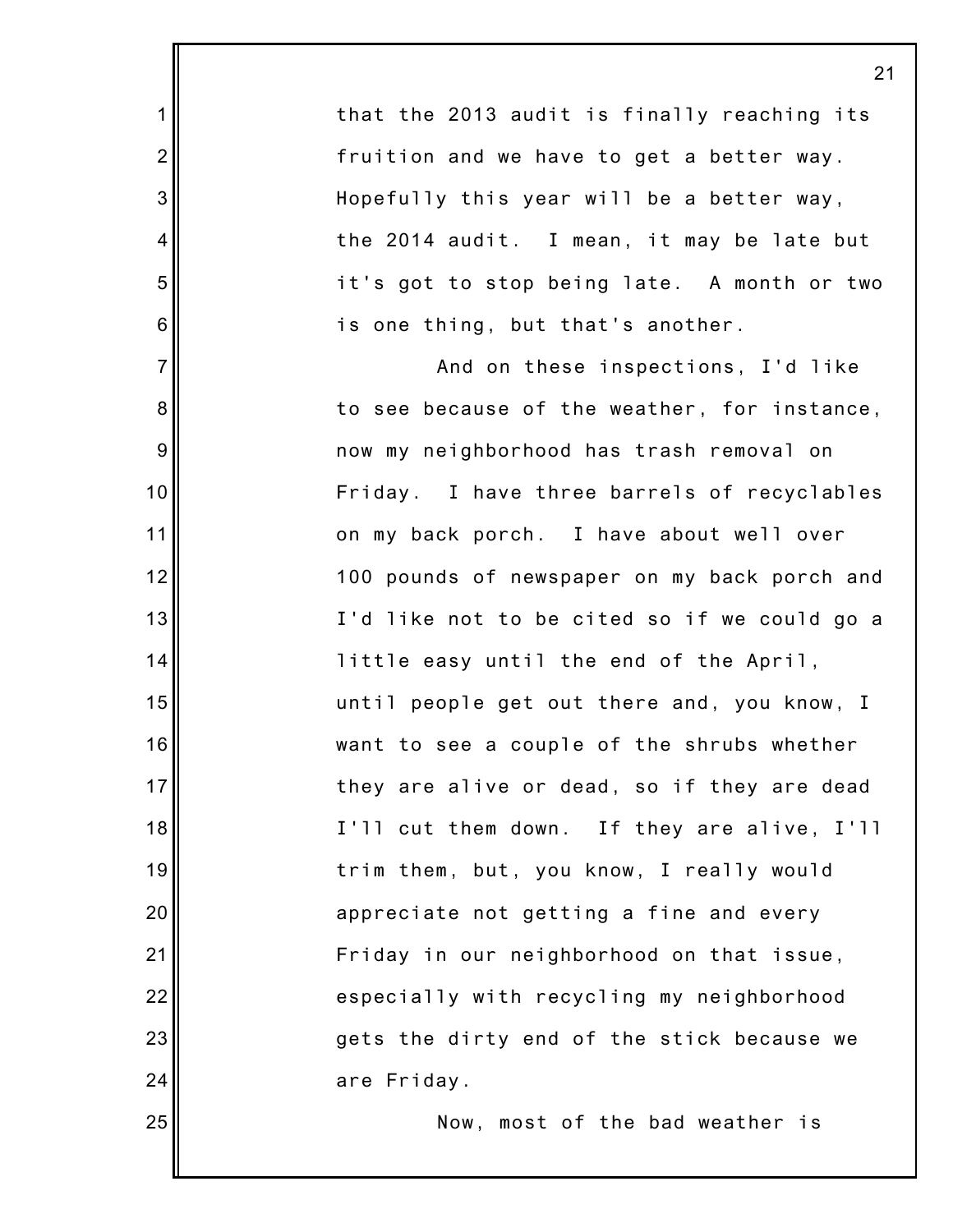over, although there is a prediction for some more, but next year maybe it would be nice if we could take turns in the neighborhoods, even if somebody got slighted like last Friday how about picking it up Monday and letting somebody else do some of the heavy carrying here because it's too much. It's just too much. I have so much stuff laying around my yard that really needs to go and I'm dying to get rid of it. Hopefully, some of it will go tomorrow, but it wouldn't surprise me if I don't wake up and see two inches of snow and recycling sitting there at 4:00 tomorrow afternoon out in front of the house. By the way, there is 52 steps to my front door and it's not a party getting it down there. On the parking garages, I agree that

1

2

3

4

5

6

7

8

9

10

11

12

13

14

15

16

17

18

19

20

21

22

23

24

25

they should possibly go. We have to look into it, and the interest if we keep them might just about be break even with or exceed what we -- by ditching them, but the Sewer Authority I hope we are all around in three or four years, I know I have been an opponent of anything to do with the Sewer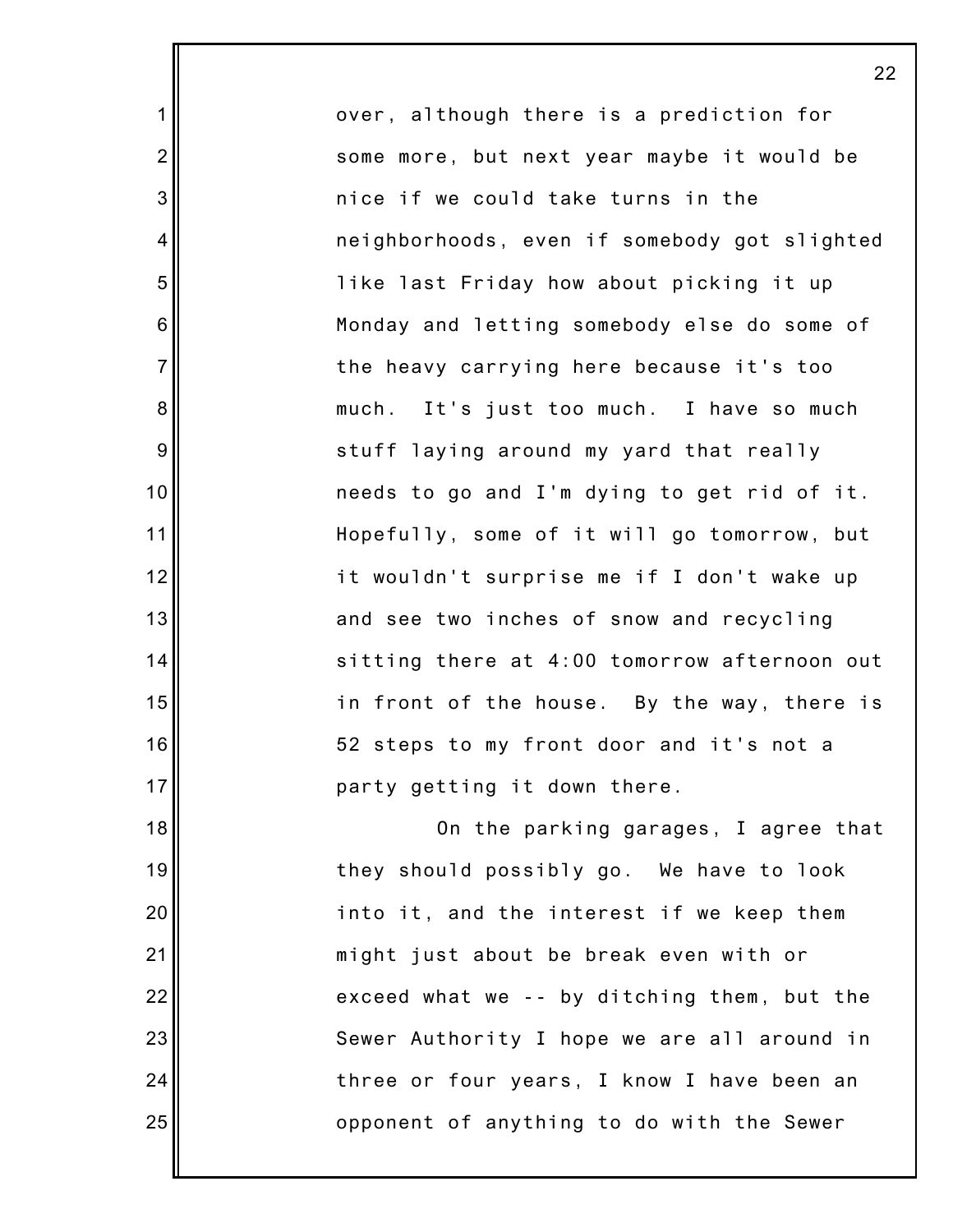Authority, as all of those issues that were discussed like the paving issue where you have non-permeable surfaces, yes, if there is a department store or a grocery store and they have a huge lot you are actually paying some money for that water to be processed right now, and they want to start charging people according to impermeable surfaces, and I heard really some plan with the current Sewer Authority and if my bill is about \$1,200 a year, three times as much of what it is now, like I said, I hope four years from now whether you are in office or I see you on the street I'm going to, "See, I warned you." So, finally, once again, they are make a final push on the Transpacific trade pack -- MR. MCGOFF: Thank you, Mr. Dobrzyn.

1

2

3

4

5

6

7

8

9

10

11

12

13

14

15

16

17

18

19

20 21 22 23 24 25 MR. DOBRZYN: And keep in mind, that we don't have money to pay the salaries anymore, but contact your government and tell the president forget about it. We're at 10 percent, ten cents on the dollar, that's what we get out of the trade pack.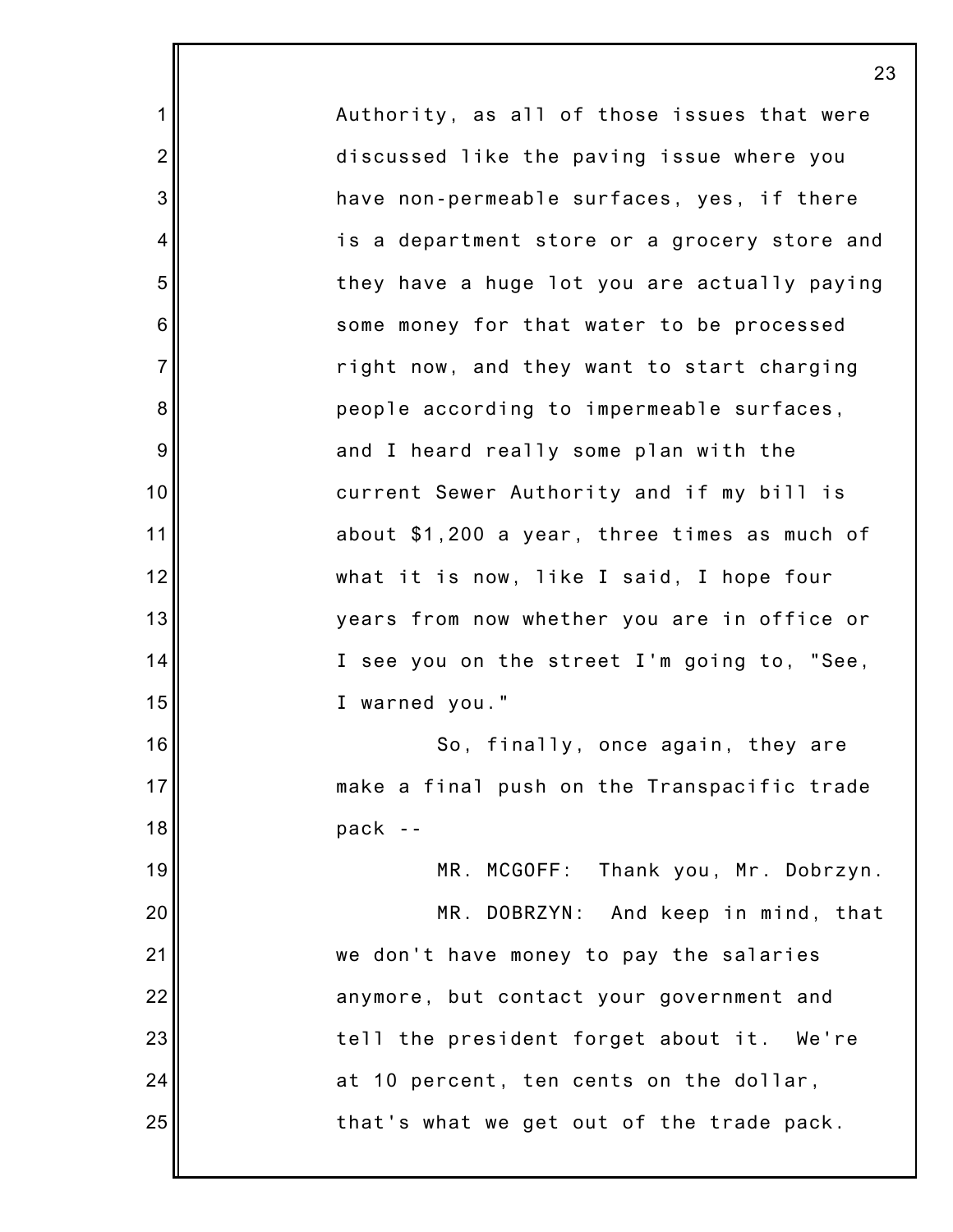|                | 24                                            |
|----------------|-----------------------------------------------|
| 1              | Thank you. Have a good night.                 |
| $\overline{2}$ | MS. SCHUMACHER: Good evening,                 |
| 3              | Council. Marie Schumacher. Tonight, 5-B       |
| 4              | tonight the budget, and I'll read it, it      |
| 5              | says, "The Bureau of Highways will have       |
| 6              | direct involvement with the completion of an  |
| $\overline{7}$ | approximately \$2.5 million roadway           |
| 8              | resurfacing program completed in part         |
| 9              | through the Commonwealth of Pennsylvania      |
| 10             | assistance from the Pennsylvania              |
| 11             | Infrastructure Bank Loan Program and the      |
| 12             | continued deployment of the annual liquid     |
| 13             | fuels allocation."                            |
| 14             | Now, it's troubling to me, I don't            |
| 15             | think if there is anything we don't need      |
| 16             | it's more debt and the budget says total of   |
| 17             | 2.5. Now, the budget also has a revenue       |
| 18             | line item that has \$1,425,000 for the liquid |
| 19             | fuels forecast for this year. So tonight's    |
| 20             | ordinance it says would increase or debt by   |
| 21             | \$2.2 million, although, I don't know why     |
| 22             | it's not \$2.4 because when you add the       |
| 23             | interest in and we have to pay the interest   |
| 24             | I think our debt is probably actually         |
| 25             | increasing by 2.449, but if the budget        |
|                |                                               |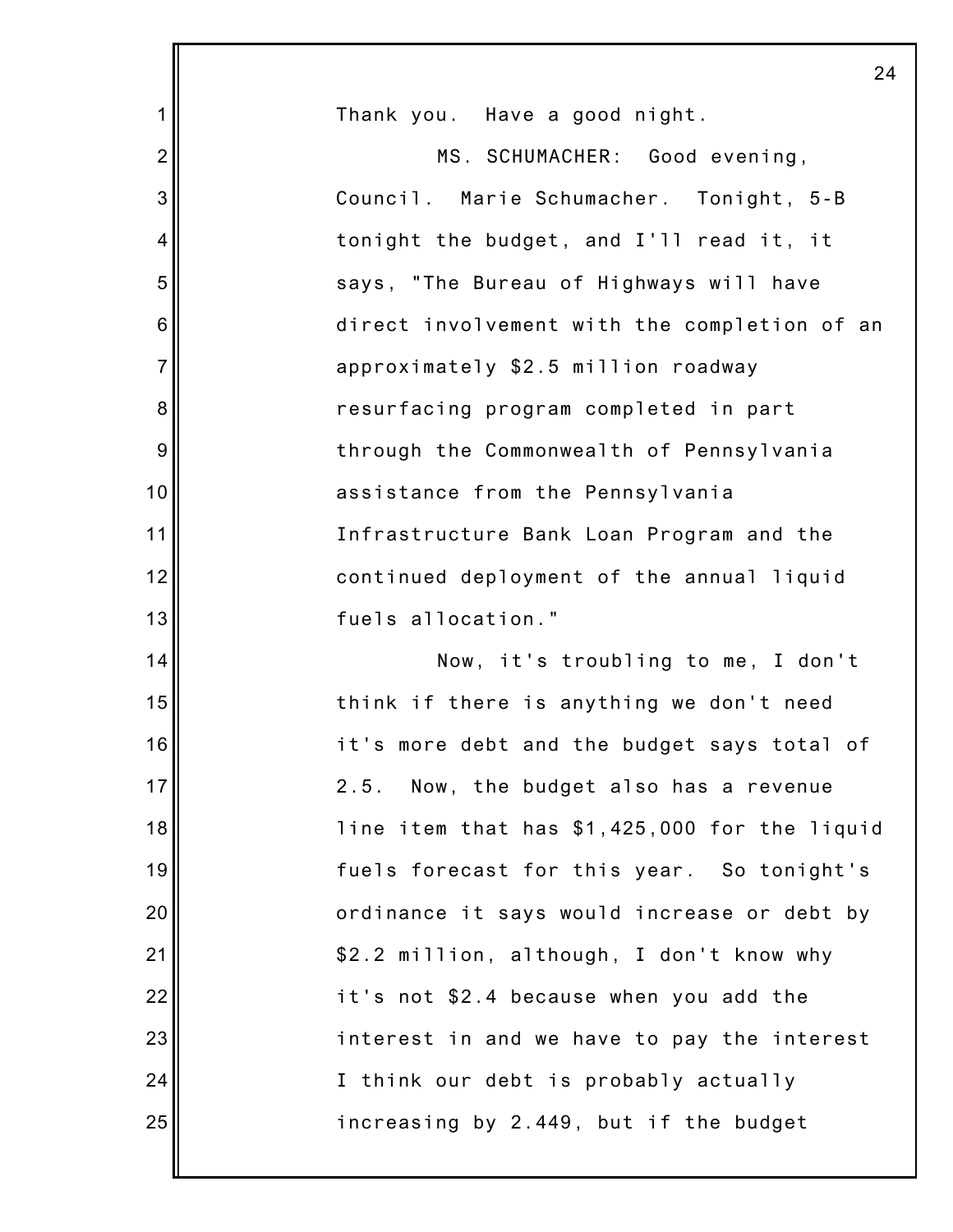contains \$2.5 million to be expended on this project why aren't we first applying the \$1,425,000 in the liquid fuels program which would reduce the required borrowing to \$1.1 million instead of 2.2? No idea? I would really like to know why that's happened and what's going to happen and what the correct debt number is if it's just the principal or the principal and the interest.

1

2

3

4

5

6

7

8

9

10

11

12

13

14

15

16

17

18

19

20

21

22

23

24

25

Next week I will talk more on the pension issue that's ongoing so I'll save that for another meeting, but I would like to know whether the contribution, total contribution of \$120,000 toward the pension for the clerical employees that are retired under the special circumstances and reportedly had a pension increase of 71 percent, not 100 percent, according to the ordinance, was that actually paid in 2003? I know it was authorized by council, but could somebody find that out if that was actually paid? Wayne, can you do that? MR. EVANS: Yeah, I'll have that. MS. SCHUMACHER: Thank you. And, Mr. Wechsler, did you find anything about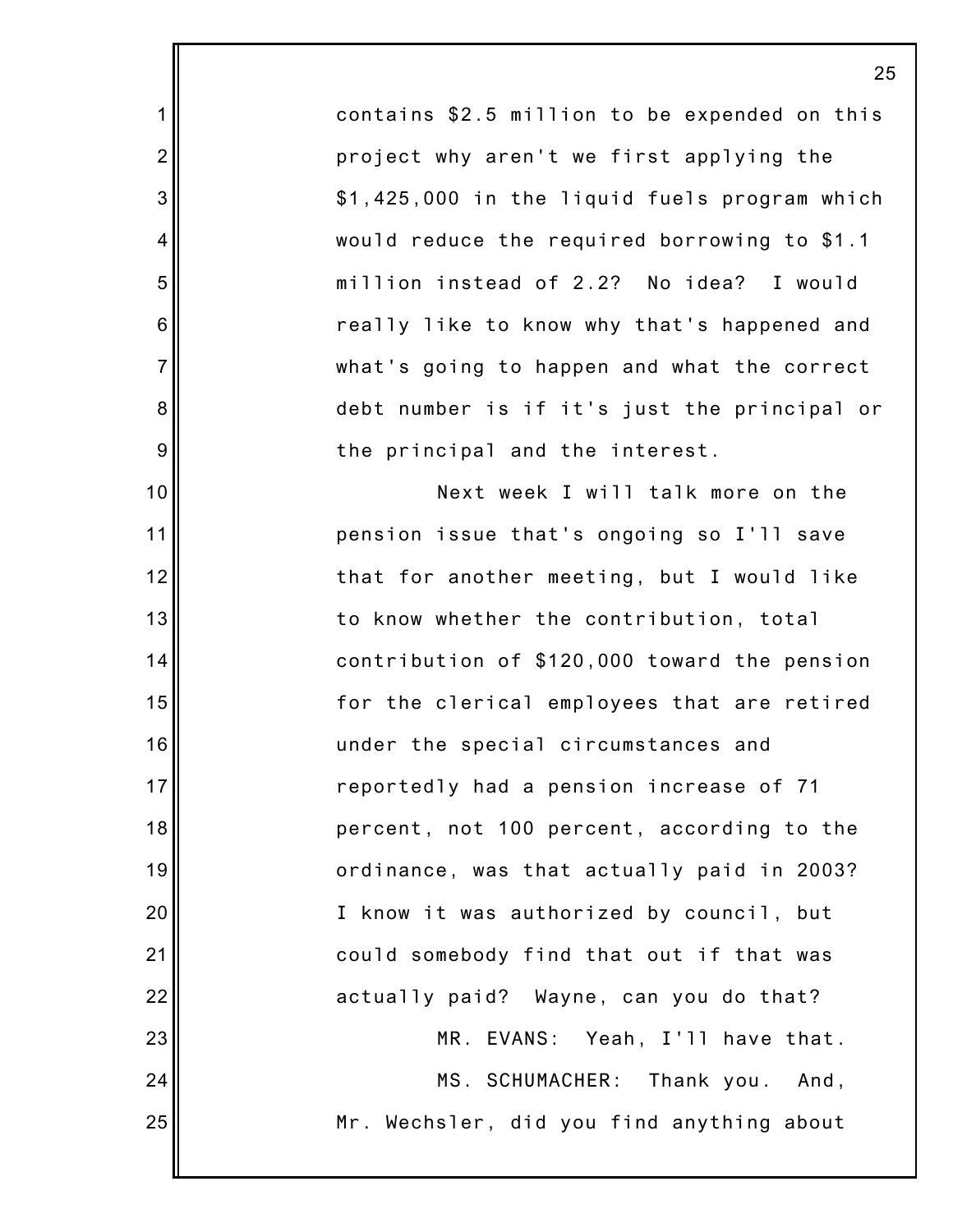|                | 26                                           |
|----------------|----------------------------------------------|
| 1              | the trash?                                   |
| $\overline{2}$ | MR. WECHSLER: No, I did contact              |
| 3              | Mr. Beck and Mr. Bulzoni and at this time    |
| 4              | they have not gotten back to me yet.         |
| 5              | MS. SCHUMACHER: Okay. And one                |
| 6              | little thing, I did see a legal notice again |
| $\overline{7}$ | for pool chemicals for the coming swim       |
| 8              | season for the pools that I guess they       |
| 9              | intend to open, which I don't know which     |
| 10             | they are, but excluding Nay Aug. Now, I      |
| 11             | would hope that if there is a quantity       |
| 12             | discount that we are not splitting it just   |
| 13             | because that's an authority and paying more  |
| 14             | for both, why it couldn't be bought as a     |
| 15             | single purchase and split I don't            |
| 16             | understand.                                  |
| 17             | And speaking of authorities, I was           |
| 18             | concerned when you put the revised recovery  |
| 19             | plan through in the two readings because I   |
| 20             | hadn't been totally through it and I was     |
| 21             | remembering back to a Scranton Sewer         |
| 22             | Authority meeting back in 2012, toward the   |
| 23             | end of 2012, and I thought we ought to       |
| 24             | really address the storm water issue and,    |
| 25             | indeed, I went back and it's on the report   |
|                |                                              |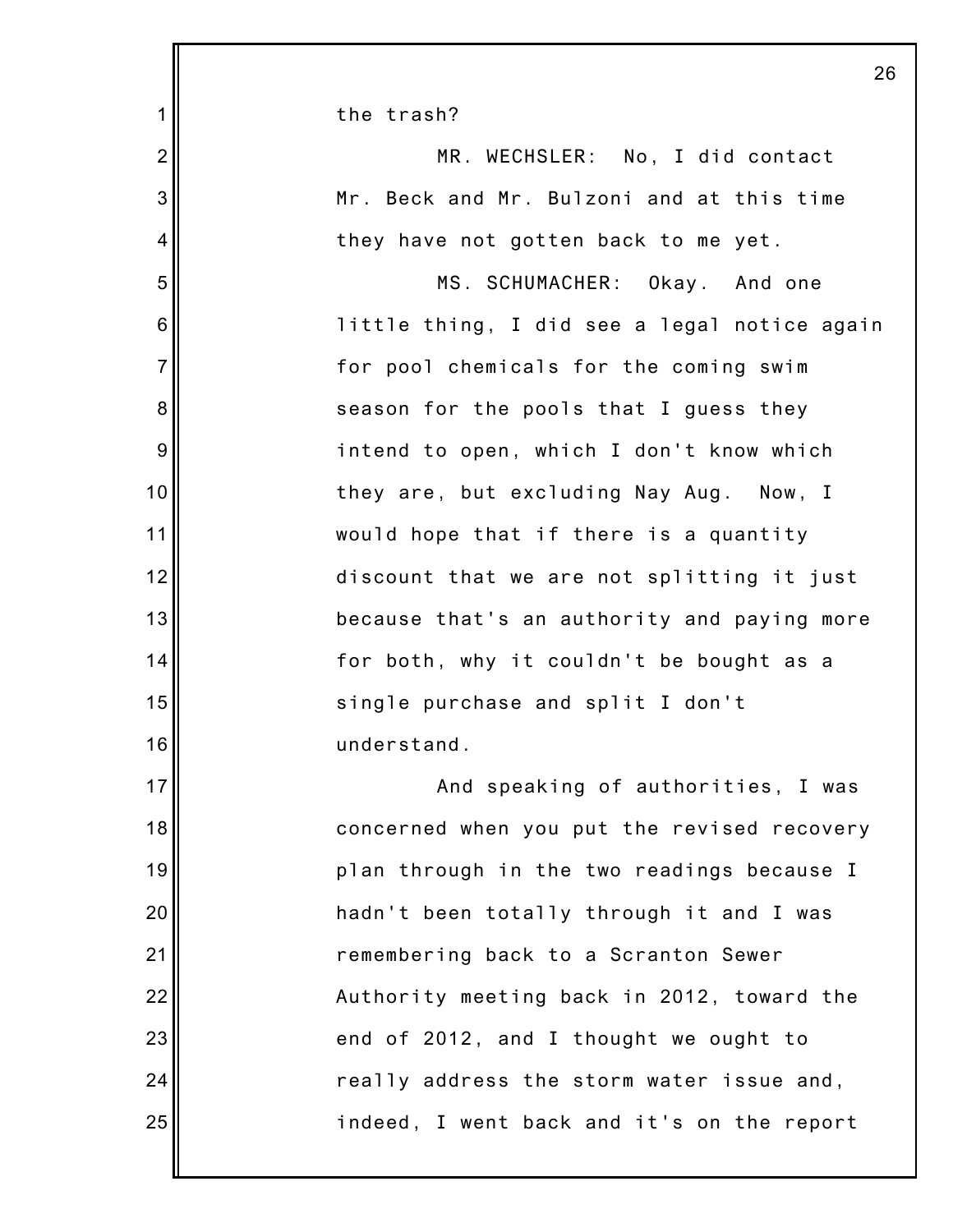27 that was prepared by Gnatt-Flemming is on the Sewer Authority's website if anybody chooses to go and look at it, but they did an extensive study and they chose a variable control approach for the long-term control plan and it was the proposed combined -- or CSO related bypass meets all the requirements under Part II C.7 of the United States EPA CSO control policy in regard to maximizing the treatment at the waste water treatment plant. So I don't -- if I may finish this? MR. MCGOFF: Continue. MS. SCHUMACHER: I don't understand why we want to go into establishing -- the only thing I can see is more revenue because the interesting thing if you would look at that report everything was based on the ability to pay. There was a financial capacity analysis was conducted and it's quite interesting and everybody agreed with it and I don't think we can afford to have a separate one and I don't think we need it because I think this plan was approved for 20 years, so I don't think that belonged in

1

2

3

4

5

6

7

8

9

10

11

12

13

14

15

16

17

18

19

20

21

22

23

24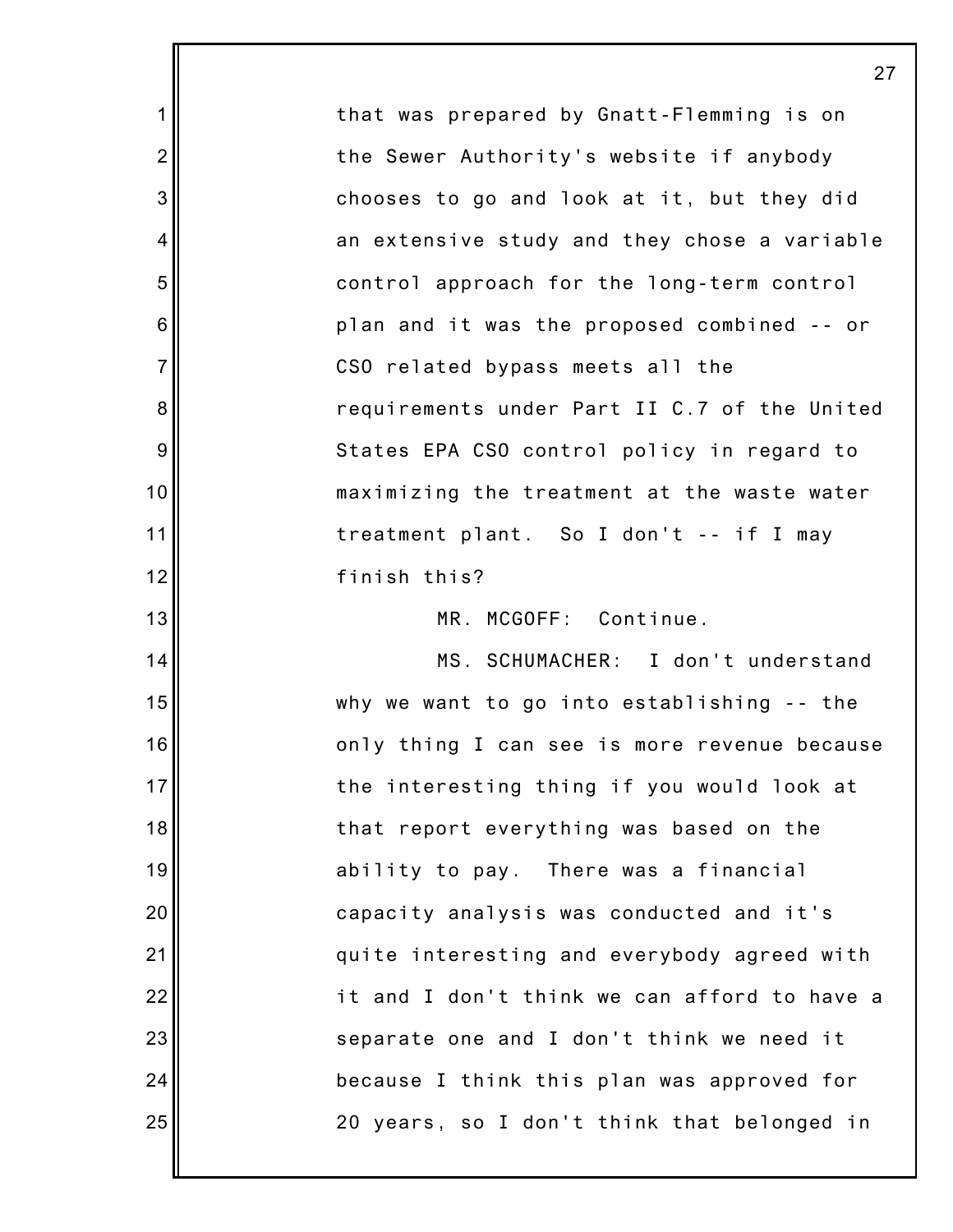|                | 28                                          |
|----------------|---------------------------------------------|
| 1              | the revised recovery plan.                  |
| $\overline{2}$ | And if I could just close with this,        |
| 3              | yesterday's paper the real estate section,  |
| 4              | this shows how low we have sunk, one of the |
| 5              | real estate companies is actually           |
| 6              | advertising, "Take advantage of the market  |
| $\overline{7}$ | conditions in Scranton, two large stately   |
| 8              | homes priced to sell." The story of         |
| 9              | Scranton. Thank you.                        |
| 10             | MR. MCGOFF: Anyone else wish to             |
| 11             | address council?                            |
| 12             | MS. REED: FIFTH ORDER. 5-A                  |
| 13             | MOTIONS.                                    |
| 14             | MR. MCGOFF: Mr. Wechsler?                   |
| 15             | MR. WECHSLER: Thank you,                    |
| 16             | Mr. McGoff. This week I was contacted by a  |
| 17             | constituent that had a problem gaining      |
| 18             | access to an accident report. Through city  |
| 19             | clerk, Lori Reed, the matter was corrected  |
| 20             | and the accident report was passed to the   |
| 21             | constituent.                                |
| 22             | The DPW also performed some                 |
| 23             | temporary road repairs on Mountain Lake.    |
| 24             | That road is well traveled, the fire truck  |
| 25             | was having trouble getting around the lake  |
|                |                                             |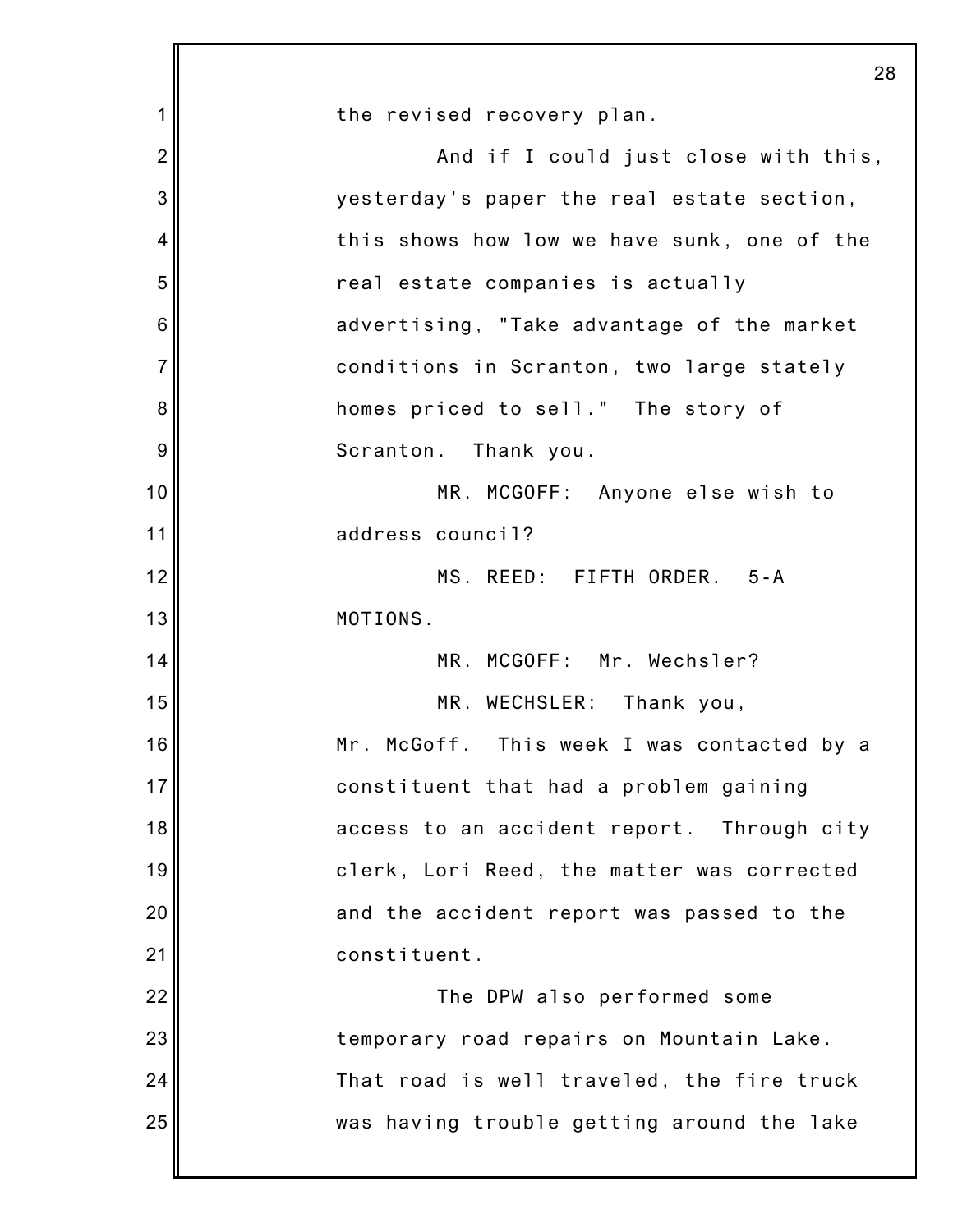|                | 29                                           |
|----------------|----------------------------------------------|
| 1              | and DPW did some corrections to facility     |
| $\overline{2}$ | until a permanent repair can be made.        |
| 3              | I also was contacted a resident              |
| 4              | that's concerned about speeding on West:     |
| 5              | Locust Street. This matter has come to our   |
| 6              | attention a few different times and the      |
| $\overline{7}$ | police have been dispatched, some tickets    |
| 8              | have been issued, but for the most part it's |
| 9              | an ongoing problem that we have to look at   |
| 10             | again.                                       |
| 11             | Also, upon East Mountain Road there          |
| 12             | was a road repair or a utility repair was    |
| 13             | made over the winter for some frozen pipes   |
| 14             | and right now the pave cut is wide open so I |
| 15             | would like to see if the city and the        |
| 16             | utility can get either a permanent plate put |
| 17             | on this or a quick repair to that.           |
| 18             | Also, Councilman Rogan and myself            |
| 19             | were contacted today about a problem on      |
| 20             | Sanderson Avenue. As I read the complaint    |
| 21             | from the constituent, this is the classic    |
| 22             | opportunity for the use of our new quality   |
| 23             | of life ordinance. I know Councilman Rogan   |
| 24             | did send some correspondence to Mr. Hinton.  |
| 25             | I will be forwarding this to Chief Graziano, |
|                |                                              |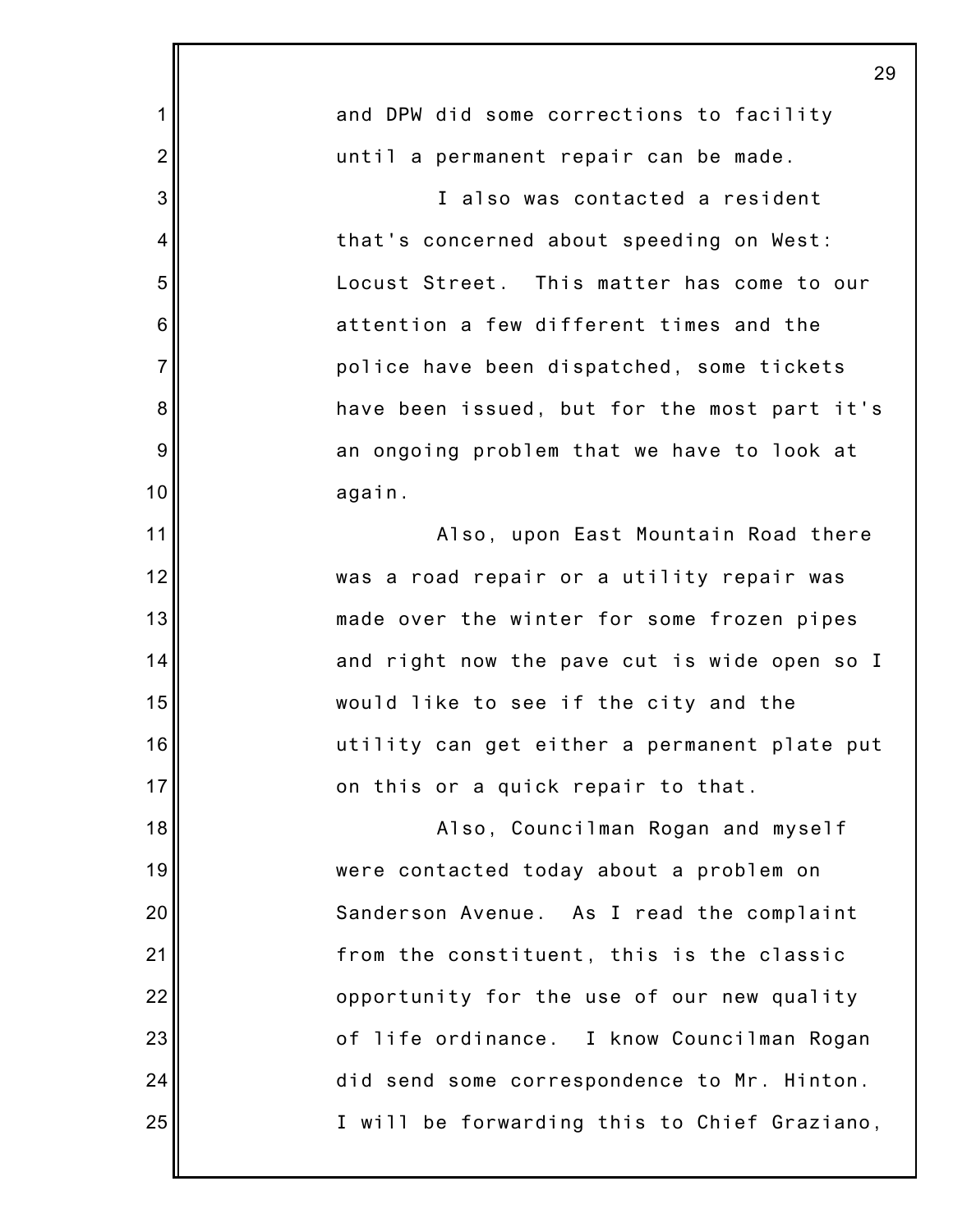but this type of an issue that this person reported to us is exactly what we are trying to combat. The home next to this person has a lot of trash around it, a lot of abandoned vehicles and it is an opportunity for us to get off the ground running with our new ordinance.

1

2

3

4

5

6

7

8

9

10

11

12

13

14

15

16

17

18

19

20

21

22

23

24

25

On Friday I did attend a meeting with PennDOT concerning the Harrison Avenue bridge and the Duffy Park project. The Duffy Park project, as we talked about before, the statute that is at Duffy Park right now does need some stabilization and it will have to be moved to a place where it stays inside. One of the areas that we discussed was perhaps on the landing here at city hall. City Hall is a well-traveled area, and I think that would be a good place for the statute to go where it would be treated with respect.

In regards to the Harrison Avenue bridge project, we did mention to the engineers at PennDOT about the presentation that we had here last week about the pedestrian bridge. At this time it is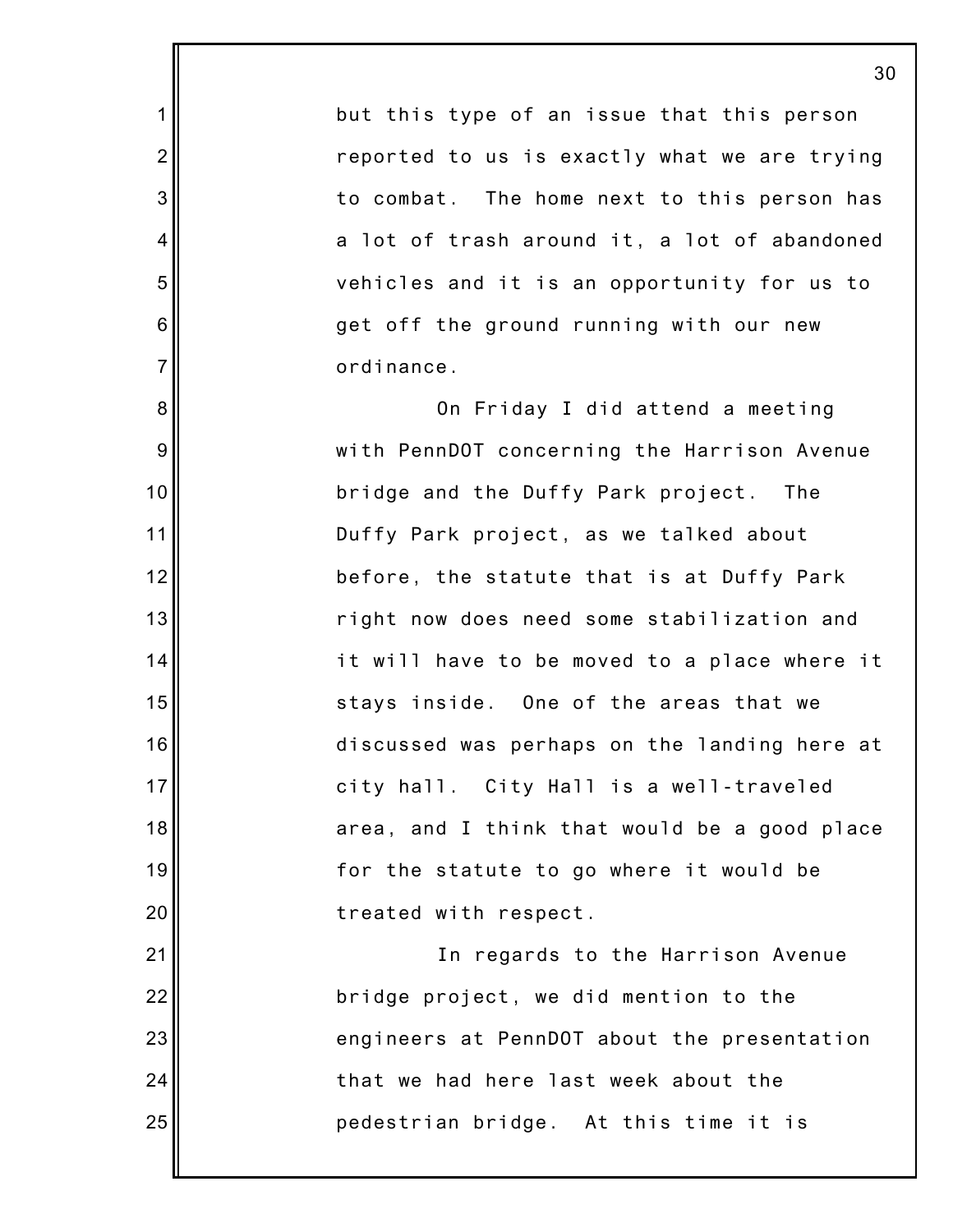something that PennDOT as looked at it in the past and at this time they aren't committed to be able to do that type of repair up there right now. The bridge itself is in terrible condition and in the evaluation process they told me that the would look at it again and get back to me with a report, but right now they don't feel that that bridge is stable enough to sustain a pedestrian bridge at this time. It's a very old bridge, it's not a solid bridge, it's full of dirt as it was made back at that time so I am waiting to hear a final answer, a written answer from PennDOT about that bridge project, so the thing with the ideas that are brought up we will have to evaluate every one, each one was great and something to look at, but on some of them we are going to have to be realistic and when we get a final answer of things that can be done or can't be done we will move on from that idea and move onto something else. So that's all I have at this time, Mr. McGoff. MR. MCGOFF: Mr. Rogan? MR. ROGAN: Yes, thank you. I was

31

1

2

3

4

5

6

7

8

9

10

11

12

13

14

15

16

17

18

19

20

21

22

23

24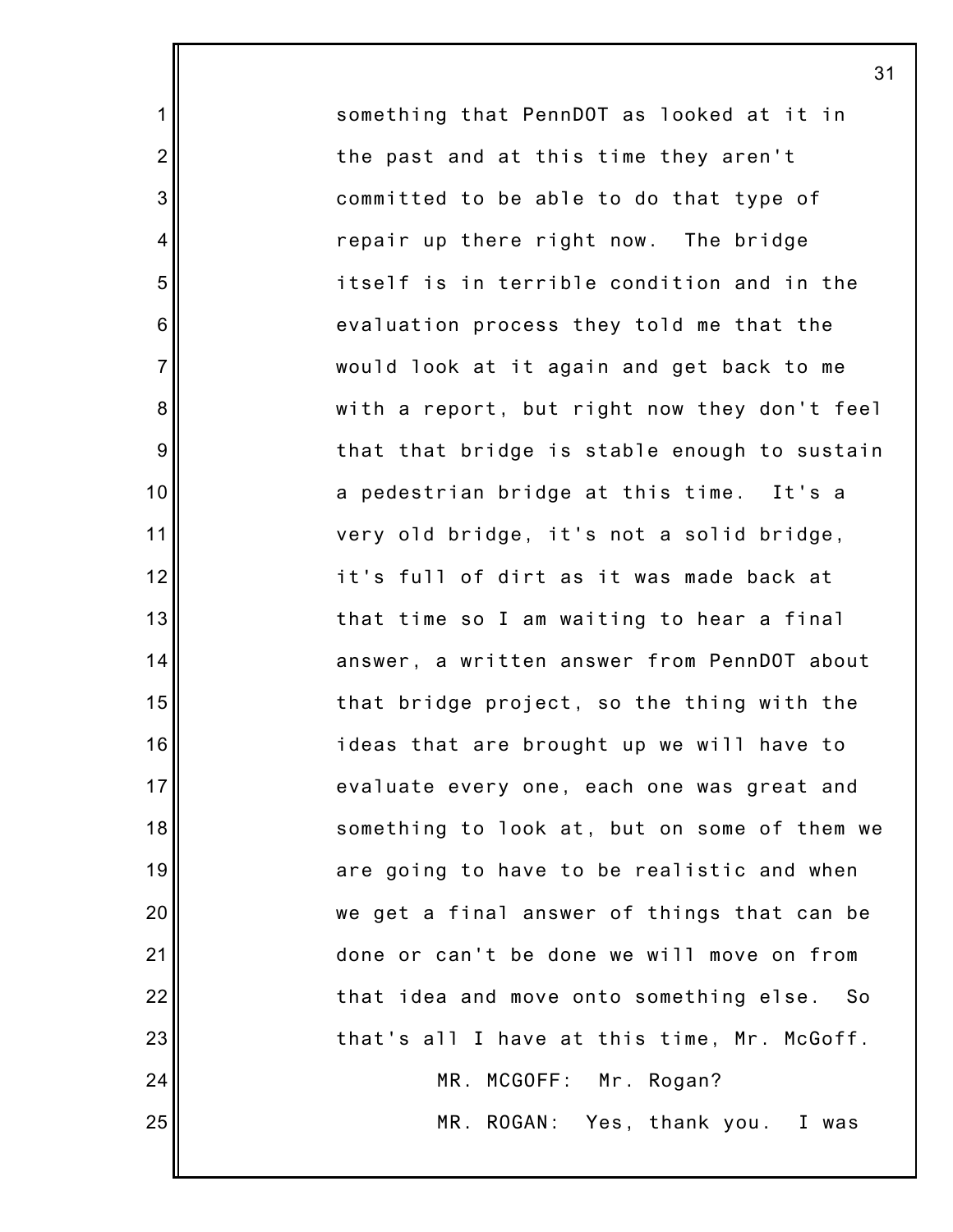|                | 3                                            |
|----------------|----------------------------------------------|
| 1              | mulling over during the entire council       |
| $\overline{2}$ | meeting whether I was even going to read     |
| 3              | this letter or not, but I am. I received,    |
| 4              | actually Councilman McGoff received a letter |
| 5              | today with all of the council cc'd from the  |
| 6              | City Controller, and I will read excerpts    |
| $\overline{7}$ | from that letter.                            |
| 8              | "Dear Mr. McGoff, at the last                |
| 9              | council meeting Councilman Rogan once again  |
| 10             | publically tried to blame the City           |
| 11             | Controller's Office for an ordinance enacted |
| 12             | by council. Since the beginning of the year  |
| 13             | when Councilman Rogan's candidate got in the |
| 14             | race for city controller Councilman Rogan    |
| 15             | has been a regular critic of this office.    |
| 16             | For the last three years he sat mute.        |
| 17             | Councilman Rogan's attacks against           |
| 18             | this office and negative innuendoes          |
| 19             | regarding the controller are for his         |
| 20             | personal advantage and use of this is        |
| 21             | becoming a habit."                           |
| 22             | The second paragraph goes onto               |
| 23             | explain the process of how an ordinances are |
| 24             | adopted in the city and that that's          |
| 25             | council's duty, which is the only part of    |
|                |                                              |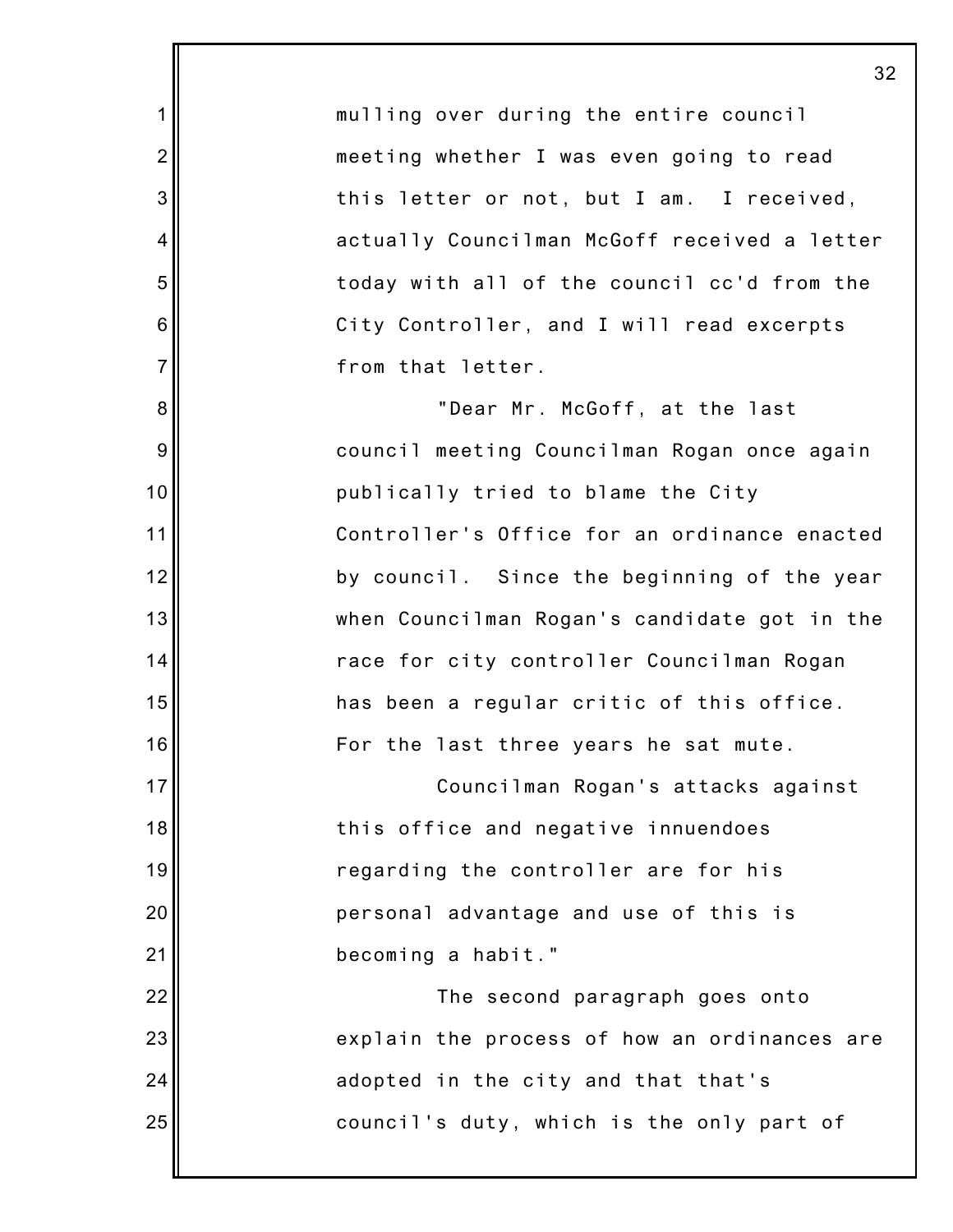the letter that is correct. Anyone that has watched these meeting or can go back and check the minutes, the only time I mentioned the City Controller's Office was in regards to the double pension issue that we have not gotten to the bottom of and we still need to get to the bottom of.

1

2

3

4

5

6

7

8

9

10

11

12

13

14

15

16

17

18

19

20

21

22

23

24

25

I have always gotten along with Mrs. Novembrino, I think she is a very nice lady. I don't understand why she believes that this is politically motivated because it's certainly not. In the Fifth Order speeches I gave when I mentioned her office I also mentioned former Mayor Doherty, I also mentioned the various members of the Pension Board. I believe we need to get to the bottom of what happened of this pension mess and council has a role where we have a weekly meeting in public where we can address these issues, and it's certainly something I'm always going to do.

I am sorry she feels this way, that she is being attacked, but we need to get to the bottom of what happened and as long as I'm on council I will continue to fight to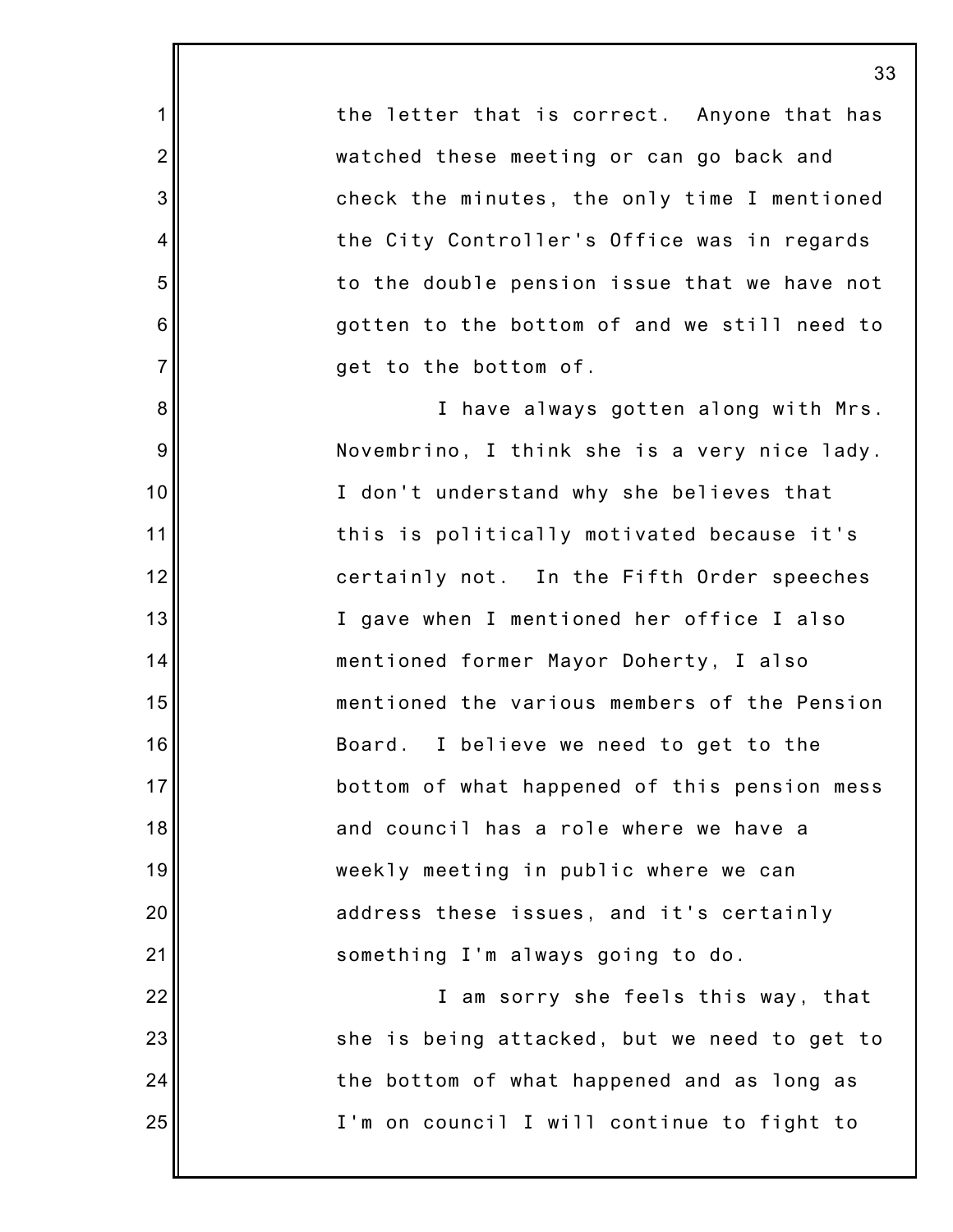|                | 34                                           |
|----------------|----------------------------------------------|
| 1              | find out what happened regarding that        |
| $\overline{2}$ | missing million dollars for the pension.     |
| 3              | Secondly, Councilman Evans and               |
| 4              | myself are now members of a committee that   |
| 5              | the mayor formed and is being chaired by     |
| 6              | Judy Price, Attorney Judy Price, to review   |
| $\overline{7}$ | the ordinances in the License and            |
| 8              | Inspections Office. As we all know, that     |
| 9              | office is responsible for many ordinances    |
| 10             | that we constantly receive complaints about  |
| 11             | from residents and the business community.   |
| 12             | The first ordinance we are looking to attack |
| 13             | and modify is the rental registration        |
| 14             | ordinance. Over the last few years the       |
| 15             | rental registration ordinance has become     |
| 16             | more of a revenue item than it was when I    |
| 17             | know myself and I know Councilman McGoff was |
| 18             | on the board at the time that it was         |
| 19             | implemented as more of an instrument to      |
| 20             | crack down on absentee landlords and blight. |
| 21             | Currently, we are floating around            |
| 22             | many ideas to try and get this fixed. It's   |
| 23             | not something that's supposed to be a cash   |
| 24             | cow for the city and if you look back to     |
| 25             | when it was adopted in the minutes I         |
|                |                                              |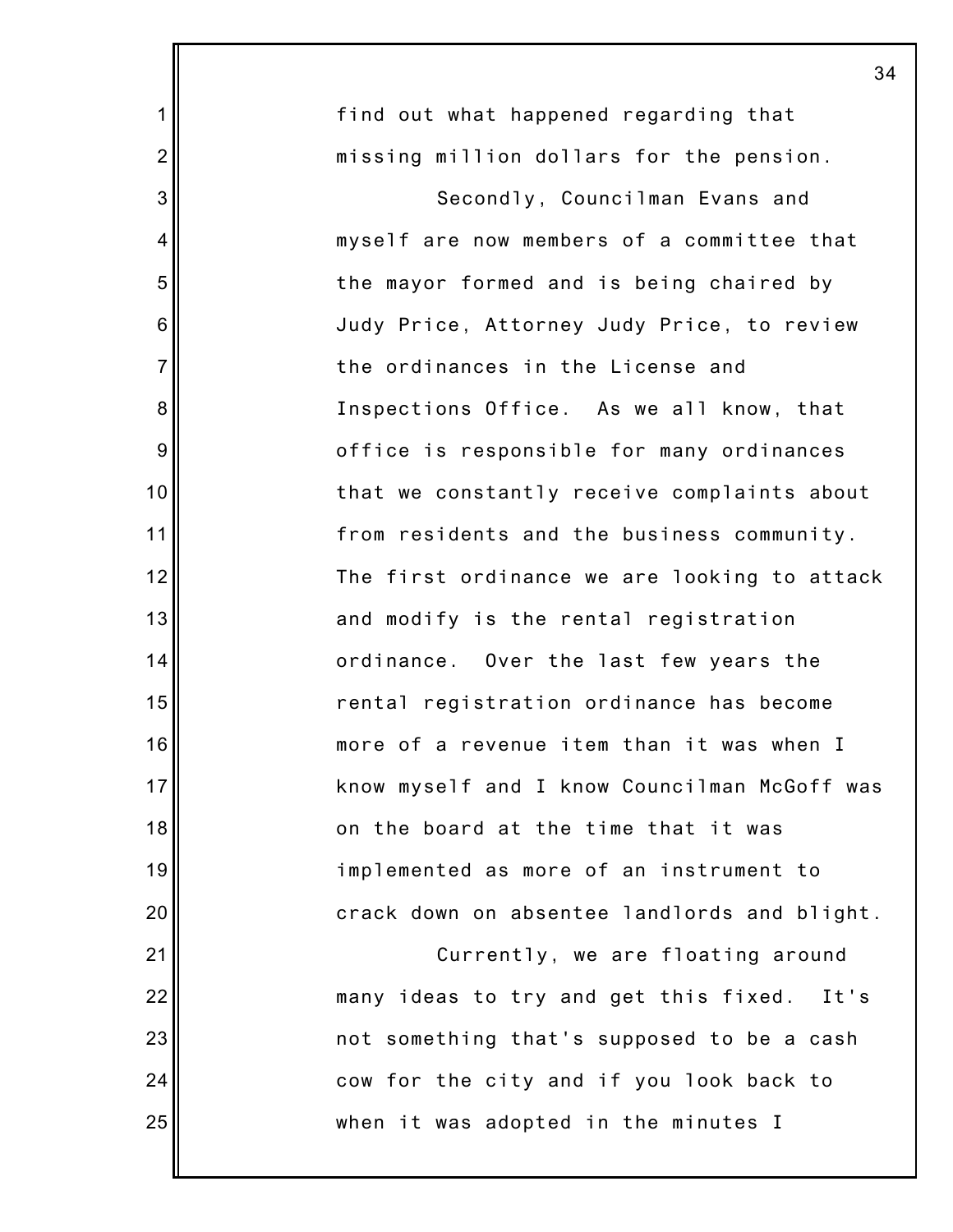probably said the exact same line when council adopted it, that it should be a tool to crack down on blight and have rental properties throughout the city register and especially when landlords are living in other states when there are issues that happen.

1

2

3

4

5

6

7

8

9

10

11

12

13

14

15

16

17

18

19

20

21

22

23

24

25

That is one of the short-term goals of the committee, but we are planning on doing an overview of many of these ordinances. I'm sure Councilman Evans will talk about this a little bit more, but it's definitely something I'm very optimistic r about and some changes that certainly need to be made in many of the ordinances that affect the business community and the people in the city every day. And that is all I have for tonight. Thank you.

MR. MCGOFF: Mr. Evans.

MR. EVANS: I'll just piggyback a little bit on what Councilman Rogan said. I don't want to get into particulars because we are still flushing out the ideas and we had a brain storming session at that time, but we are looking at our rental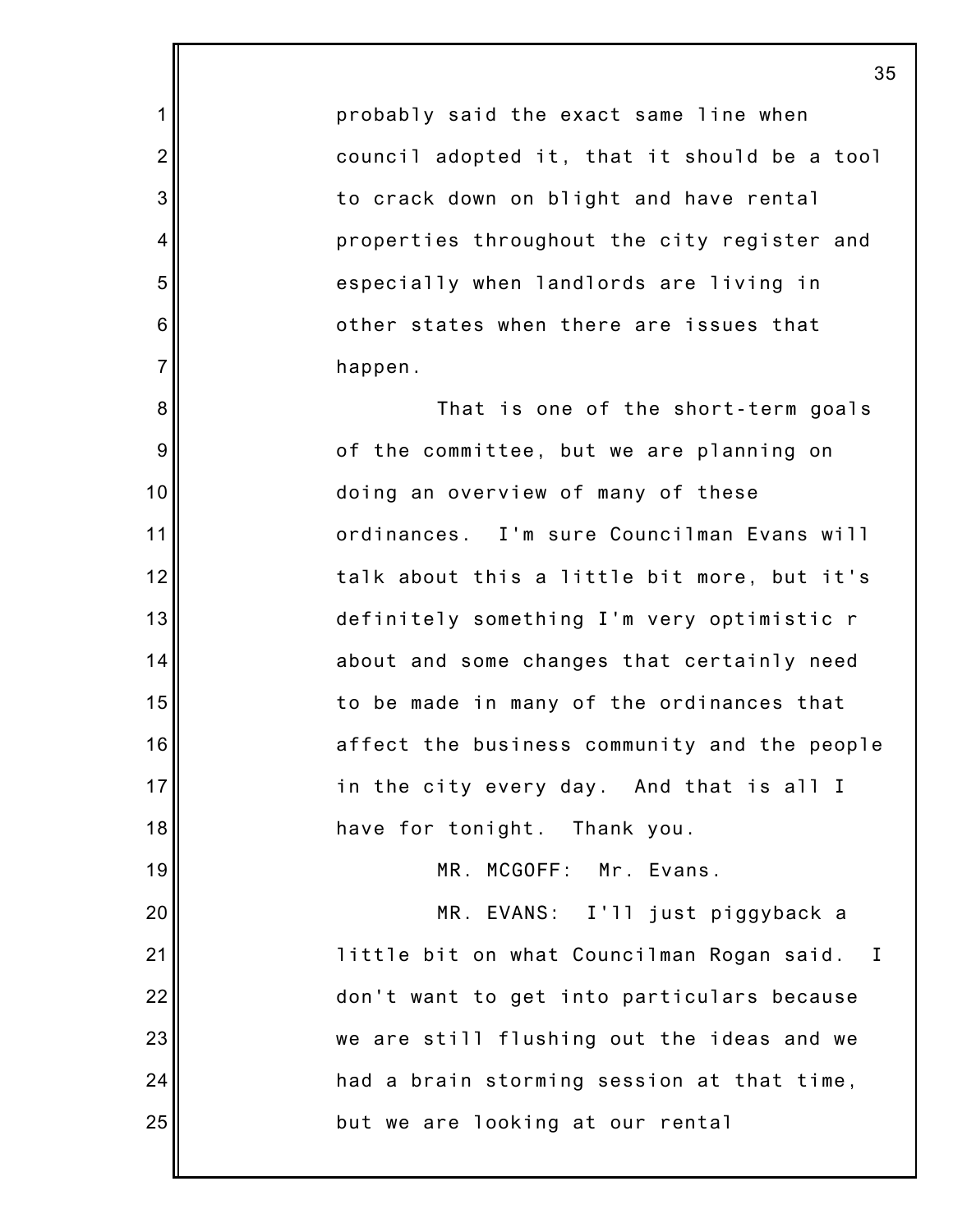1 2 3 4 5 6 7 8 9 10 11 12 13 14 15 16 17 18 19 20 21 22 23 24 25 registration ordinance and then after that we are looking at the condemnation policy, which is -- in it's own way it's drastically reducing and property values throughout the city, so that's something we really have to took a look at. On the quality of life ordinance I talked to -- according Director Hinton of LIPS the tickets are in and the inspectors have been given -- the inspectors have been given instructions to begin ticketing per the ordinance. I have asked Director Hinton to give me a weekly report on how many tickets are written so we can track the effectiveness of the ordinance and I'll be reporting on those tickets starting next week. Last week we discussed a matter of legislation passed correcting a clerical error in the 1987 ordinance relating to years and service for retirement of the FOP. According to the letter to President McGoff last week from the FOP it stated, "This action was not bargained between the city and the FOP during our recent contract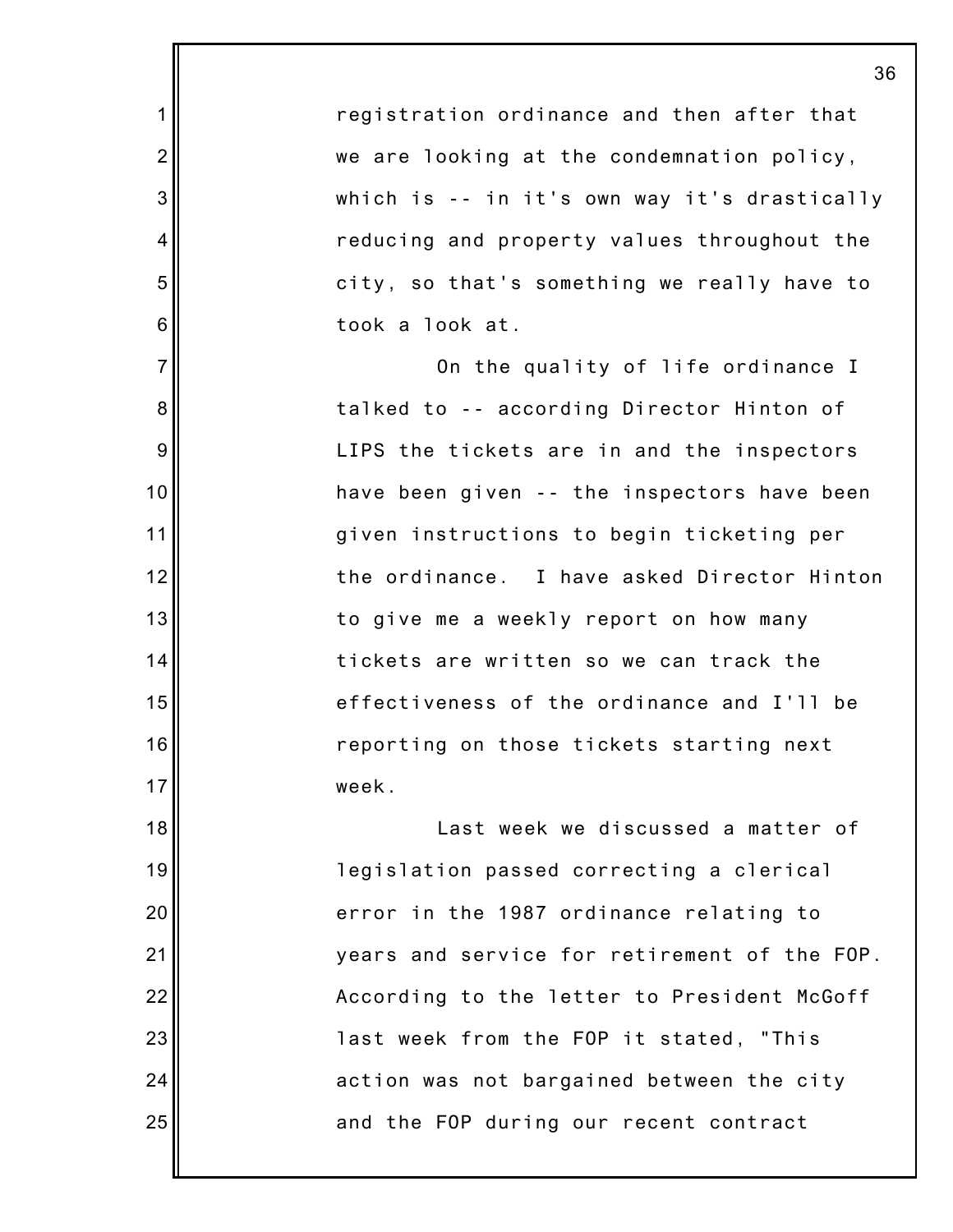extension."

1

2 3 4 5 6 7 8 9 10 11 12 13 14 15 16 17 18 19 20 21 22 23 24 25 If the FOP would like to negotiate that amendment then I think they should the city should negotiate, but only by reopening the contract that was just passed by this council and starting over. I would be more than willing to debate that contract and this issue again, and based on their unfortunate and recent threats of litigation I have a feeling that there just might even be a different outcome this time. On pension reform, as President McGoff mentioned earlier, next week we will have a public caucus with Rick Schuettler, the executive director of the Pennsylvania Municipal League. Rick will be here to discuss House Bill 316, formerly House Bill 1581, which specifically addresses municipal pension reform. As we have come to find out, many of our problems and ultimately the solutions to pension reform begin and end with the Commonwealth of Pennsylvania. So if we can, I would like to make sure that members of the administration are invited to sit in to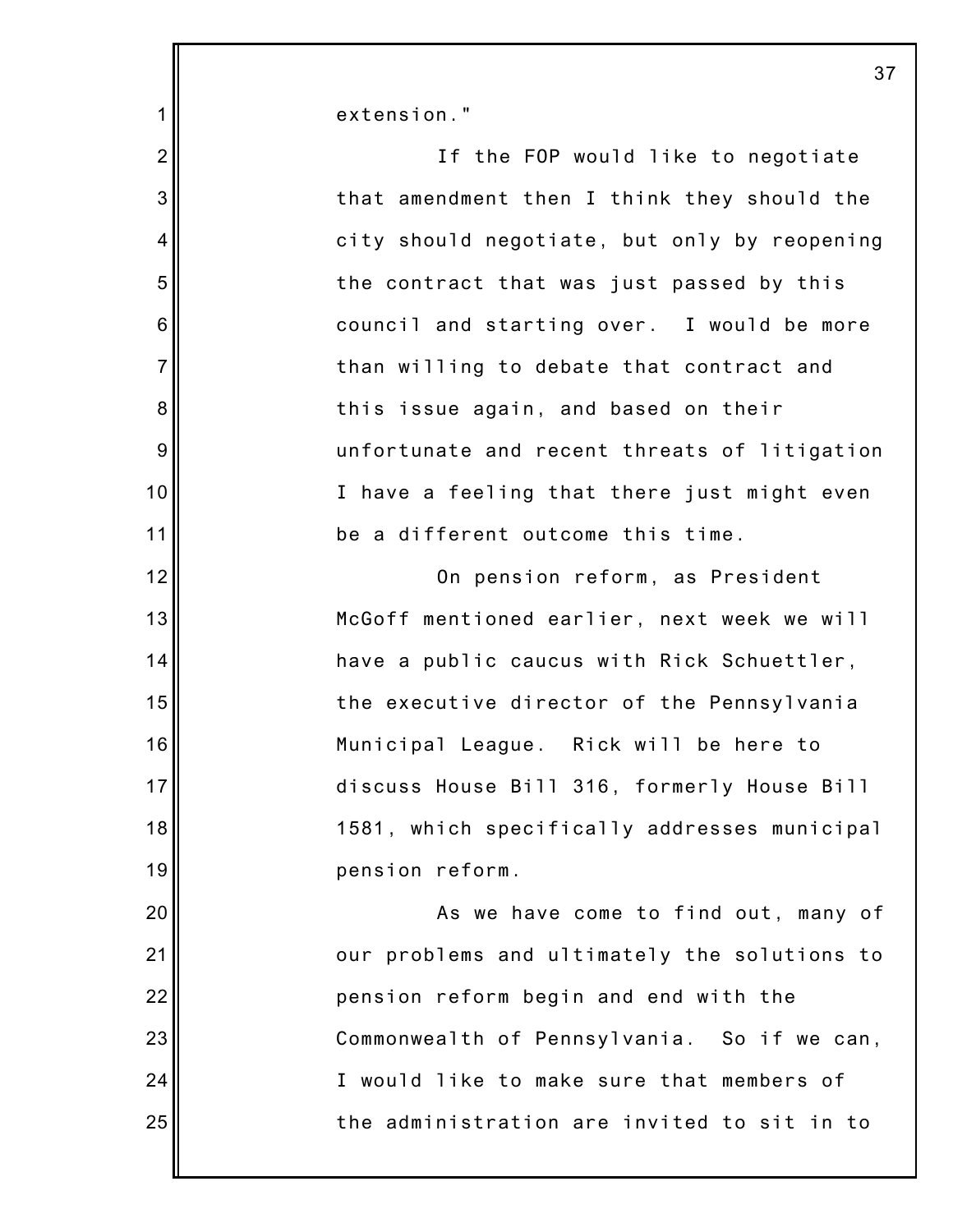1 2 3 4 5 6 7 8 9 10 11 12 13 14 15 16 17 18 19 20 21 22 23 24 25 38 hear this important discussion. Mr. Bulzoni has already indicated that he is very interested in this topic and would be attending. I would also like our state reps and state senator to be aware of Mr. Schuettler visit and the topic of conversation if they would like to be in the audience as well so if we can notify them I would appreciate that. That's all I have for now. MR. MCGOFF: Mr. Gaughan. MR. GAUGHAN: Thank you. Just a few items. Last week we discussed faded stop signs throughout the city, we have been getting a lot of complaints about them. DPW Director Gallagher contacted our office and said he is well aware of the situation concerning faded stop signs. He explained that he has one employee in the traffic division and issues with traffic signalization obviously have to be the first priority. Director Gallagher will focus efforts on signage replacement and commented that the location, intersection or address of the missing and/or very faded signs would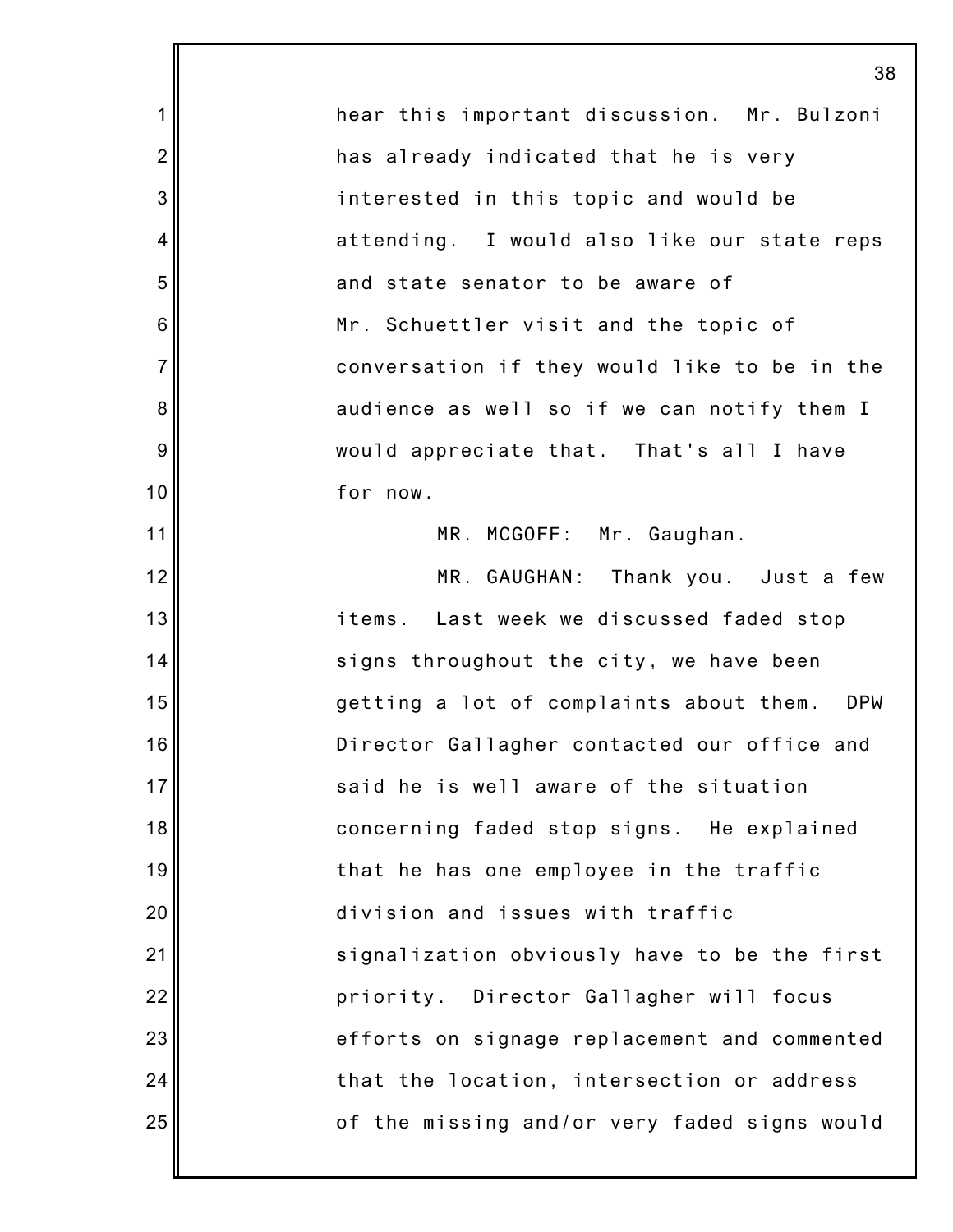|                  | 39                                           |
|------------------|----------------------------------------------|
| 1                | be welcome and helpful, and a reminder that  |
| $\overline{2}$   | the number for the DPW is 348-4180.          |
| 3                | Last week I mentioned several                |
| $\overline{4}$   | concerns that residents from Greenridge has  |
| 5                | as I attended a neighborhood meeting last    |
| $\,6$            | week there. One resident had concerns about  |
| $\overline{7}$   | trucks parking on the levy in that area.     |
| 8                | Our DPW director checked with the city       |
| $\boldsymbol{9}$ | engineer, John Pocius, and it was his        |
| 10               | opinion that the trucks parking there or     |
| 11               | fine and pose no danger.                     |
| 12               | There was also a concern in the 1100         |
| 13               | block of Fisk Street in Greenridge about     |
| 14               | someone having a metal dart blowgun and the  |
| 15               | metal darts were being found in the side of  |
| 16               | residents' garages and houses. Our office    |
| 17               | had contacted the Scranton Housing           |
| 18               | Authority. Carl Lynott from the Housing      |
| 19               | Authority got back to us and they have been  |
| 20               | working with the neighborhood association on |
| 21               | this, they have narrowed it down to an       |
| 22               | apartment building and they are aware and    |
| 23               | Chief Graziano responded also and he is      |
| 24               | going to put the patrols on alert so         |
| 25               | hopefully that is going to be taken care of. |
|                  |                                              |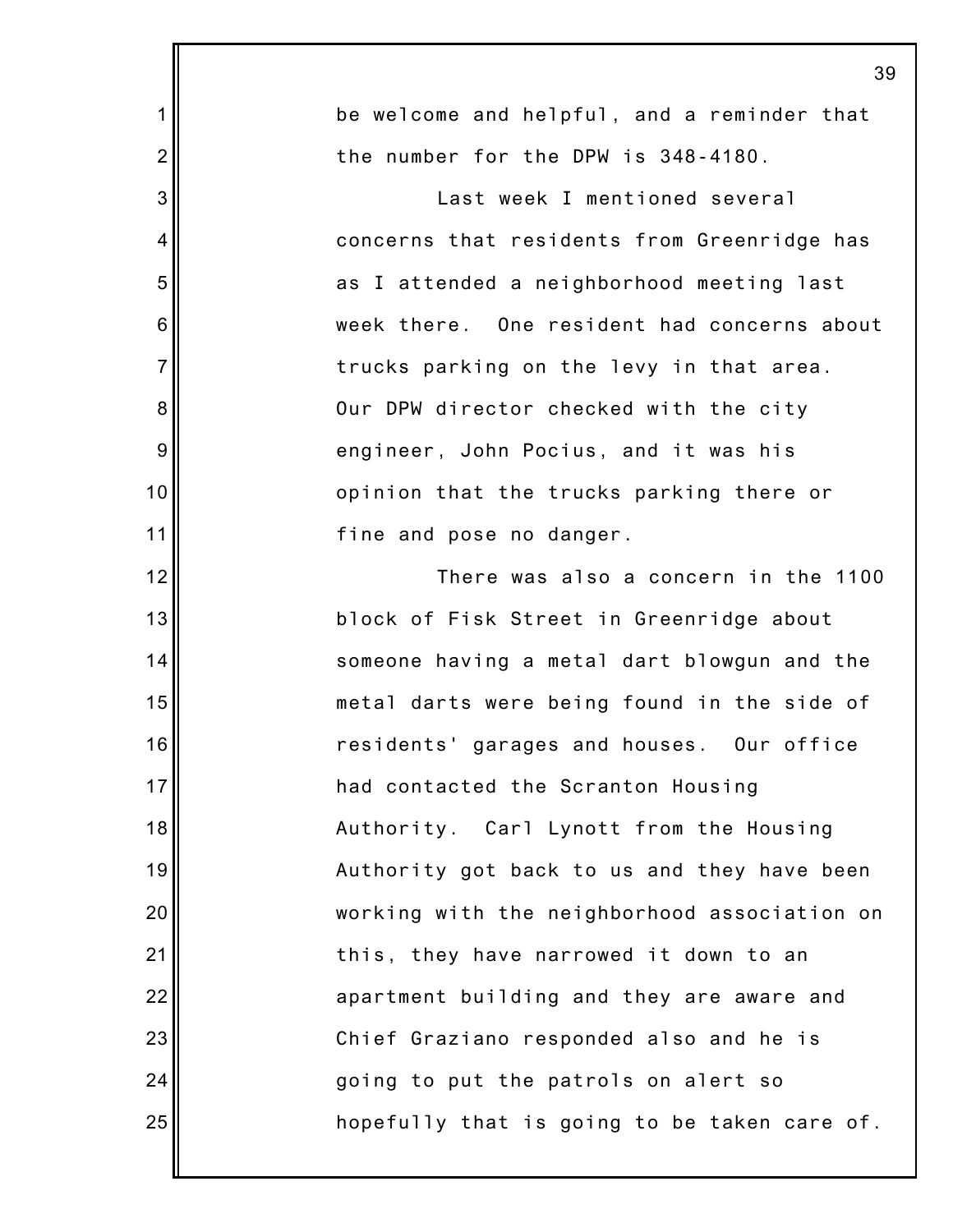|                | 40                                            |
|----------------|-----------------------------------------------|
| $\mathbf 1$    | There was also a complaint about a            |
| $\overline{2}$ | 1120 Columbia Street in Greenridge.           |
| 3              | Director Hinton responded to our concerns     |
| 4              | and the concerns of the neighbors over        |
| 5              | there. Animal control was sent out and the    |
| 6              | city forester, Tony Santoli, will be meeting  |
| $\overline{7}$ | with the homeowner there this weekend and     |
| 8              | they will try to take down some of those      |
| 9              | dangerous trees.                              |
| 10             | And I just want to thank the                  |
| 11             | department heads for their responses in a     |
| 12             | very timely manner, I appreciate it.          |
| 13             | I mentioned a few weeks ago that              |
| 14             | Councilman Evans and I were interested in     |
| 15             | amending the police and fire ordinances that  |
| 16             | relates to disability pensions. I had         |
| 17             | requested that Solicitor Minora review        |
| 18             | specific areas in which I thought we could    |
| 19             | amend both ordinances. Solicitor Minora,      |
| 20             | Attorney Shrive, and Attorney Durkin had a    |
| 21             | meeting this last week to discuss these       |
| 22             | They are in the process of crafting<br>items. |
| 23             | legislation to put safeguards in place and    |
| 24             | tighten up these ordinances in regards to     |
| 25             | disability, and I look forward to voting on   |
|                |                                               |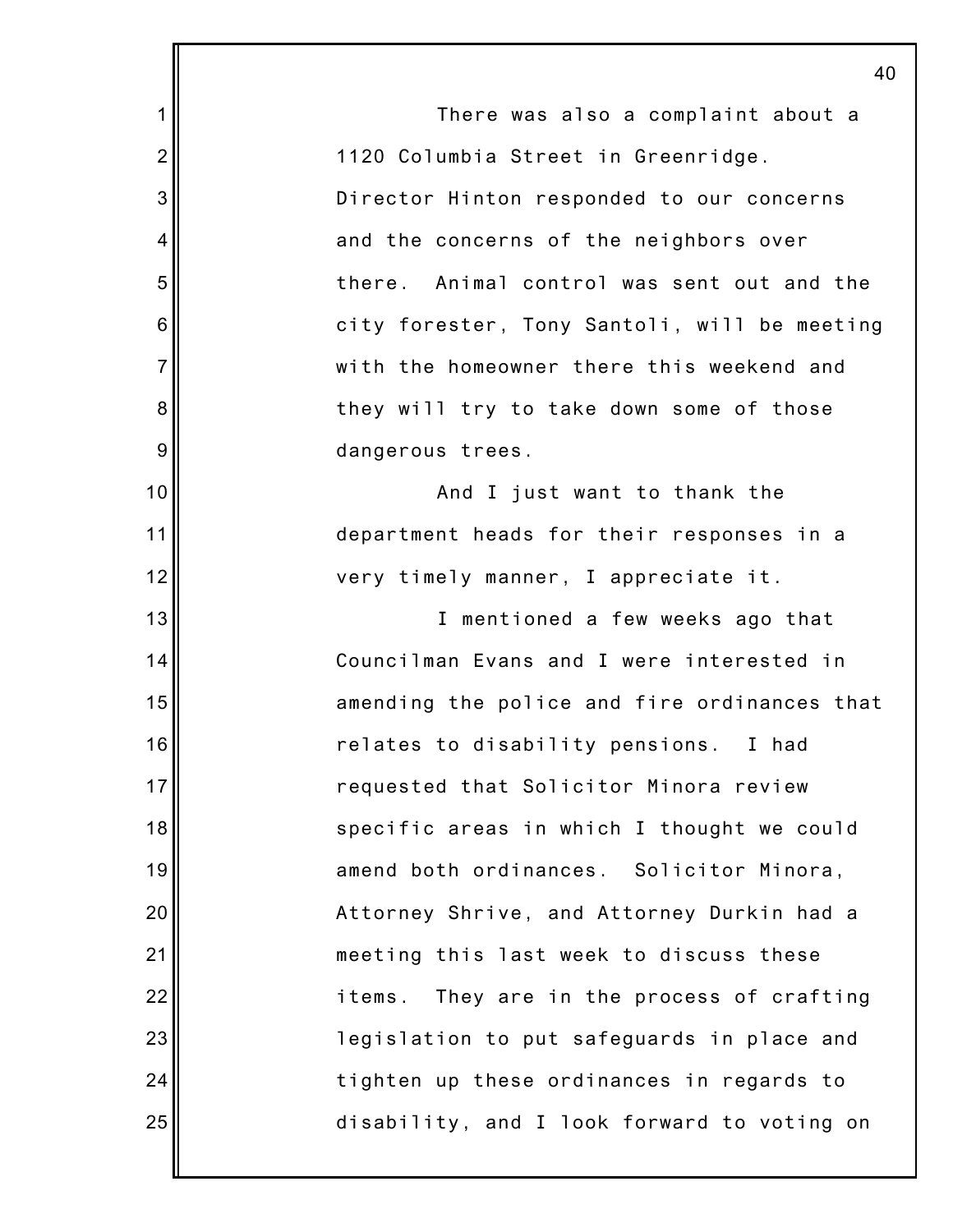|                | 41                                           |
|----------------|----------------------------------------------|
| $\mathbf 1$    | that legislation. And that is all I have     |
| $\overline{2}$ | this week. Thank you.                        |
| 3              | MR. MCGOFF: Thank you. This                  |
| $\overline{4}$ | evening prior to our meeting there was a     |
| 5              | public caucus with Mrs. Leslie Collins, the  |
| 6              | director of Scranton Tomorrow, who is also   |
| $\overline{7}$ | spearheading the Sesquicentennial            |
| 8              | celebration for the City of Scranton which   |
| 9              | will take place in essentially 2016.         |
| 10             | Mrs. Collins did, however, say that they are |
| 11             | really starting in 2015 to build up to the   |
| 12             | date in April of 2016 and the first kind of  |
| 13             | opening event for this will be an ethnic     |
| 14             | festival to be held at Steamtown Mall on     |
| 15             | April 25. This could be a great event,       |
| 16             | something that I think all Scrantonians      |
| 17             | should partake. I think that we can begin    |
| 18             | to get optimistic about the City of          |
| 19             | Scranton. This is something that could       |
| 20             | really unite a city, bring people together   |
| 21             | and really start to move our city forward.   |
| 22             | I would also like to mention that            |
| 23             | there are a number of the students from      |
| 24             | Scranton Prep in the audience this evening.  |
| 25             | Some of them are awake, some of them are     |
|                |                                              |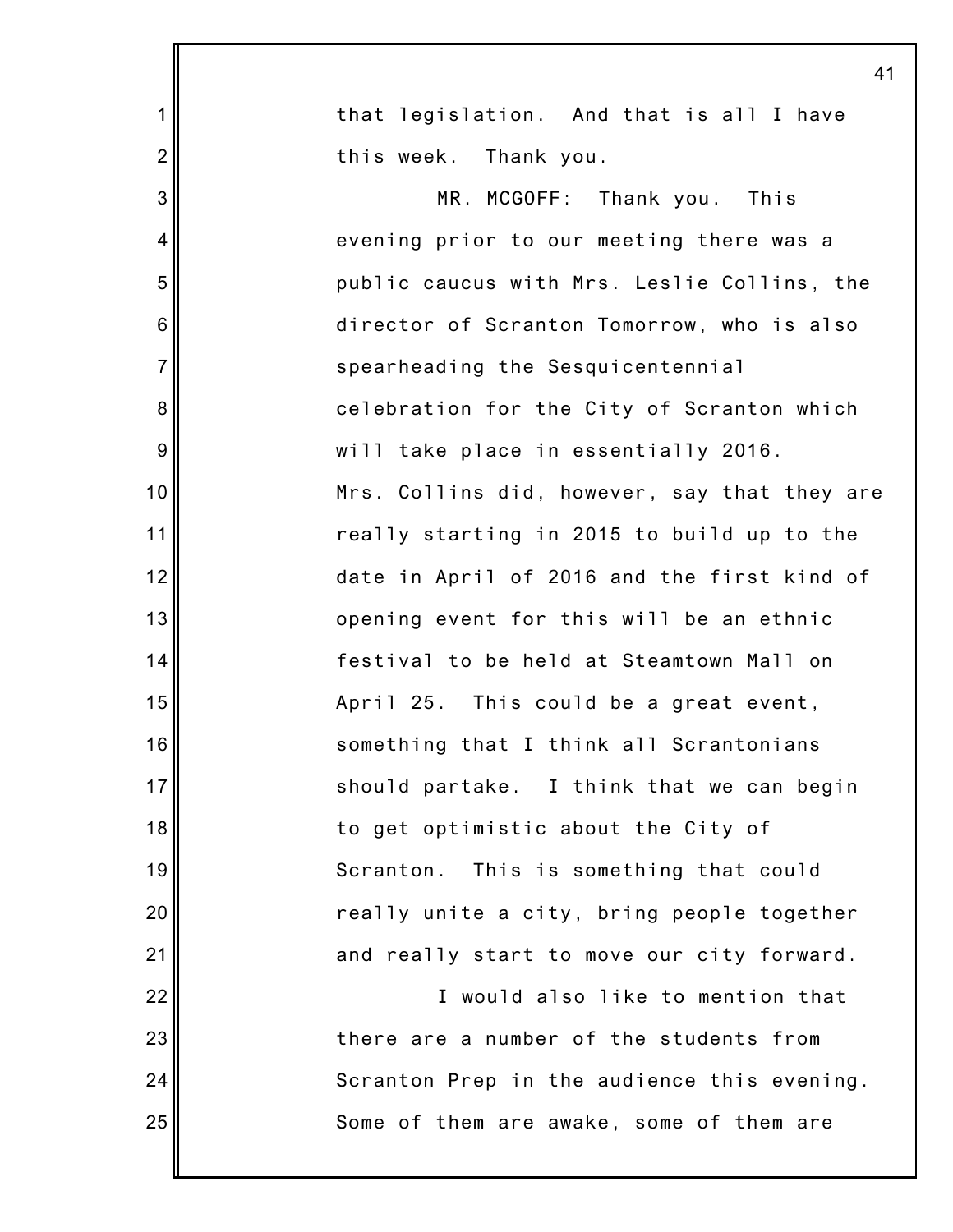|                | 42                                           |
|----------------|----------------------------------------------|
| $\mathbf 1$    | not, but thank you for your participation,   |
| $\overline{2}$ | as limited as it may be.                     |
| 3              | Also, it was mentioned that last             |
| 4              | week Michelle Dempsey was here making a      |
| 5              | presentation on kind of what is Scranton,    |
| 6              | you know, and some possibilities and she did |
| $\overline{7}$ | present a number of great ideas. What we     |
| 8              | need to do as a city, these are things that  |
| 9              | need private interest to implement. I think  |
| 10             | that we should be doing as a city is seeing  |
| 11             | how we can create some public private        |
| 12             | partnerships so that some of these ideas can |
| 13             | be brought to fruition, but it's not going   |
| 14             | to be done without private interest. The     |
| 15             | city itself can't redevelop them all. The    |
| 16             | city itself cannot redevelop properties that |
| 17             | are privately owned, so a number of great    |
| 18             | ideas, and hopefully some of these will be   |
| 19             | brought to fruition through some partnership |
| 20             | with the City of Scranton and private        |
| 21             | interest.                                    |
| 22             | Also, apparently there has been some         |
| 23             | movement by the Governor's Office to address |
| 24             | pension -- the pension problems in the City  |
| 25             | of Scranton. I don't have a number a great   |
|                |                                              |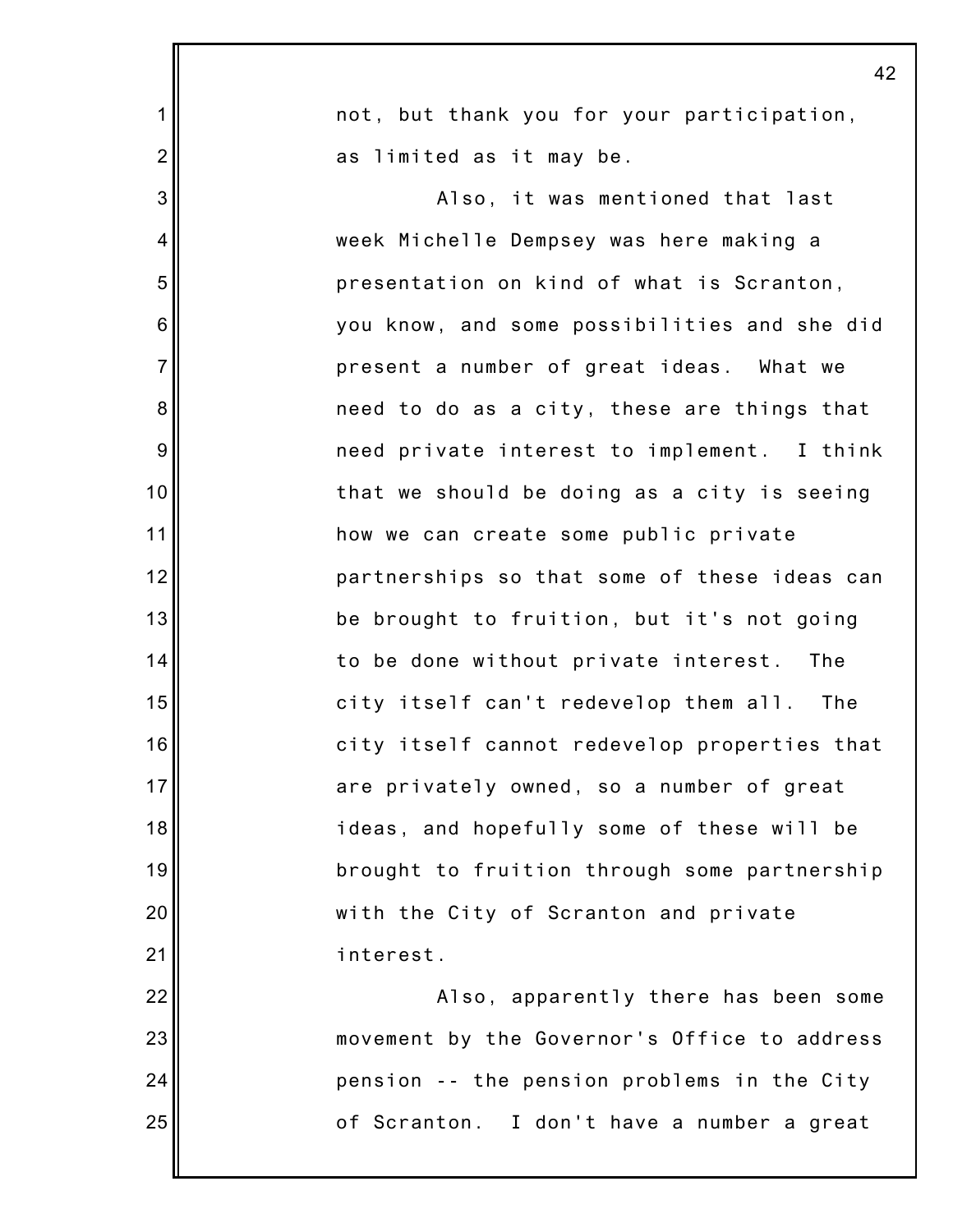number of the details on it, it was at a meeting with the Scranton Times Editorial Board that this was brought forth, and apparently there will be an article in Saturday's newspaper concerning what the governor may suggest for dealing with some ideas for dealing with the city's pension problems. So, please, you know, take the time to find the article and see what it says. I know we are all waiting to hear since we are not privy to any of it prior to this.

1

2

3

4

5

6

7

8

9

10

11

12

13

14

15

16

17

18

19

20

21

22

23

24

25

Lastly, just a letter to was sent from it was signed by a proud to be Scrantonian. It says, "Gentlemen, I'm writing --" it was addressed to Mr. Courtright and myself, Mayor Courtright and myself. It says, "Gentlemen, I am writing to both of you as I am not really sure where to send this letter. I want to commend the group of people who decorated Connors Park, but more importantly have been maintaining the sidewalks this winter. I'm 81 years old and every day I walk pass the park and I am grateful for their efforts."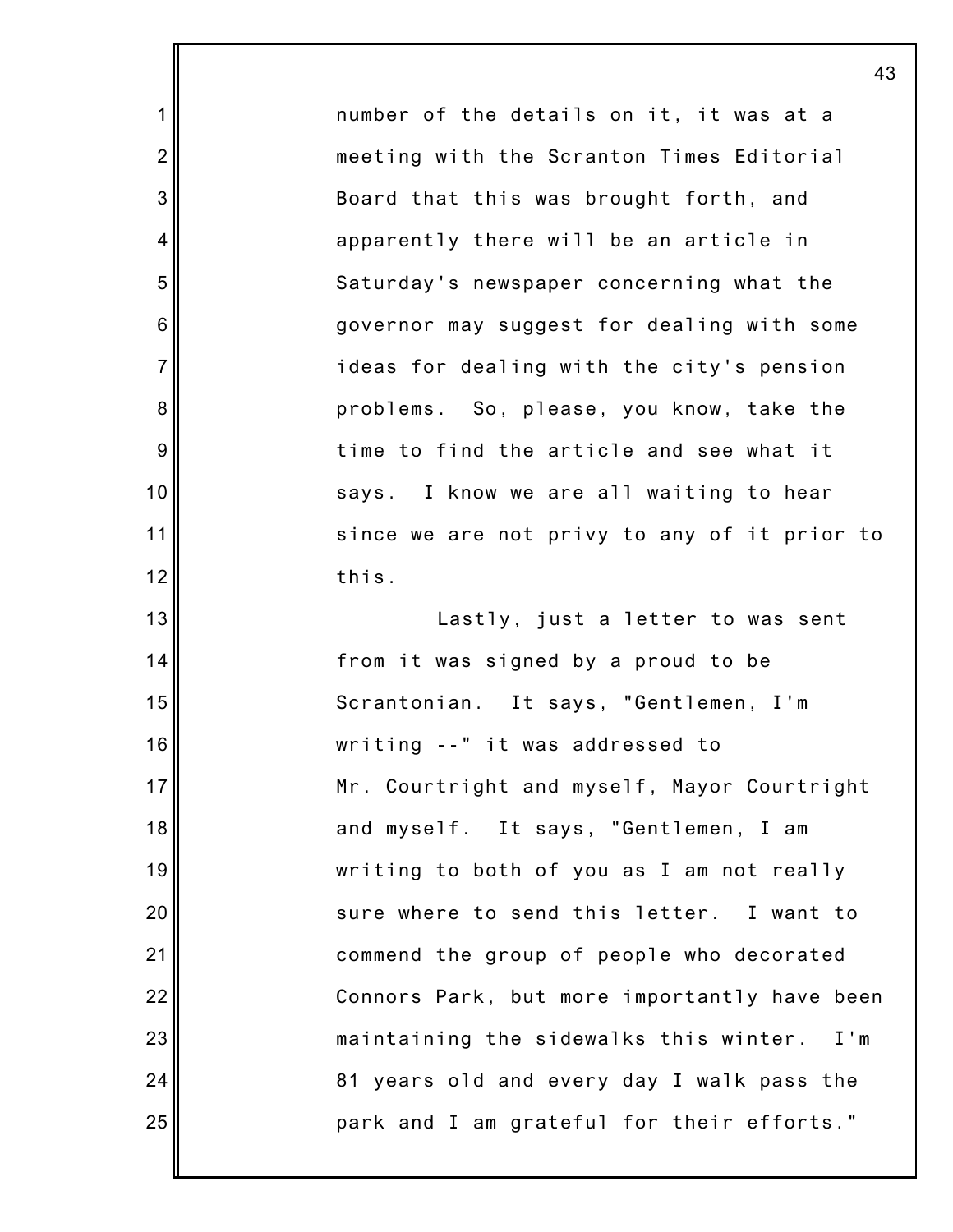|                | 44                                             |
|----------------|------------------------------------------------|
| 1              | Then it continues further down,                |
| $\overline{2}$ | "Then I find out they are working to put a     |
| 3              | veteran's memorial in the park and I ask if    |
| 4              | the city backed their efforts and was told     |
| 5              | they most certainly did. I understand that     |
| 6              | this is all volunteer and this is what it      |
| $\overline{7}$ | makes it special."                             |
| 8              | And then it was, "I don't know the             |
| 9              | gentleman's name, if you know please thank     |
| 10             | him for me much."                              |
| 11             | The gentleman this is spearheading             |
| 12             | most of the work at Connors Park is Mr. Bob    |
| 13             | Gattens. And this letter was sent by a         |
| 14             | Mr. Tom Healey.                                |
| 15             | Connors Park kind is kind of                   |
| 16             | interesting situation for us, there is a       |
| 17             | group in the area that is interested in        |
| 18             | maintaining and sort of operating the park,    |
| 19             | and we have talked in the past about the       |
| 20             | possibility of leasing a city park much as     |
| 21             | we do lease land to little leagues and some    |
| 22             | of the I'll say midget football teams.<br>What |
| 23             | we are hoping to do is see if we can work      |
| 24             | out some type of arrangement with this group   |
| 25             | from South Scranton and maybe make a           |
|                |                                                |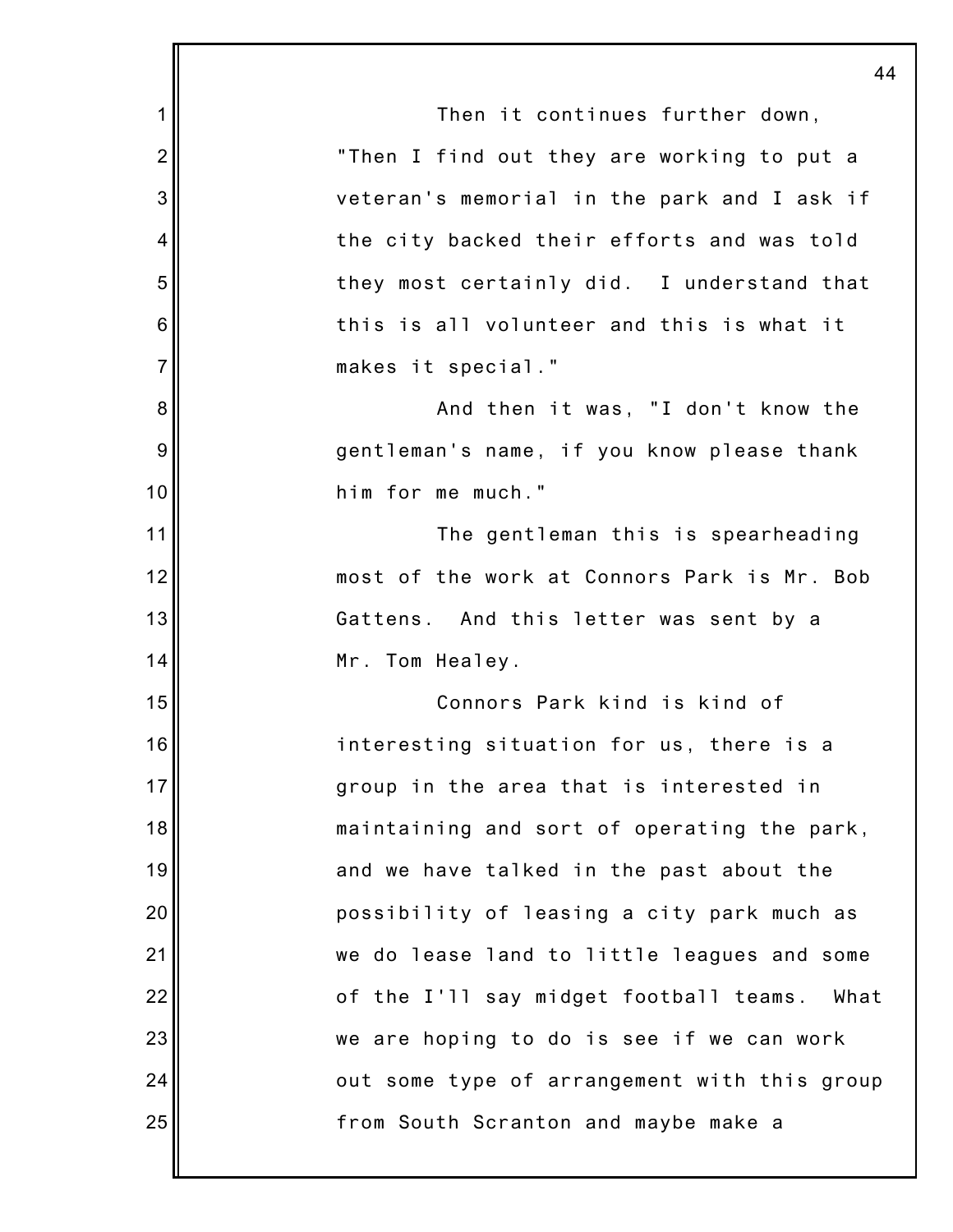|                | 45                                            |
|----------------|-----------------------------------------------|
| $\mathbf 1$    | template for other parks in the city.         |
| $\overline{2}$ | The people down there are doing a             |
| 3              | great job. They are fundraising, they are     |
| 4              | doing all types of the things for the         |
| 5              | betterment of the park and perhaps, as I      |
| 6              | said, we can do this with other groups        |
| $\overline{7}$ | throughout the city and with other city       |
| 8              | parks. What it does is a keeps the parks --   |
| 9              | the upkeep of the park better, and it also    |
| 10             | relieves some of the burden from the city     |
| 11             | for the maintenance of the park. So,          |
| 12             | please, I will thank Mr. Gattens, but         |
| 13             | hopefully we can see more of this taking      |
| 14             | place throughout the city.                    |
| 15             | And last, I do want to mention that           |
| 16             | we held a brief executive session, like, a    |
| 17             | five-minute session, it was to talk about a   |
| 18             | personnel matters and that was held this      |
| 19             | evening prior to this meeting.                |
| 20             | MS. REED: 5-B. FOR INTRODUCTION -             |
| 21             | AN ORDINANCE - AN ORDINANCE INCREASING THE    |
| 22             | INDEBTEDNESS OF THE CITY OF SCRANTON,         |
| 23             | LACKAWANNA COUNTY, PENNSYLVANIA, BY THE       |
| 24             | ISSUE OF A GENERAL OBLIGATION NOTE IN THE     |
| 25             | AMOUNT OF \$2,242,820.00 FOR SUNDRY PURPOSES; |
|                |                                               |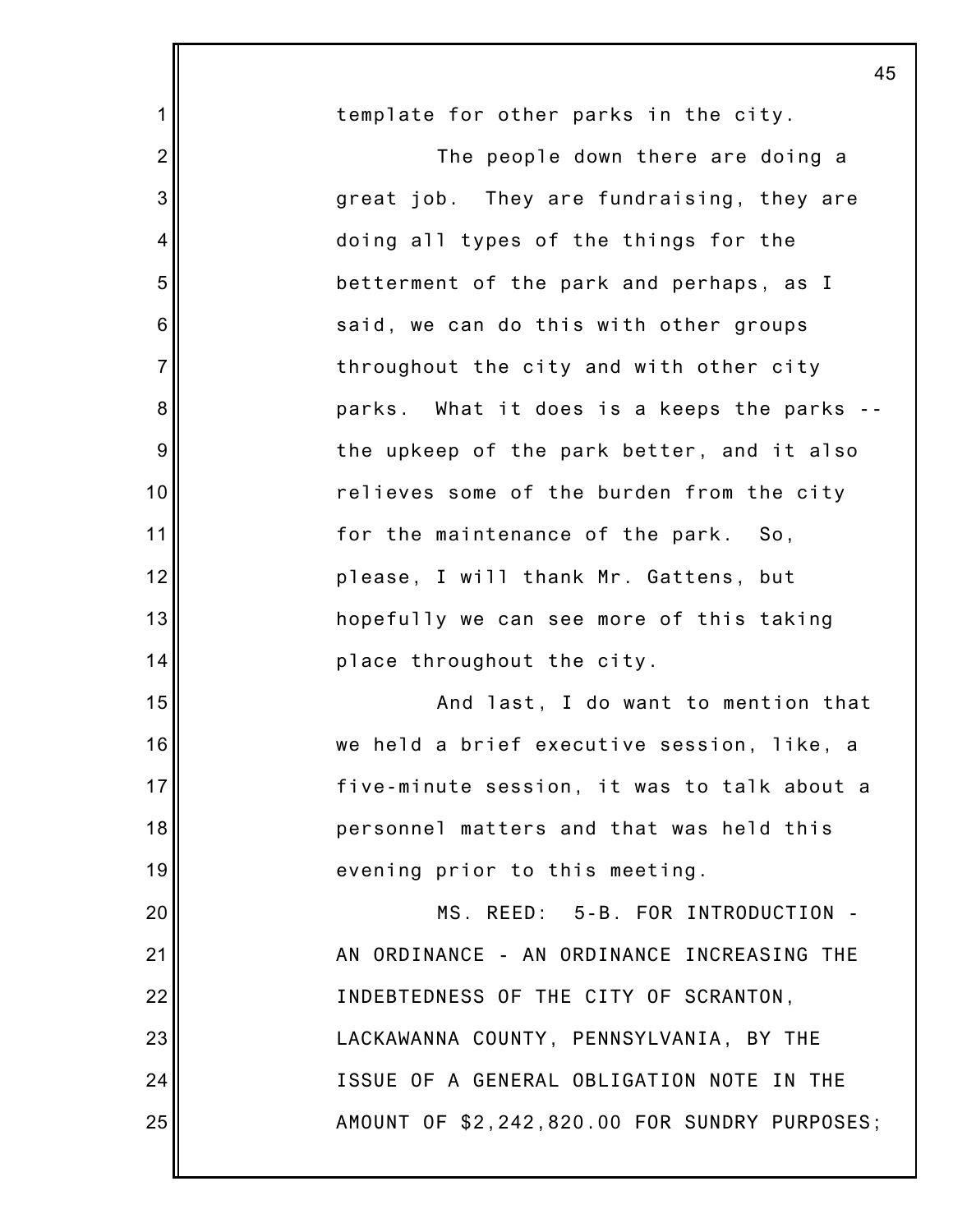FIXING THE FORM, NUMBER, DATE, INTEREST, AND MATURITY THEREOF; MAKING A COVENANT FOR THE PAYMENT OF THE DEBT SERVICE ON THE NOTE; PROVIDING FOR THE FILING OF THE REQUIRED DOCUMENT; PROVIDING FOR THE APPOINTMENT OF A SINKING FUND DEPOSITORY FOR THE NOTE; AND AUTHORIZING EXECUTION, SALE AND DELIVERY THEREOF. MR. MCGOFF: At this time I'll entertain a motion that Item 5-B be introduced into its proper committee. MR. ROGAN: So moved. MR. WECHSLER: Second. MR. MCGOFF: On the question? MR. WECHSLER: Yes, Mr. McGoff.

1

2

3

4

5

6

7

8

9

10

11

12

13

14

15

16

17

18

19

20

21

22

23

24

25

Just one comment on this, I congratulate the administration for coming up with a creative way to do this paving. For the most part the city paving has only been able to be done in low to moderate income areas because of the use of money in the OECD program. The benefit of this program will allow us to step outside of those areas and do some paving and some in the areas where people pay some of the highest taxes in the city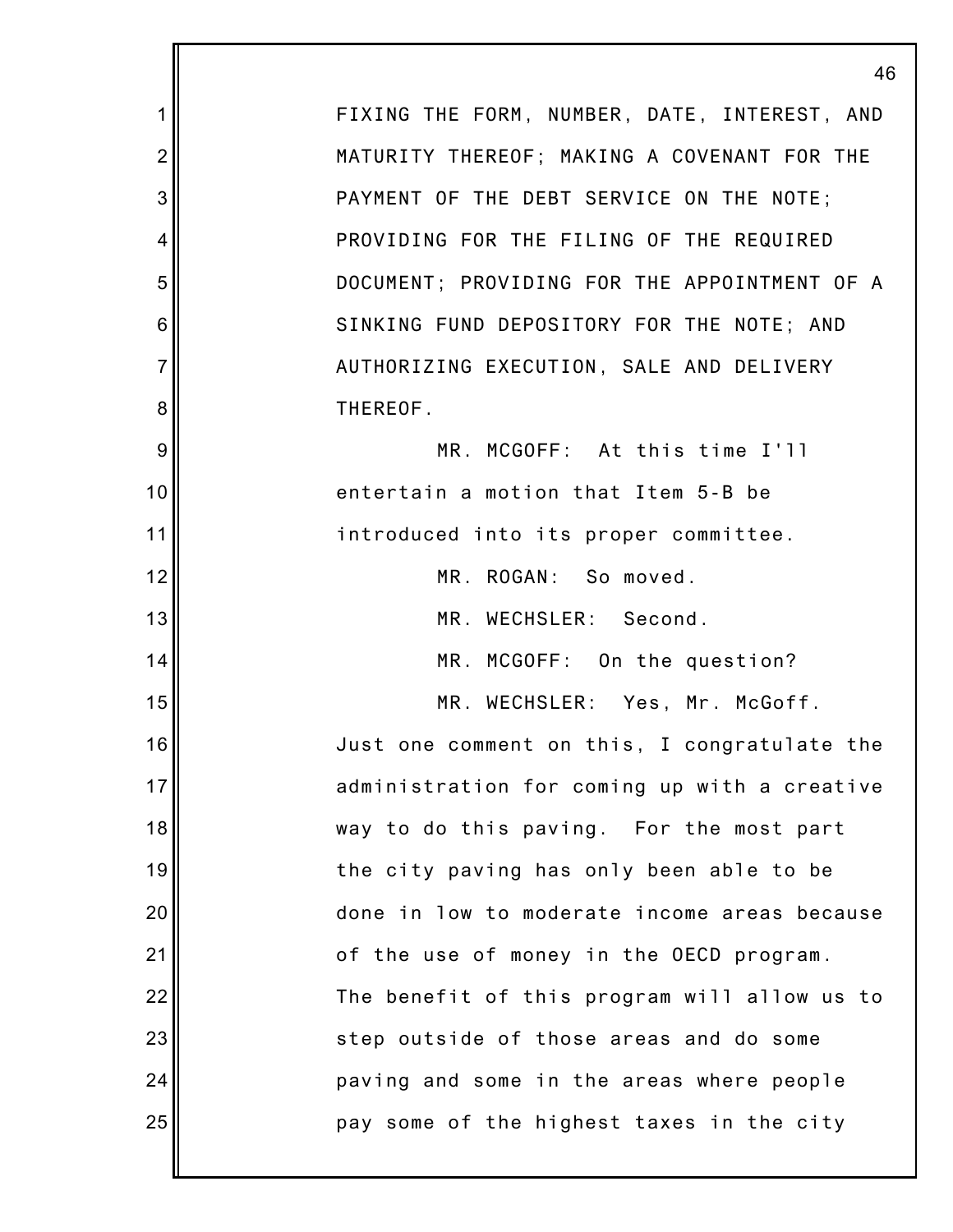|                | 47                                           |
|----------------|----------------------------------------------|
| 1              | and could not have their roads paved before  |
| $\overline{2}$ | so I do thank them for the reference of      |
| 3              | getting this done.                           |
| 4              | MR. ROGAN: I would just add,                 |
| 5              | Council Wechsler is 100 percent correct and  |
| $\,6$          | one of the biggest complaints I know I       |
| $\overline{7}$ | receive and I think all of us receive from   |
| 8              | people in areas that have been bad roads     |
| $9\,$          | that don't fall into the low to moderate     |
| 10             | income is they say, "Well, we have some of   |
| 11             | the highest taxes in the city and we can't   |
| 12             | get our road paved."                         |
| 13             | And it's very frustrating for us to          |
| 14             | only be able to use our federal dollars in   |
| 15             | certain areas based on the federal           |
| 16             | guidelines so this money will go a long way  |
| 17             | to repair many of the roads in the city that |
| 18             | are in dire need of repair.                  |
| 19             | MR. MCGOFF: I would like to add to           |
| 20             | that that contained in the legislation is    |
| 21             | the interest rate at 1.65 percent. This is   |
| 22             | exceedingly low and is something that the    |
| 23             | city has not see in quite a long while and   |
| 24             | the interest -- we also have an amortization |
| 25             | schedule over a ten-year period and it will  |
|                |                                              |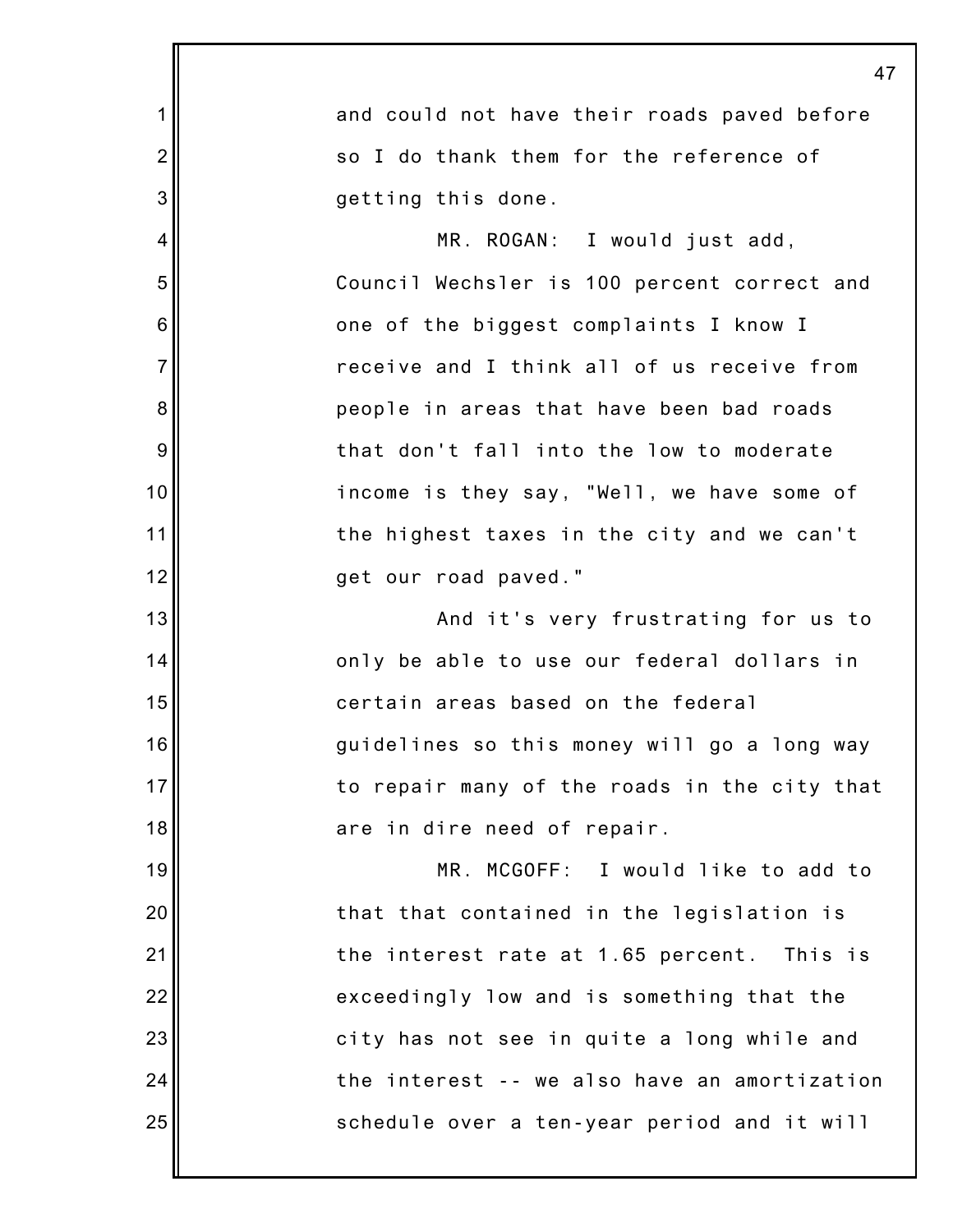|                | 48                                           |
|----------------|----------------------------------------------|
| 1              | be paid back with the incremental increases  |
| $\overline{2}$ | in the liquid fuels account so that there is |
| 3              | no money that would be lost from the general |
| 4              | budget so that this is a win-win situation   |
| 5              | in many ways, so we are grateful that this   |
| 6              | will be done and in addition to this money,  |
| $\overline{7}$ | the \$2.2 million from the state, there is   |
| 8              | also funding from OECD for the low to        |
| 9              | moderate income areas so I believe in total  |
| 10             | it comes out to somewhere around 2.5, \$2.5  |
| 11             | million worth of paving in the City of       |
| 12             | Scranton. Something that, again, we haven't  |
| 13             | seen in a long while.                        |
| 14             | MR. MCGOFF: On the question? All             |
| 15             | those in favor signify by saying aye.        |
| 16             | MR. WECHSLER: Aye.                           |
| 17             | MR. ROGAN: Aye.                              |
| 18             | MR. EVANS: Aye.                              |
| 19             | MR. GAUGHAN: Aye.                            |
| 20             | MS. MCGOFF: Aye. Opposed? The                |
| 21             | ayes have it and so moved.                   |
| 22             | MS. REED: SIXTH ORDER. 6-A.                  |
| 23             | READING BY TITLE - FILE OF THE COUNCIL NO.   |
| 24             | 90, 2015 - AN ORDINANCE - SALE OF TAX        |
| 25             | DELINQUENT PROPERTY MORE COMMONLY KNOWN AS   |
|                |                                              |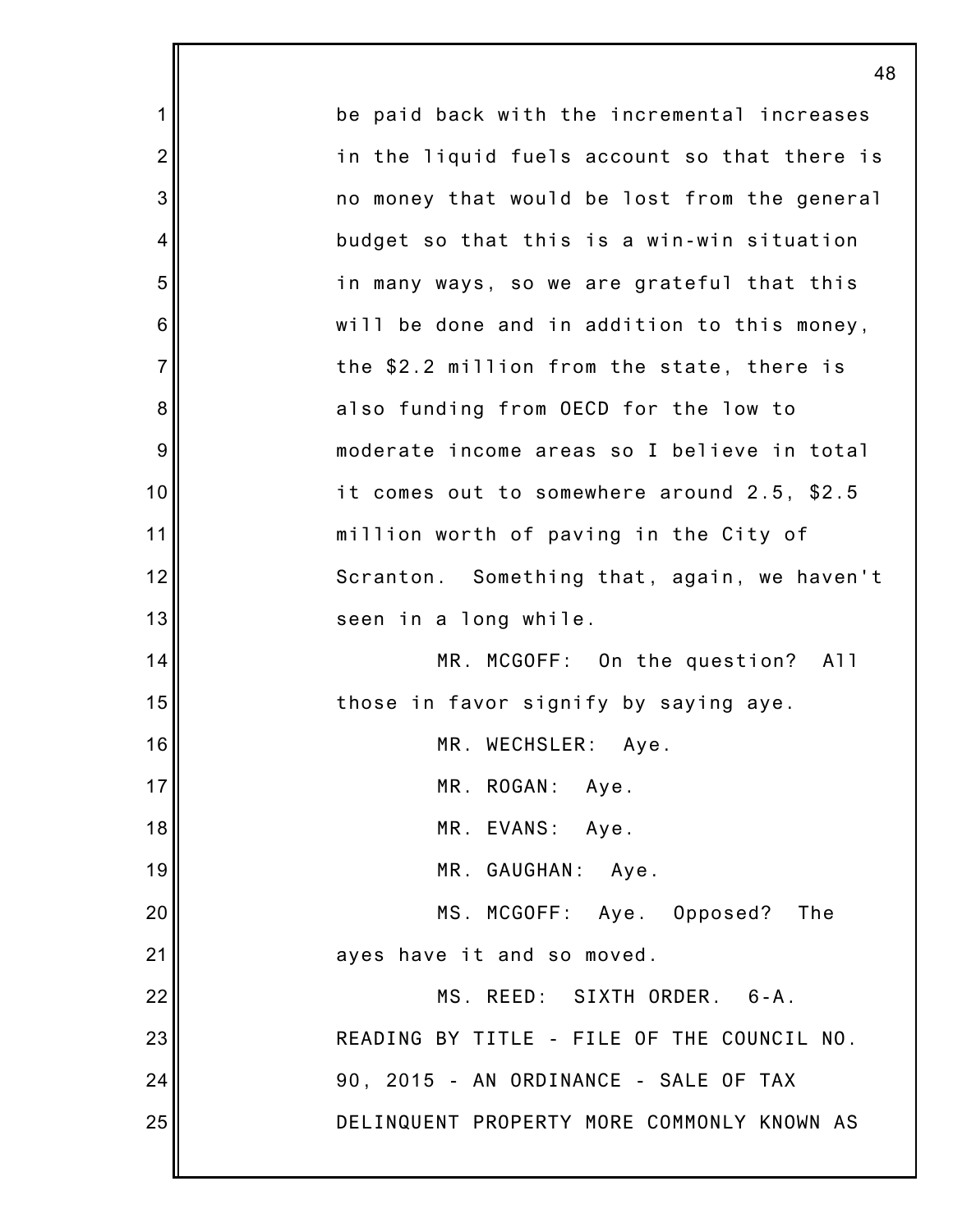|                | 49                                          |
|----------------|---------------------------------------------|
| 1              | 630 CLAY AVENUE, SCRANTON, PENNSYLVANIA, TO |
| $\overline{2}$ | JONATHAN OLIVETTI, 201 FRANKLIN AVE, 3RD    |
| 3              | FLOOR, SCRANTON, PENNSYLVANIA, 18503, FOR   |
| 4              | THE CONSIDERATION OF \$16,000.00.           |
| 5              | MR. MCGOFF: You've heard reading by         |
| 6              | title of Item 6-A, what is your pleasure?   |
| $\overline{7}$ | MR. ROGAN: I move that Item 6-A             |
| 8              | pass reading by title.                      |
| 9              | MR. WECHSLER: Second.                       |
| 10             | MS. MCGOFF: On the question? All            |
| 11             | those in favor signify by saying aye.       |
| 12             | MR. WECHSLER: Aye.                          |
| 13             | MR. ROGAN: Aye.                             |
| 14             | MR. EVANS: Aye.                             |
| 15             | MR. GAUGHAN: Aye.                           |
| 16             | MR. MCGOFF: Aye. Opposed? The               |
| 17             | ayes have it and so moved.                  |
| 18             | MS. REED: 6-B.READING BY TITLE -            |
| 19             | FILE OF THE COUNCIL NO. 91, 2015 - AN       |
| 20             | ORDINANCE - CREATING AND ESTABLISHING       |
| 21             | SPECIAL CITY ACCOUNT NO. 02.229615 ENTITLED |
| 22             | "EIT CONTRIBUTION" FOR THE PURPOSE OF       |
| 23             | ACCEPTING A 2.4% EIT CONTRIBUTION BY        |
| 24             | BUSINESS ADMINISTRATOR, DAVE BULZONI.       |
| 25             | MR. MCGOFF: You've heard reading by         |
|                |                                             |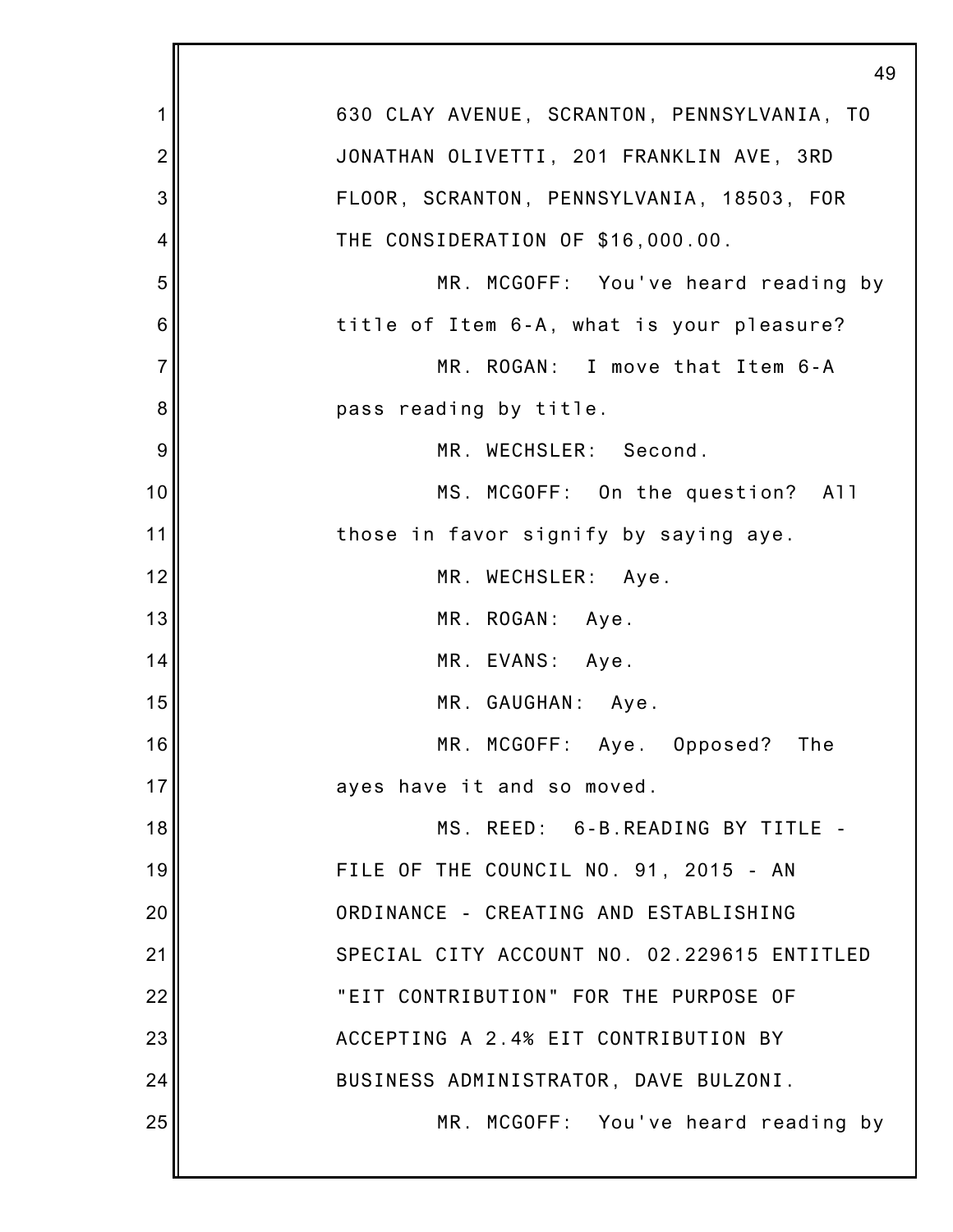|                | 50                                           |
|----------------|----------------------------------------------|
| 1              | title of Item 6-B, what is your pleasure?    |
| $\overline{c}$ | MR. ROGAN: I move that Item 6-B              |
| 3              | pass reading by title.                       |
| 4              | MR. WECHSLER: Second.                        |
| 5              | MS. MCGOFF: On the question? All             |
| 6              | those in favor signify by saying aye.        |
| $\overline{7}$ | MR. WECHSLER: Aye.                           |
| 8              | MR. ROGAN: Aye.                              |
| 9              | MR. EVANS: Aye.                              |
| 10             | MR. GAUGHAN: Aye.                            |
| 11             | MR. MCGOFF: Aye. Opposed? The                |
| 12             | ayes have it and so moved.                   |
| 13             | MS. REED: SEVENTH ORDER. 7-A. FOR            |
| 14             | CONSIDERATION BY THE COMMITTEE ON RULES- FOR |
| 15             | ADOPTION FILE OF THE COUNCIL NO. 85, 2015 -  |
| 16             | APPROVING THE TRANSFER OF A RESTAURANT       |
| 17             | LIQUOR LICENSE CURRENTLY OWNED BY KOSMART    |
| 18             | ENTERPRISES, INC. D/B/A PIZZA HUT OF DUNMORE |
| 19             | LICENSE NO. R-14852 TO BAR PAZZO, INC. FOR   |
| 20             | USE AT 131-133 NORTH WASHINGTON AVENUE,      |
| 21             | SCRANTON, PENNSYLVANIA AS REQUIRED BY THE    |
| 22             | PENNSYLVANIA LIQUOR CONTROL BOARD.           |
| 23             | MR. MCGOFF: As Chair for the                 |
| 24             | Committee on Rules, I recommend final        |
| 25             | passage of Item 7-A.                         |
|                |                                              |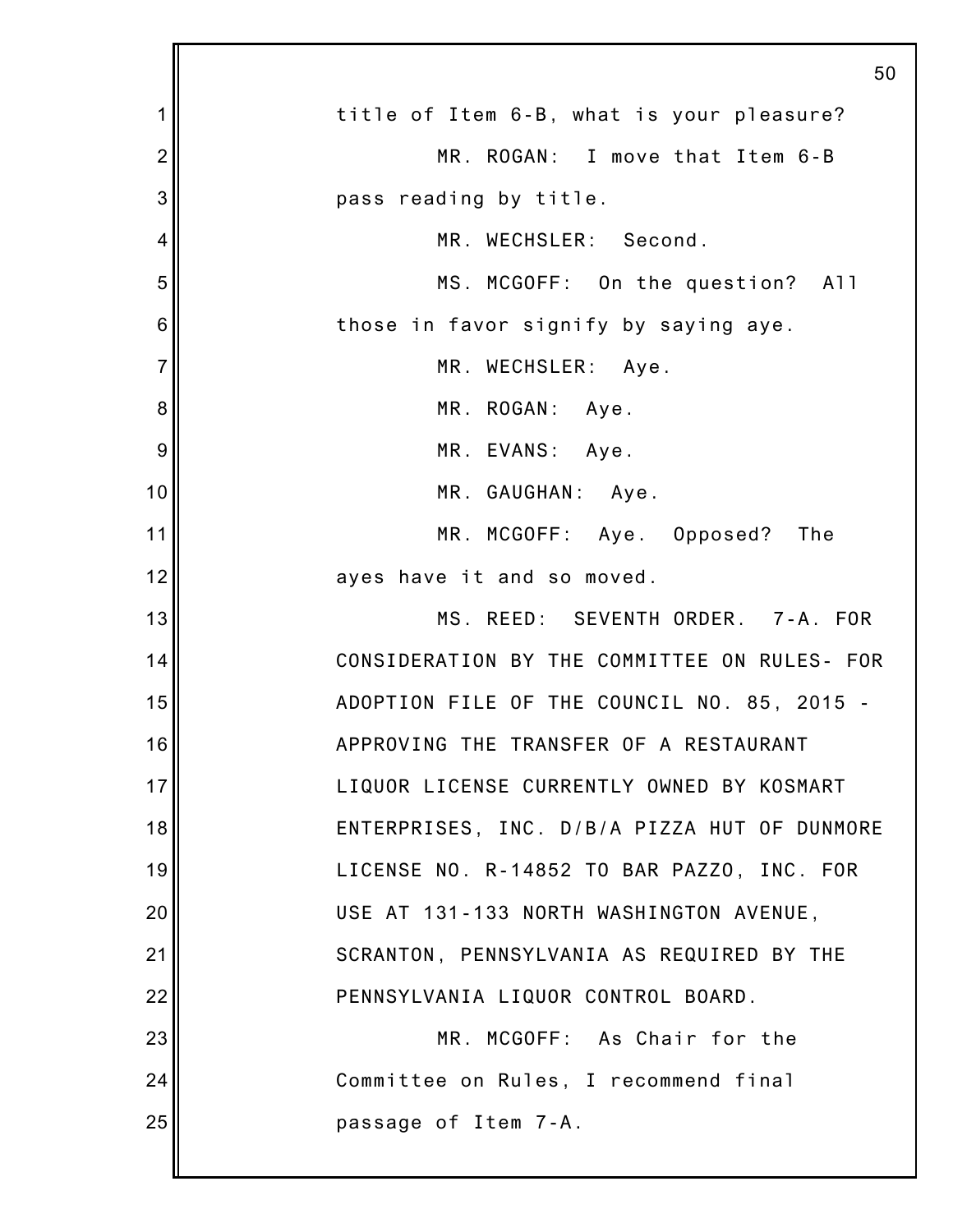|                | 5                                           |
|----------------|---------------------------------------------|
| 1              | MR. ROGAN: Second.                          |
| $\overline{2}$ | MR. MCGOFF: On the question? Roll           |
| 3              | call, please?                               |
| $\overline{4}$ | MS. CARRERA: Mr. Wechsler.                  |
| 5              | MR. WECHSLER: Yes.                          |
| 6              | MS. CARRERA: Mr. Rogan.                     |
| $\overline{7}$ | MR. ROGAN: Yes.                             |
| 8              | MS. CARRERA: Mr. Evans.                     |
| 9              | MR. EVANS: Yes.                             |
| 10             | MS. CARRERA: Mr. Gaughan.                   |
| 11             | MR. GAUGHAN: Yes.                           |
| 12             | MS. CARRERA: Mr. McGoff.                    |
| 13             | MR. MCGOFF: Yes. I hereby declare           |
| 14             | Item 7-A legally and lawfully adopted and I |
| 15             | hope this expedites the opening of Pazzo,   |
| 16             | another fine restaurant for the downtown    |
| 17             | area.                                       |
| 18             | If there is no further business,            |
| 19             | I'll entertain a motion to adjourn.         |
| 20             | MR.<br>ROGAN:<br>Motion to adjourn.         |
| 21             | MR. MCGOFF:<br>This meeting is              |
| 22             | adjourned.                                  |
| 23             |                                             |
| 24             |                                             |
| 25             |                                             |
|                |                                             |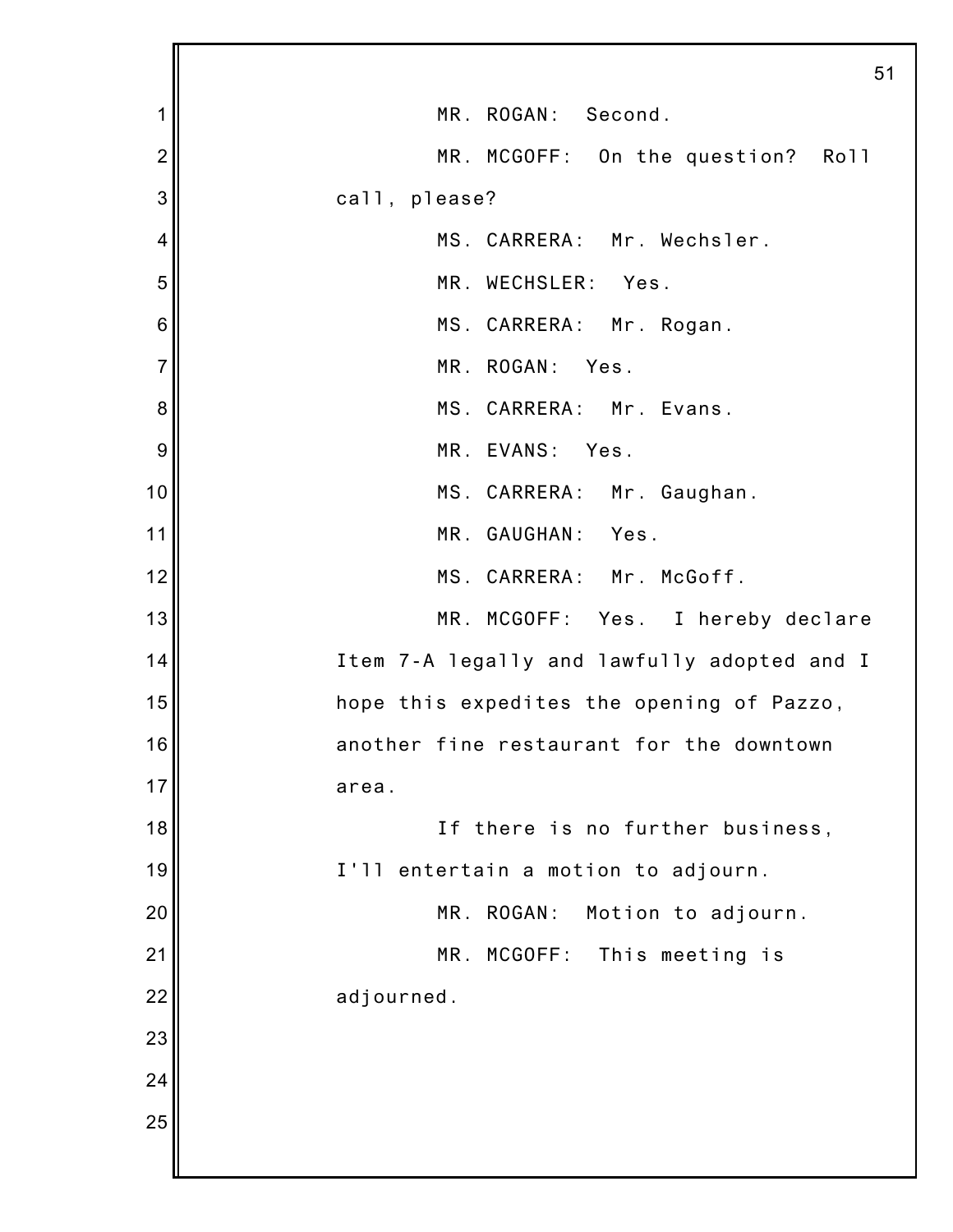|                          | 52 |
|--------------------------|----|
| 1                        |    |
| $\overline{c}$           |    |
| 3                        |    |
| $\overline{\mathcal{A}}$ |    |
| 5                        |    |
| $\,$ 6 $\,$              |    |
| $\overline{7}$           |    |
| 8                        |    |
| 9                        |    |
| 10                       |    |
| 11                       |    |
| 12                       |    |
| 13                       |    |
| 14                       |    |
| 15                       |    |
| 16                       |    |
| 17                       |    |
| 18                       |    |
| 19                       |    |
| 20                       |    |
| 21                       |    |
| 22                       |    |
| 23                       |    |
| 24                       |    |
| 25                       |    |
|                          |    |